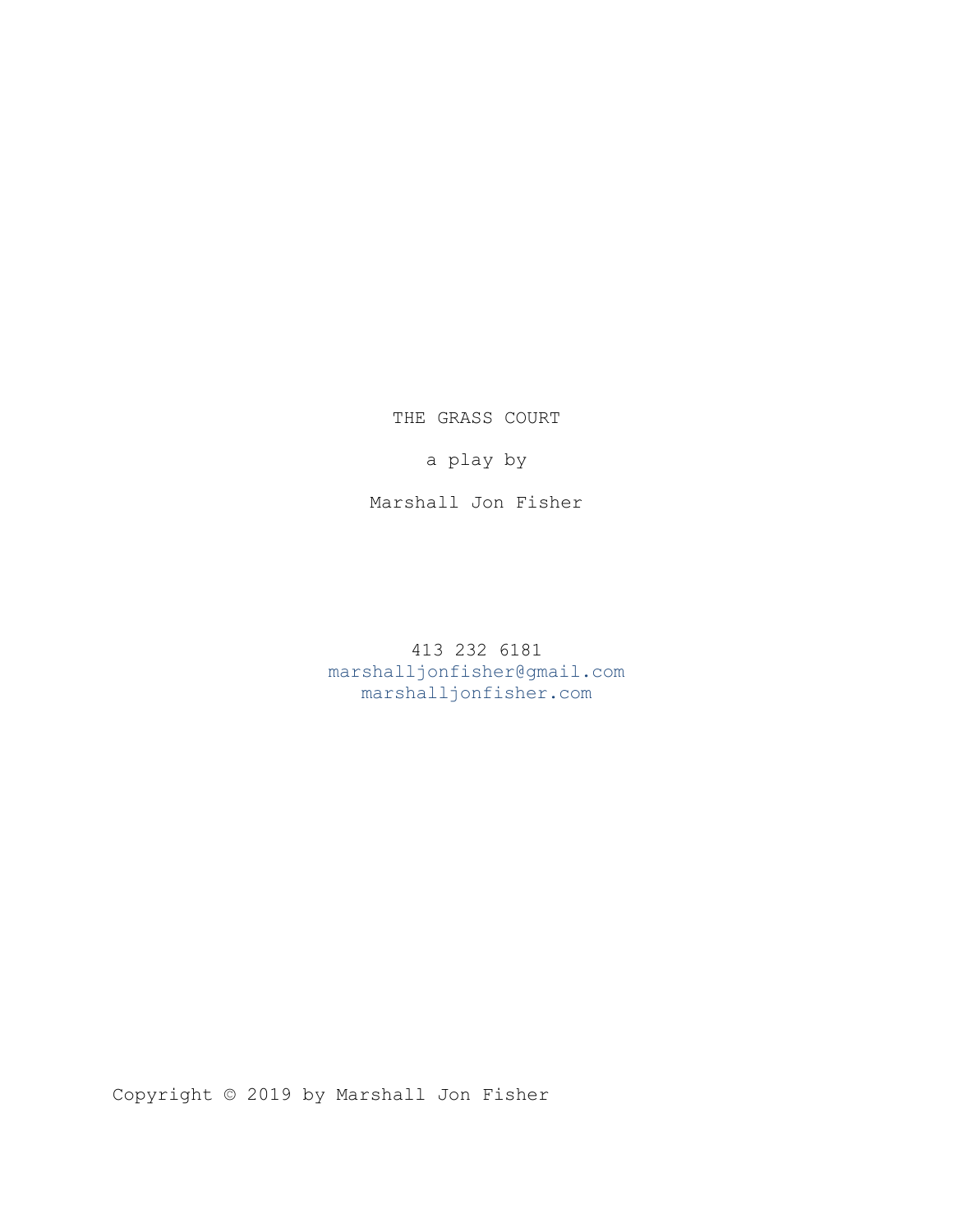# CHARACTERS

SAMMY WINIKOFF, 28, a professional tennis player.

ALAN WINIKOFF, 31, his brother, a lawyer.

NANCY WINIKOFF, their mother.

MARIA, mid-twenties.

JUAN, 28.

MORRIS WINIKOFF, Sammy and Alan's father. Seen in past, as young man, so can be played by same actor as JUAN.

SCENE: The patio area of a typical South Florida ranch house in the late 1980s. At center stage is a round table with chairs spread around it. At front right is a chaise longue. At stage right is a sliding glass door that leads to the interior of the house. Stereo speakers are hung somewhere on the right wall. The back of the stage is a screen wall behind which lies the yard. It has a door just left of the table. Stage left includes a small portion of the swimming pool; that is to say a few feet of the shallow end. The rest is hidden offstage.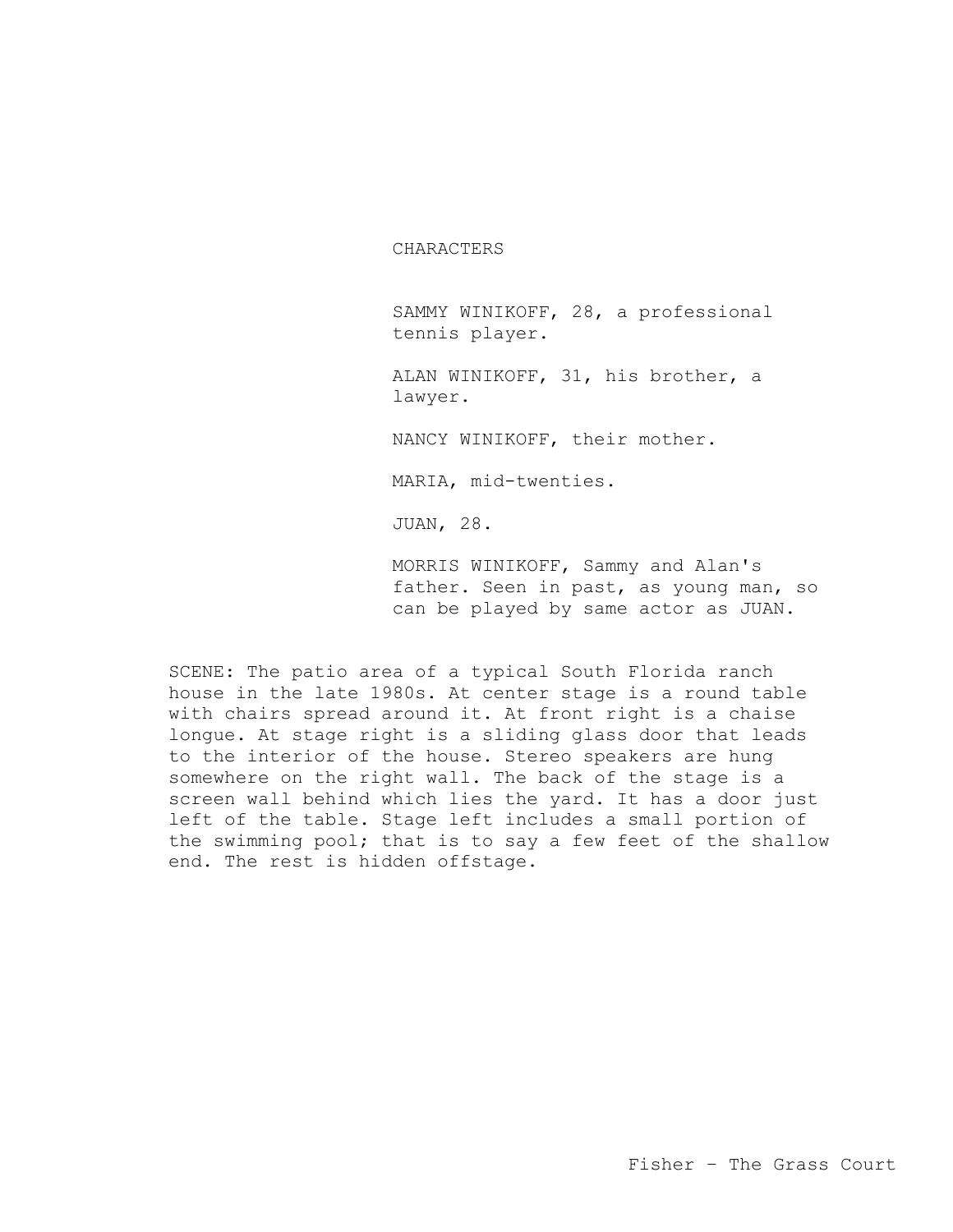ACT ONE

SCENE 1

Christmas Day.

(The lights come up to three quarters strength, and MARIA appears several feet behind the screening at stage right, walking across the backyard. It's hard to see her clearly through the screen; there is a dark mysterious quality to her. She wears shorts and a sleeveless top. She slows down as she gets halfway across, stops for just an instant as she takes in the patio and the pool, then continues her stroll offstage left. Lights come up to full strength, and after a short pause SAMMY and ALAN enter through the sliding door from the house. SAMMY is 28, tall and though not necessarily big is certainly in good shape. He wears jeans and an expensive tennis warmup jacket. ALAN is two or three years older, and though he's slightly heavier from lack of exercise, we can tell that a few years ago he had the same build as his brother. He wears a business suit and carries a twenty-year-old wooden tennis racket. As they leave the house, they spread out and look about the patio.)

#### SAMMY

Back to the old house.

ALAN

Never changes, does it. I even found my old racket in my room. My first one ever.

(Takes a few skillful practice swings.)

SAMMY

Patio's a little run down. They don't take care of it like they used to.

(MORE)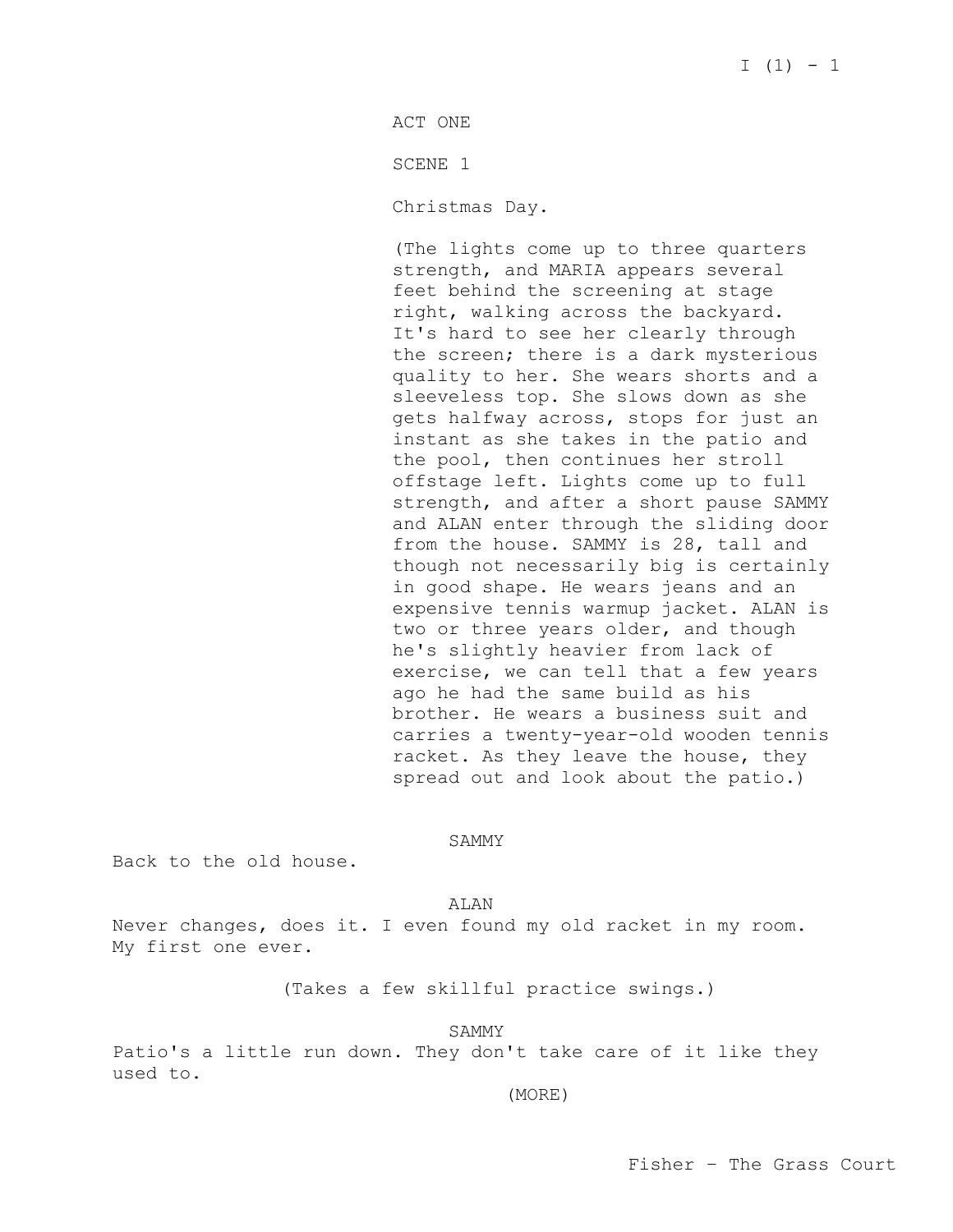(He picks up a long sweeper from beside the pool and begins to sweep the bottom of the pool.)

# SAMMY (CONT'D)

And my God, look at the lawn. I don't think it's been mowed since I left for college. I'd do it, but I don't think I care to walk out there.

ALAN

Well, I'm sure they don't use the pool anymore, and I don't think they're playing tennis either.

## SAMMY

(Looking out over audience, where court is.) Apparently not. It was pretty amazing having our own grass tennis court. But now they have a weed court. Not my best surface.

## ALAN

Jesus, you can barely tell what it is; the court grass is practically as high as the overgrown lawn. If Dad gave it the attention he gives to his stupid model airplanes...

# SAMMY

I guess he needed something to fill his time after I left for college. After years of taking us to tournaments, all those hours watching us play, there were severe withdrawal symptoms.

ALAN

Well, you're still playing. You ought to make him your manager.

SAMMY

(Working his way around the back of the pool) No thanks. I'm doing badly enough on my own.

#### ALAN

What do you mean? You've had some great wins. You played Wimbledon!

#### SAMMY

I got my ass yanked on a yo-yo, dragged through a paper shredder, and kindly shown the exit in the first round at Wimbledon.

(ALAN shrugs--that's besides the point.) And it's been slowly downhill ever since. I wouldn't be here if I'd qualified for the Australian. Hey, how come Cindy didn't come down?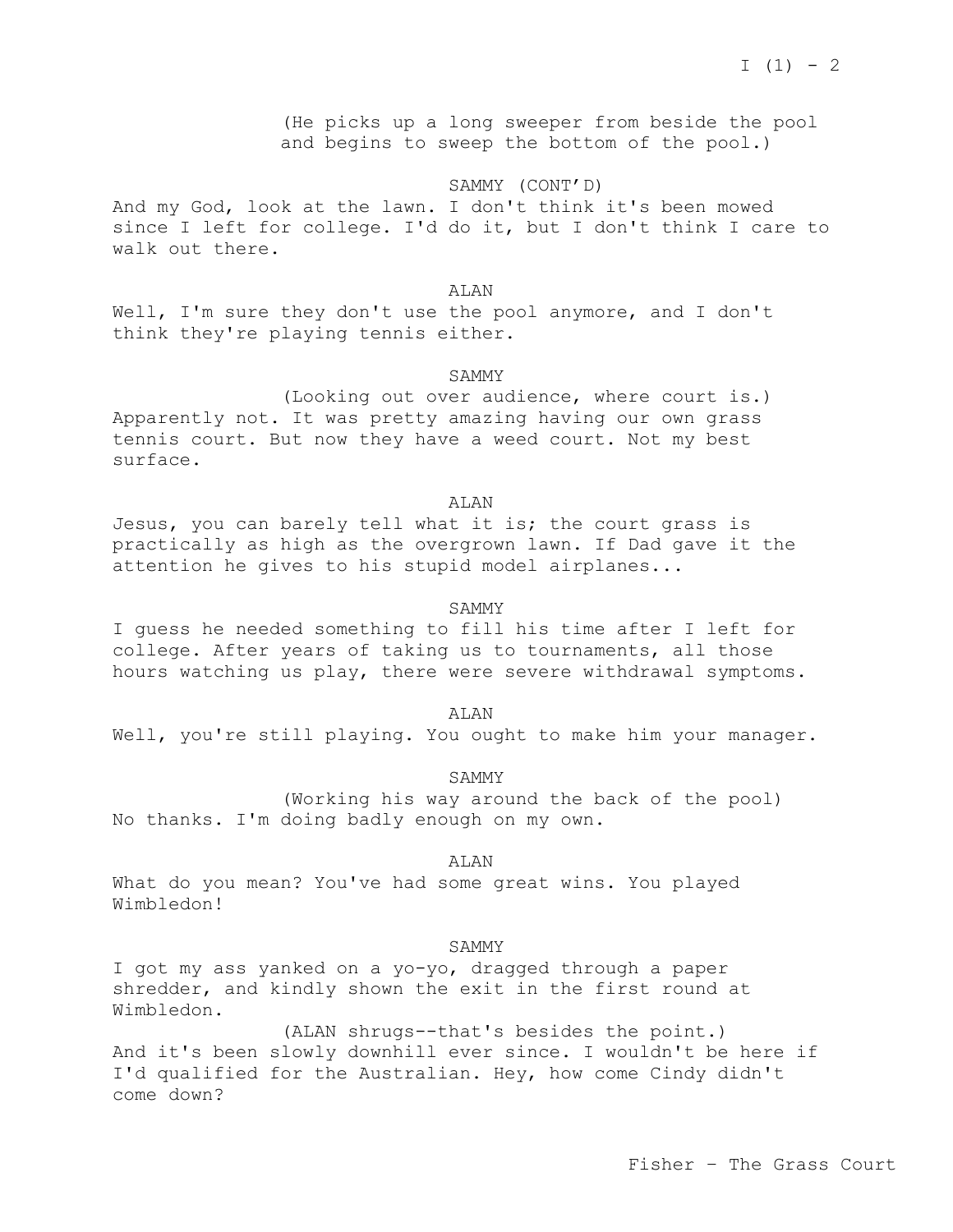### ALAN

Couldn't get off from work. I said I'd stay in New York with her, but she insisted I come down, enjoy the sun.

# SAMMY

(Taking the broom out of the water and laying it by the pool) Hard to believe I was in Melbourne yesterday. Which was today, I suppose. At the time, anyway. What day is today?

### ALAN

Christmas.

# SAMMY

Right. It was Christmas yesterday. I get two Christmases this year. Too bad I'm Jewish.

### ALAN

(Lying down in the chaise longue) Where's Cerise, anyway? Or Clarise, sorry.

SAMMY

No idea. We parted ways somewhere in Europe in October, I think. Didn't I tell you?

# ALAN

 $N<sub>0</sub>$ .

#### SAMMY

Yeah, she got a modeling assignment back in New York, and we decided to call it a day, so to speak. Or one of us did. She, actually. Her career was beginning to take off just as mine was headed into a steady descent. A pretty symmetry, don't you think?

#### ALAN

Sorry to hear.

## SAMMY

(Sarcastic.) No, I'm happy for her. I expect we'll soon be seeing her face on the cover of *Shallow* magazine.

ALAN So things aren't exactly at an all-time high, I guess.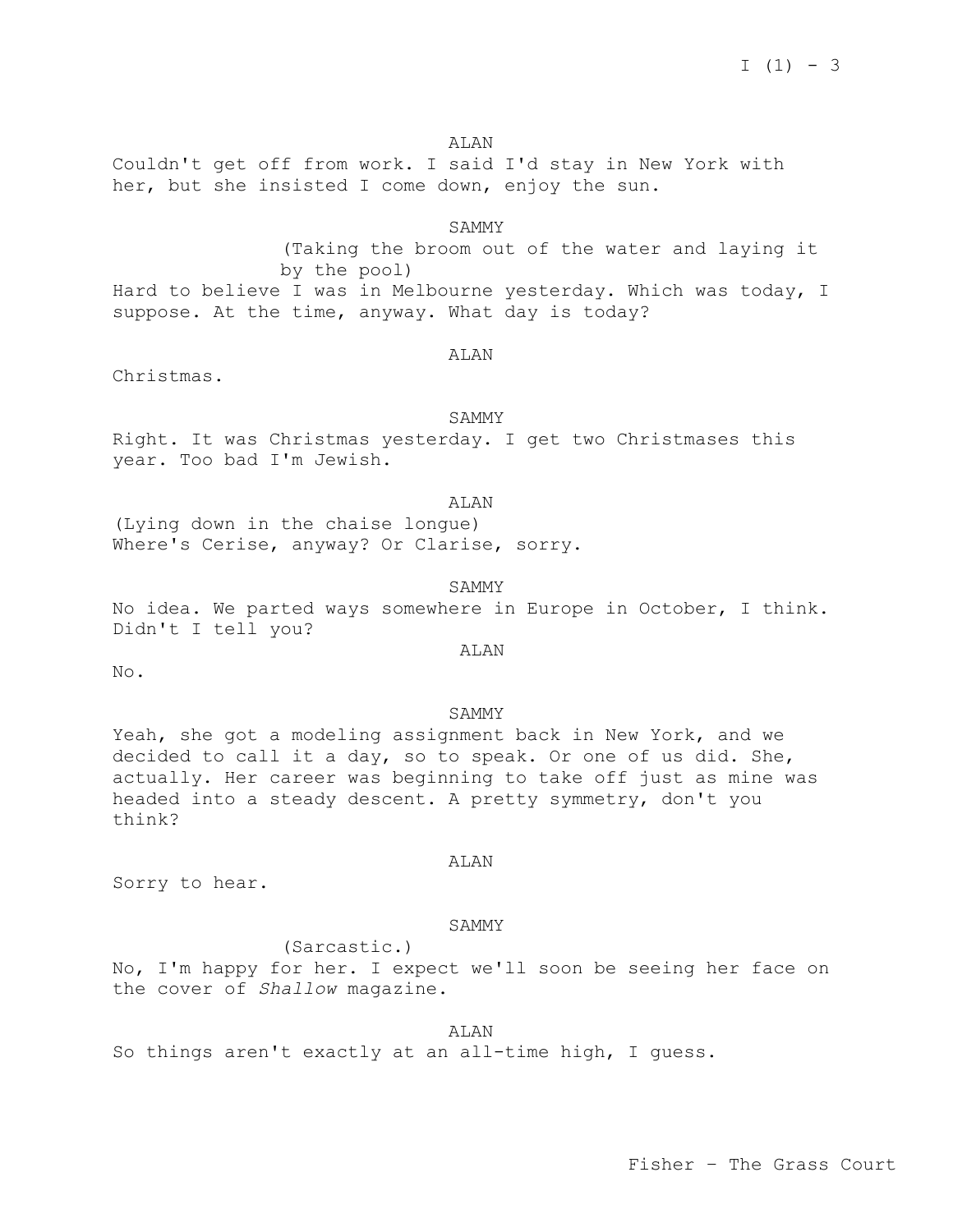Fisher – The Grass Court

# SAMMY

(Walking to front stage, stretching) Nothing a few wins won't fix. And how's the law business?

# **ALAN**

Same as ever. Steady, long hours.

## SAMMY

Steady pay.

# ALAN

Steady life. Just watching the weeks go by. Every time I look up it's Wednesday again.

> (NANCY enters, wearing a housedress and carrying a pitcher of iced tea and two glasses.)

> > NANCY

I brought you boys some iced tea.

(Pouring)

#### ALAN

Thanks, Mom.

# NANCY

It's so nice to have the two of you back at the same time. How long has it been since we were all together?

SAMMY

Two years. Last year I got into the Australian.

NANCY Oh dear. That's the longest it's ever been, I think. Thank goodness we didn't miss this year.

#### SAMMY

Glad to oblige.

NANCY Oh Sammy, I didn't mean that. You know I'd rather you'd qualified.

### SAMMY

I know, Ma. Just kidding. (Lifting glass) A Christmas toast.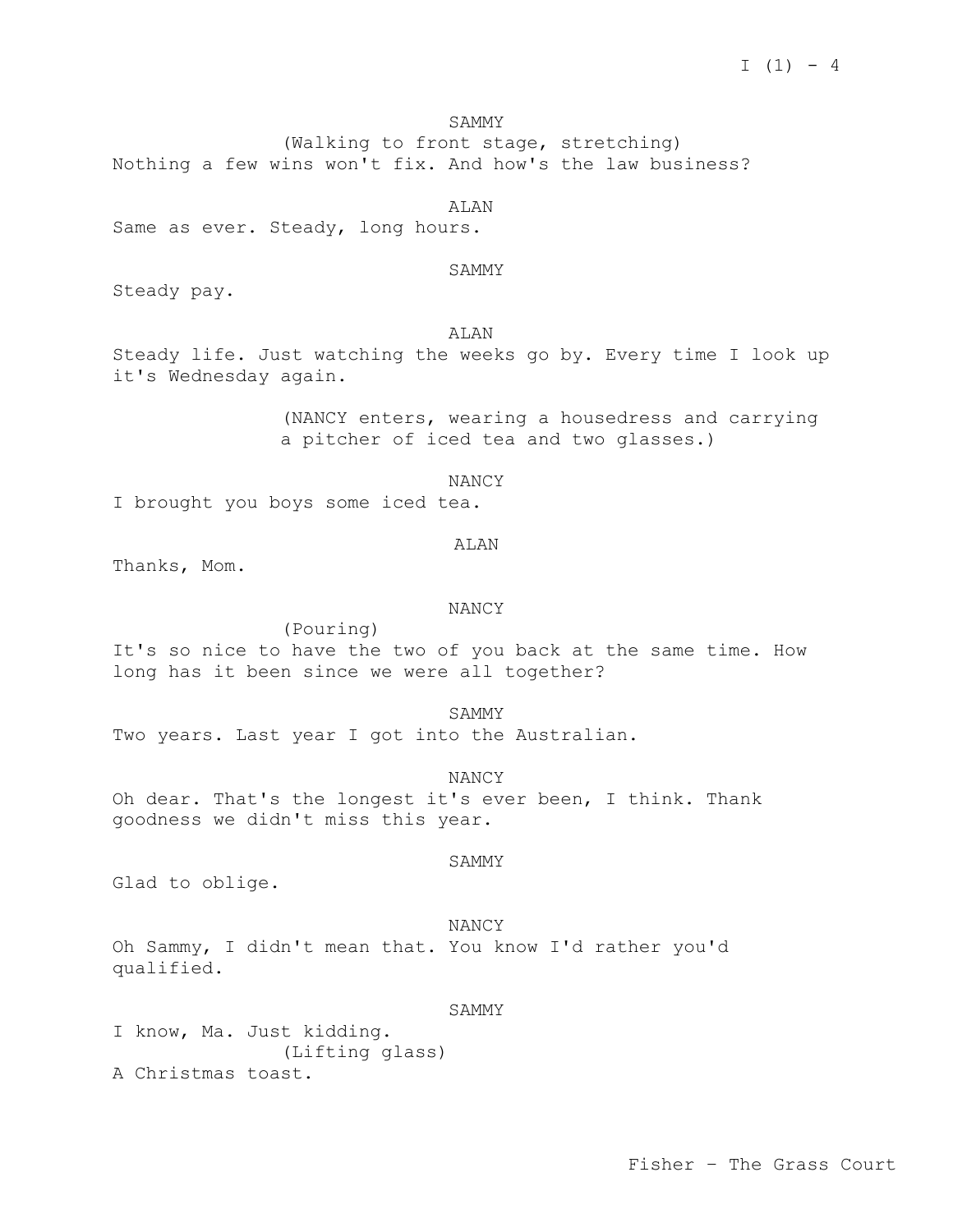NANCY

Oh dear, and you missed Hannukah too.

#### ALAN

Since when does that matter?

NANCY

Well not to me, but you know your father. He seems to be getting more religious each year.

# SAMMY

And more eccentric.

### NANCY

Sammy  $--$ 

SAMMY

Just kidding again, Ma. Then if not to Christmas, here's to Dad's new P-51.

(ALAN laughs, they both drink the tea.)

NANCY

I suppose you two will be on the old court before long.

## SAMMY

If we can find a machete.

#### NANCY

I guess we've been neglecting it. No one uses it since you boys have left. Everyone told your father, when he was building that court, that he was crazy. A grass court required too much maintenance, they said. He'd never stick to it, and it would grow fallow. But he proved them wrong. For ten or fifteen years, anyway, he kept that silly rectangle as perfectly groomed as Wimbledon's Centre Court. But now, with you boys gone, he finally let his guard down. And those doubters turn out right in the end.

# (Beat.)

Still, it's not too bad. A quick run with the mower and the press.

### SAMMY

Mom, Sylvester Stallone couldn't push our manual mower through that underbrush.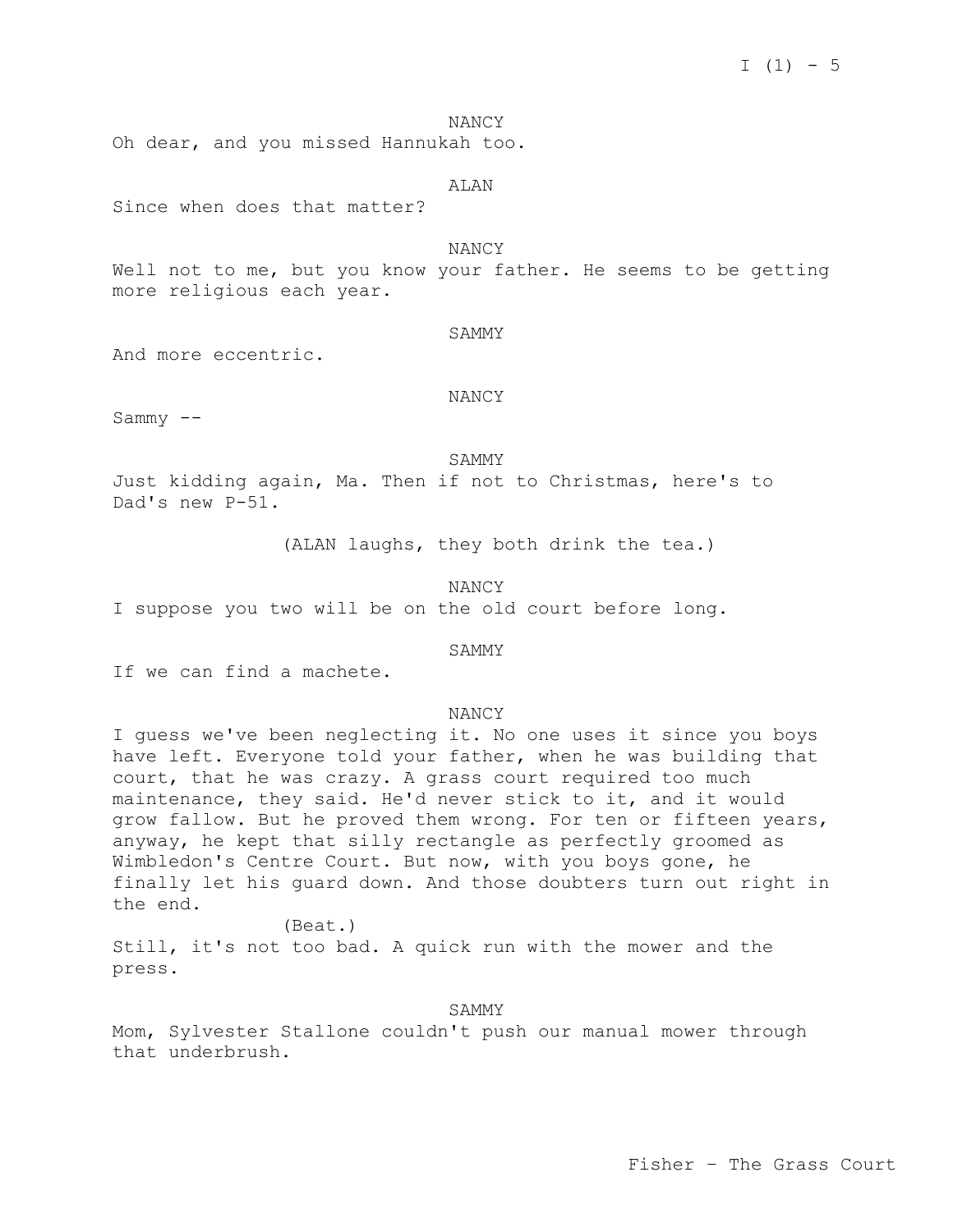Fisher – The Grass Court

# $I (1) - 6$

### NANCY

Nonsense. You have time for a set or two before dinner if you like. You could go over to the college if our court's not pristine enough for you. But don't play too long -- I've got a turkey in the oven.

I don't know, I'm a little out of shape. It's been a while--

ALAN

SAMMY I guess I could use a few days off, too. My shoulder's killing me. Not to mention my knees.

NANCY

Oh, dear.

SAMMY

(Sighs.)

Too much tennis.

ALAN (Pats his flabby stomach.) Too little tennis.

# NANCY

I'm sorry Cindy couldn't come down too.

ALAN

(Uneasy.) Yeah. Well, you know how it is. Working in the big city.

NANCY Yes. Still, I have to admit it's nice to have just you two boys here. Just like the old days.

# SAMMY

(Gestures to the yard.) Yeah, except for Lion Country Safari out there.

# NANCY

(Also looking out.) Oh, well, I suppose your father has let it go a bit.

# ALAN

So what else is new, Mom?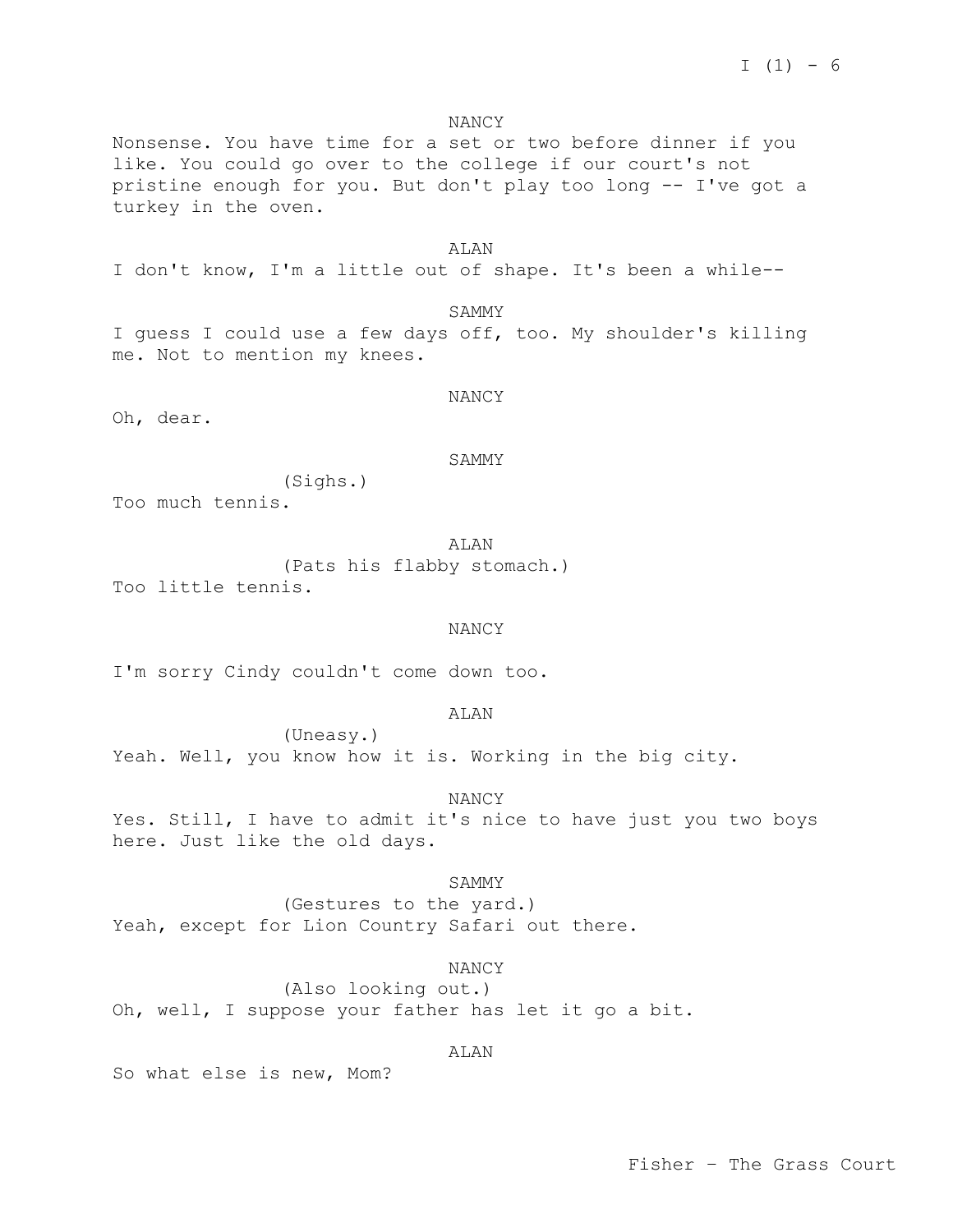NANCY

Oh, not much. You're off enjoying the big city life -- (Subtle reaction from ALAN -- things aren't so

great in the city)

-- and Sammy's travelling around the world playing tennis, but here things pretty much remain the same.

Oh, there is one new thing, I suppose. Someone finally moved into the Garcias' house.

ALAN

Well, that's news. How long has it been since they left, anyway?

# NANCY

I think they must have moved out not long after Sammy left for college. But they never got around to selling it. It's been empty ever since. I must say I've had my suspicions....

SAMMY

We know, we know. The drug cartel. The Colombian Connection. You've seen it all from behind your front window curtain.

### NANCY

Now don't mock me, Sammy. No one can tell me there hasn't been something funny going on there ever since the Garcias left. Once a month or so, a strange car pulls up. Strange people go in, come out. They never stay more than an hour. No one ever stays the night.

ALAN

If I didn't know better it would almost sound like real estate agents.

NANCY

Alan--

ALAN

I know, Ma, I know. It's really the Association of Central and South American Druglords' monthly meeting.

# NANCY

--I think I know the difference between a real estate agent and a druglord.

(SAMMY and ALAN look at each other: they're not sure they would.)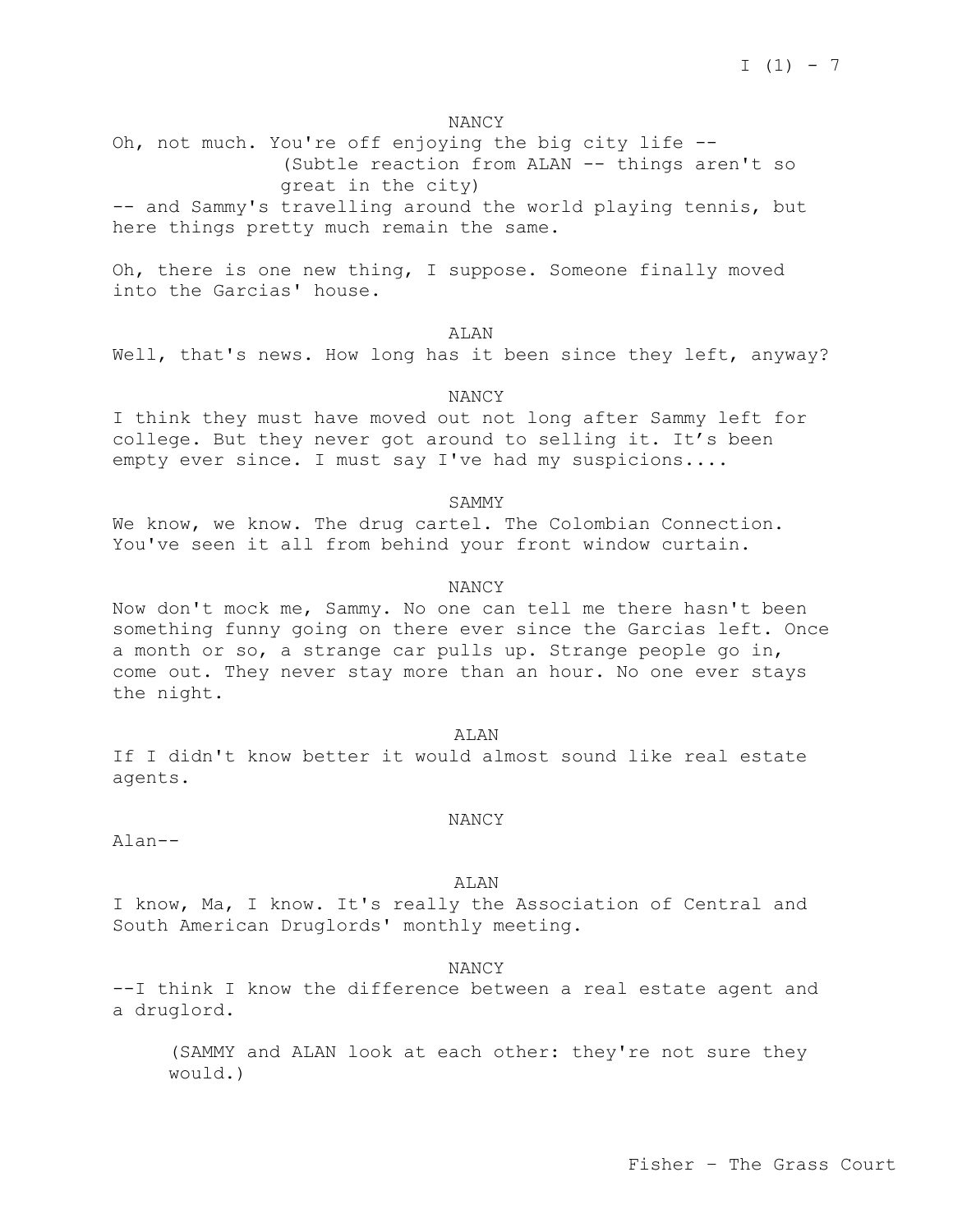SAMMY

So who moved in, anyway? God-fearing Jews, I hope.

NANCY

(Ignoring his last remark.) That's the funny thing. As far as I can tell, it's just one person. Just the one girl, by herself.

SAMMY

Really.

(Beat.) So what grade's she in?

NANCY

Oh come on, Sammy, she's about your age. At least.

ALAN

You haven't met her?

# NANCY

Yes, I was sitting out here when she walked by one day, and we chatted for a few minutes.

ALAN

So what do you mean, as far as you can *tell* she's alone?

NANCY

That's what I mean. That's the funny thing. I mean, we talked for a while, but she never really said whether anyone else was living there with her. And she never actually mentioned *buying* the house in so many words. In fact, she never really said what she was doing here.

SAMMY

Must have been some conversation.

ALAN Well, I'm sure you kept up your end of the deal, Ma.

NANCY

Oh, sure. I told her all about you boys --

SAMMY

(To himself.) Well, so much for that idea.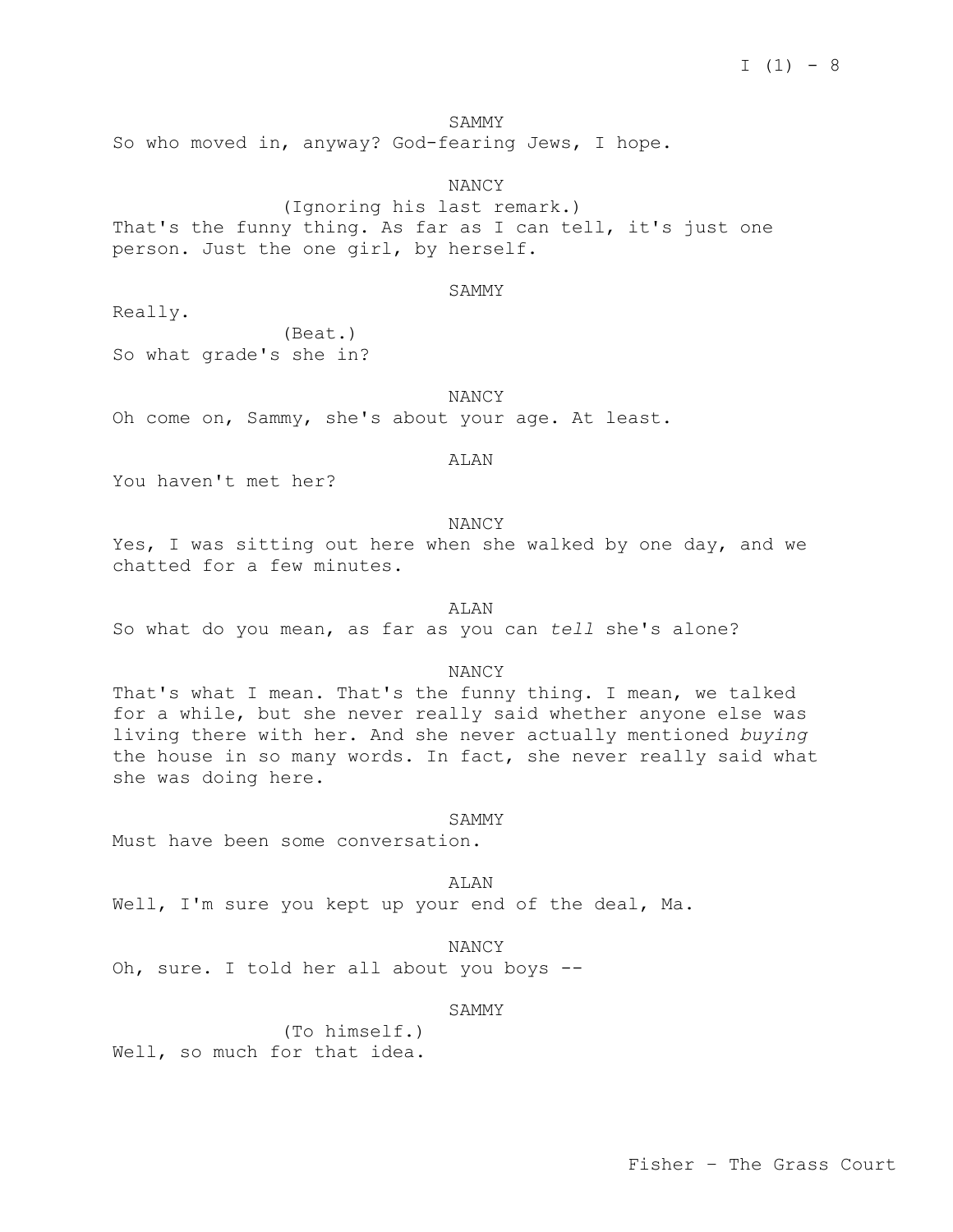# NANCY

-- and about the Garcias, and how you were such good friends with their boy....what was his name?

# SAMMY

Juan. Yeah, until he got into drugs and cars with the wrong size tires and amplifiers in place of mufflers.

#### ALAN

Yeah, but before that he was okay. We spent a lot of time together before we started playing tennis all the time. Then he kind of disappeared into his own crowd. Whoever they were. It's funny, we were still next-door neighbors, but I can't remember so much as seeing him at all in high-school. Where do these guys go?

SAMMY I guess they don't attend the Latin Honor Society meetings after school.

(Standing up, yawning.) I'm dying. I've got to lie down for a few minutes. (Formally) If you will excuse me. (ALAN waves him off ceremoniously.)

NANCY (As SAMMY exits to the house.) I made up your bed with clean sheets. (To ALAN.) He doesn't seem very happy.

### ALAN

Sammy?

NANCY

Of course Sammy. I thought being home would cheer him up.

ALAN

He'll be all right. Just hasn't been playing his best lately. He's probably thinking his tennis career may be in its final phase.

NANCY

Is it?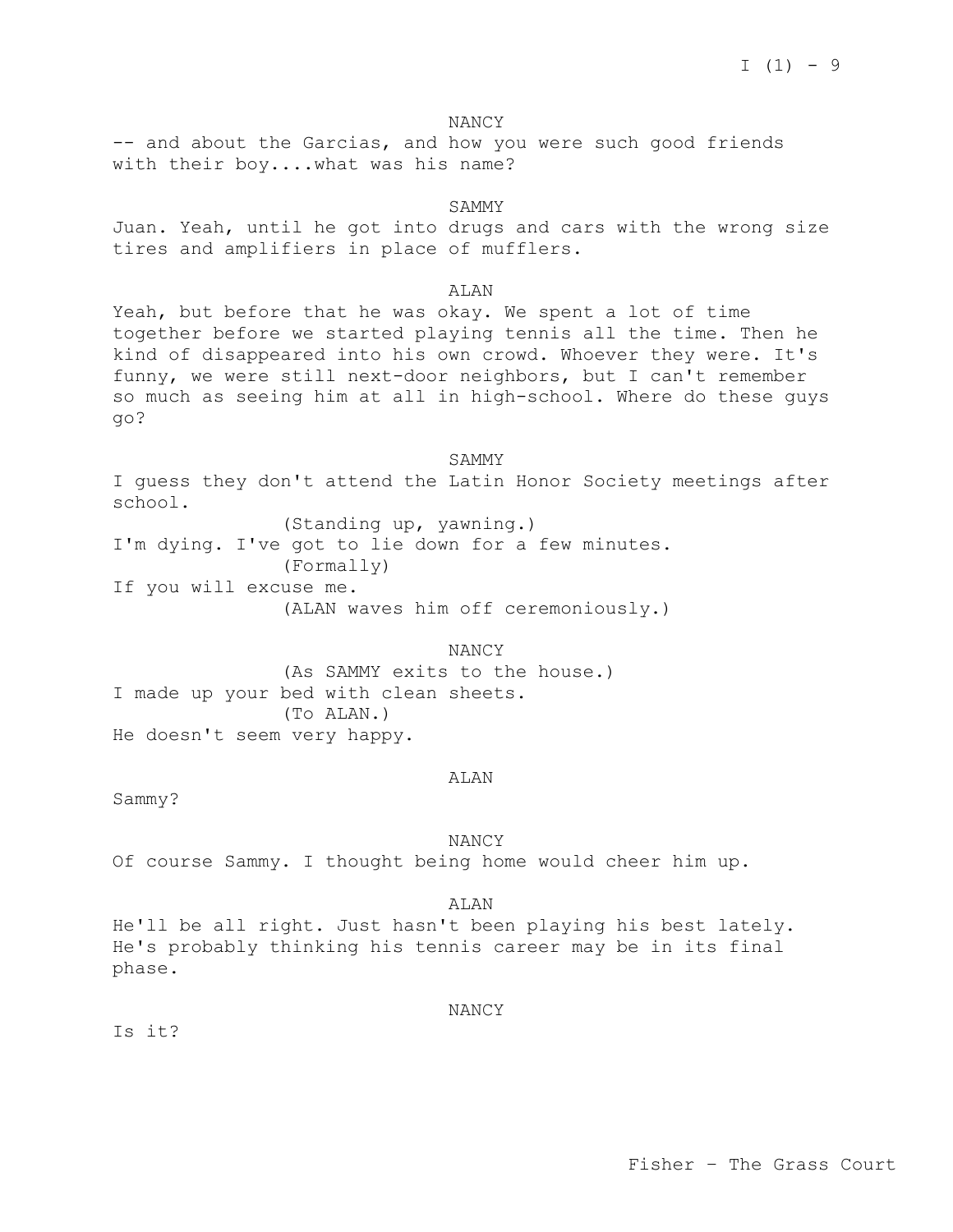# ALAN

I don't know. If not now, then within a few years anyway. I mean, he knew deep down from the start he wasn't going to be another John McEnroe, but I guess you never really accept that. Maybe that's why I envy him.

# NANCY

Why would you envy him if he's so miserable?

ALAN

Because at least he knows he's not a McEnroe. He gave it his best shot, and now he can go on to the next thing without any doubts.

### NANCY

But you're such a successful lawyer.

#### ALAN

Yeah, and so what? There're successful lawyers everywhere you look. But I was as good as he was in college, and I never gave it a shot at the pros.

#### NANCY

We never wanted you to be pros. We just thought tennis would be fun for you, and that you'd enjoy playing on your high school and college teams. And then of course go on to a real career.

## ALAN

Which I did, strictly according to plan.

NANCY

But Sammy was always so stubborn. He was going to be a star, no matter what anyone said.

ALAN

He was right. You've got to go for it. Got to give yourself a chance.

# NANCY

Better to have a good profession like you, I say. Security, comfort, a family of your own.... Give your old mother some grandchildren....

### ALAN

Let's not rush things, mother.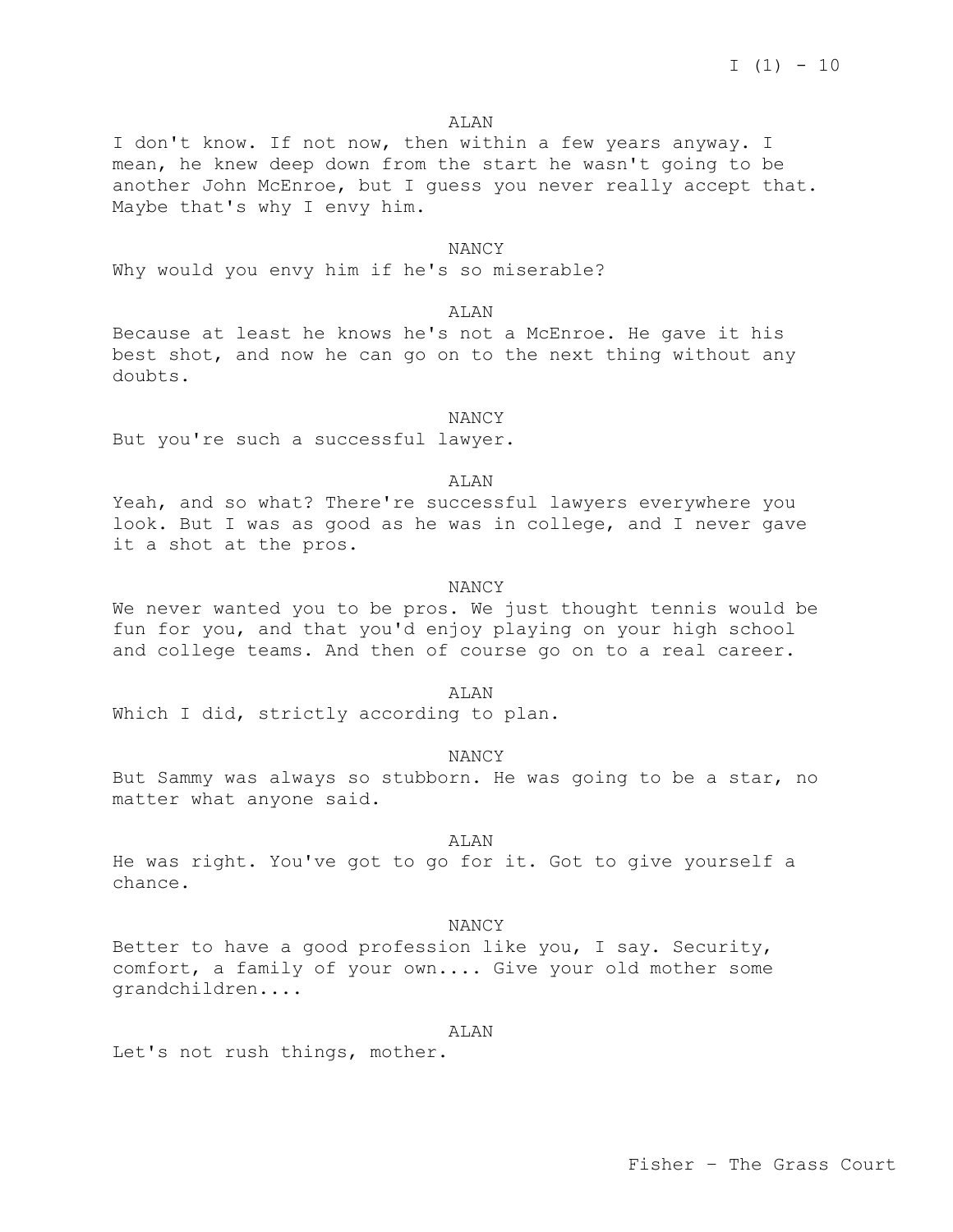NANCY

Oh, of course not. I didn't mean --

ALAN

These things take time. To prepare, I mean, oneself --

NANCY

Of course. Forget I mentioned it.

### ALAN

I'll do my best.

#### NANCY

I'm going to go see about dinner. (Rises.)

I still have to do the vegetables. You relax out here, it's so nice out.

(Heads for the house, stops by the sliding door.) And why don't you change your clothes? It must be eighty degrees.

> (She exits. ALAN smiles at her as she leaves, then turns back and stretches out on the chaise longue. Stands up and removes his jacket and tie, sits and takes off his shoes and socks. Considers for a second, then takes off his shirt and puts it with the rest on the table. Lies down again and settles into a comfortable position in the sun, eyes closed. After a short time MARIA appears behind the screening at back stage left, strolling across the backyard as before. Once again, she slows down to a stop and looks up at the patio, but this time is sharply arrested by the sight of ALAN. She smiles faintly and watches him for a few seconds. Picks a hibiscus flower and enters the patio, easing the door closed quietly. Walks through the patio, slowly taking everything in, towards ALAN. When she reaches him she stops and watches him again for a few seconds, then holds the flower over his chest and lets it drop. He starts when it touches his skin, opens his eyes. Is shocked by the sight of her, immediately tries to stand, but she stops him with a hand on his chest.)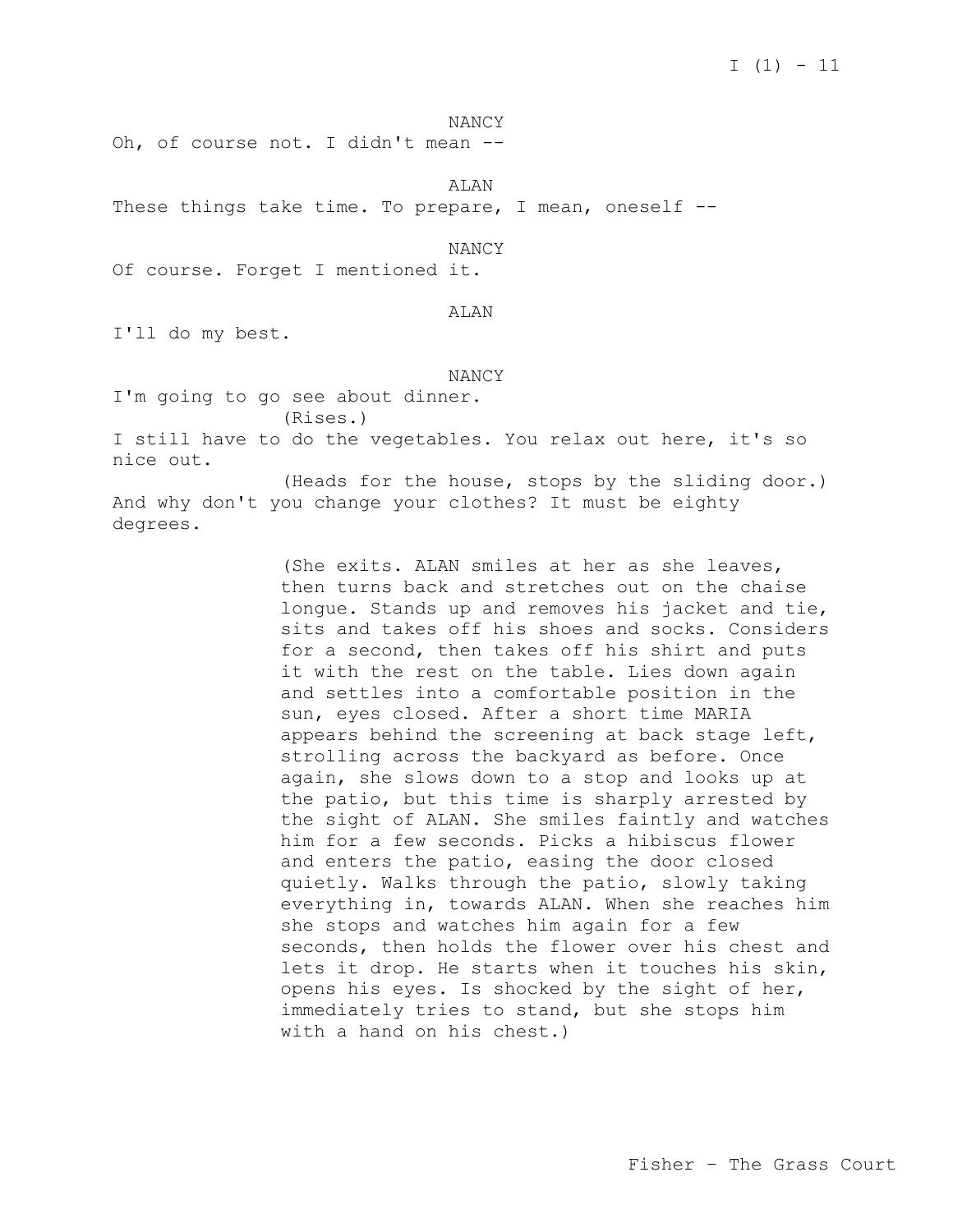MARIA

Don't get up.

ALAN

No, really. I. (Pushes up again.)

MARIA

(Again restraining him.) You look comfortable. Stay.

(Mock politely.)

(He finally relents and settles back cautiously in the chaise longue, eyes fastened on her.)

ALAN

You must be our new neighbor. (She doesn't answer, instead turns and walks slowly about the patio, examining various items.) Your house used to be the Garcias'. Good friends of ours.

MARIA

So I hear.

ALAN

Did you move here with your husband? (No answer.) I mean, are you married? Or are you alone.

MARIA

(Considering the question as she circles about, then decidedly) At this point, yes.

ALAN

At this point in your life or at this point in the day? (No answer.) So, what do you do?

# MARIA

Depends who I'm with.

ALAN Very good. I mean what do you do for a living? (No answer.) For money.

Fisher – The Grass Court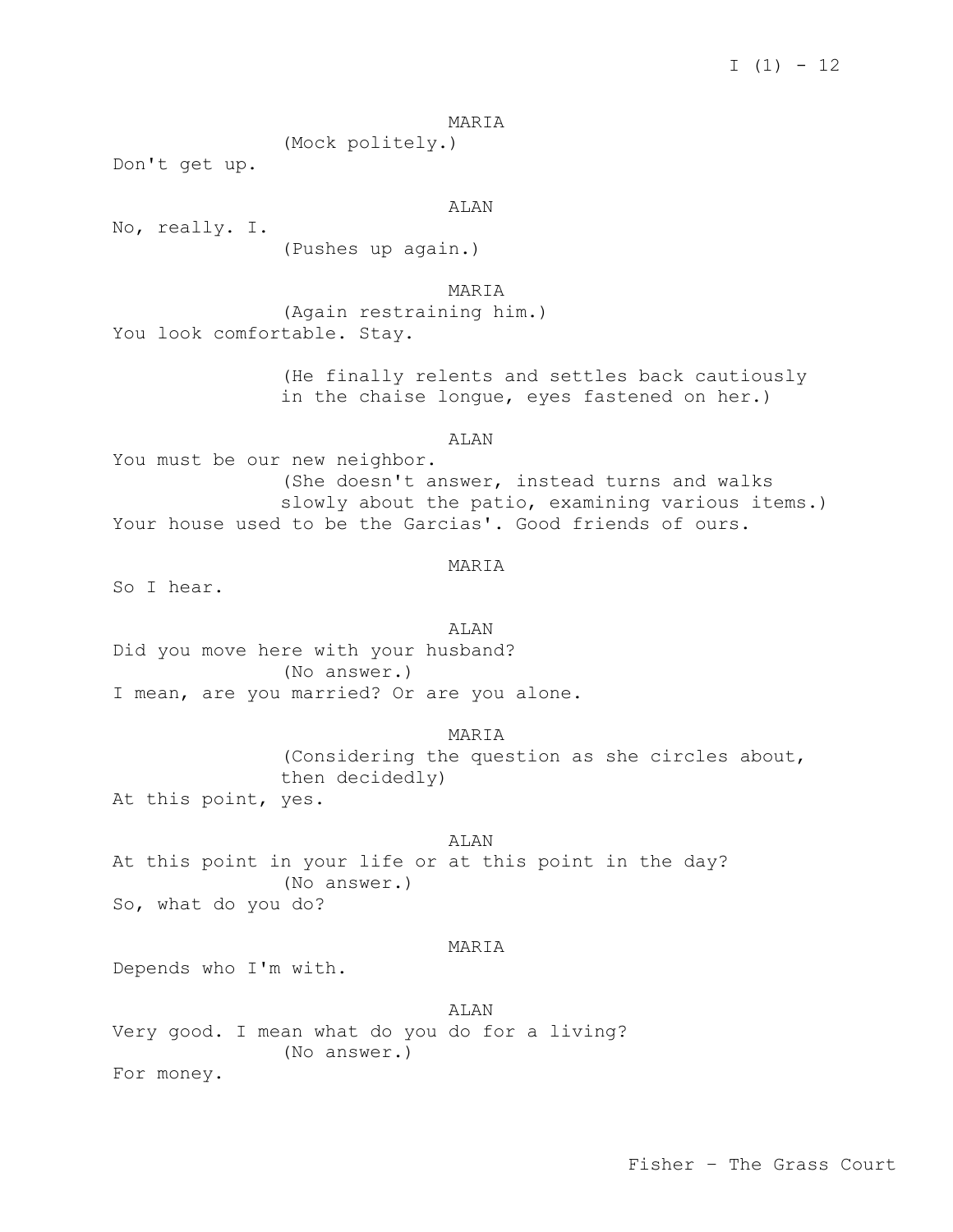MARIA

Oh, I see.

(Continues to circle.)

ALAN

Well, I'm Alan.

MARIA

Hello, Alan.

(Thinks for a moment, then stops and smiles at him.)

I'm Maria.

# ALAN

(Drops his head back, joyously.) Praise God! Information has been granted! (Smile fades.) Unless she's lying.

MARIA

So you're a lawyer.

### ALAN

Ah...

(Closes his eyes, rests his head on the cushion.) ... I dabble.

MARIA

And you're married. Seven months, to Cindy.

ALAN

Now how would you.... Oh, right, you've been briefed. Well, to tell you the truth I'm not sure at the moment whether I'm married or not.

#### MARIA

You are. Ask your mother.

# ALAN

Yes, I mean things aren't going so well in that particular arena. I haven't told anyone yet, but I moved out two weeks ago. We're trying a temporary separation. It's just not what I thought it would be. Marriage, that is. You know how it is. (Lifts his gaze to her, trying to catch a revealing look. She just gazes innocently back, as if she has no idea.)

(MORE)

Fisher – The Grass Court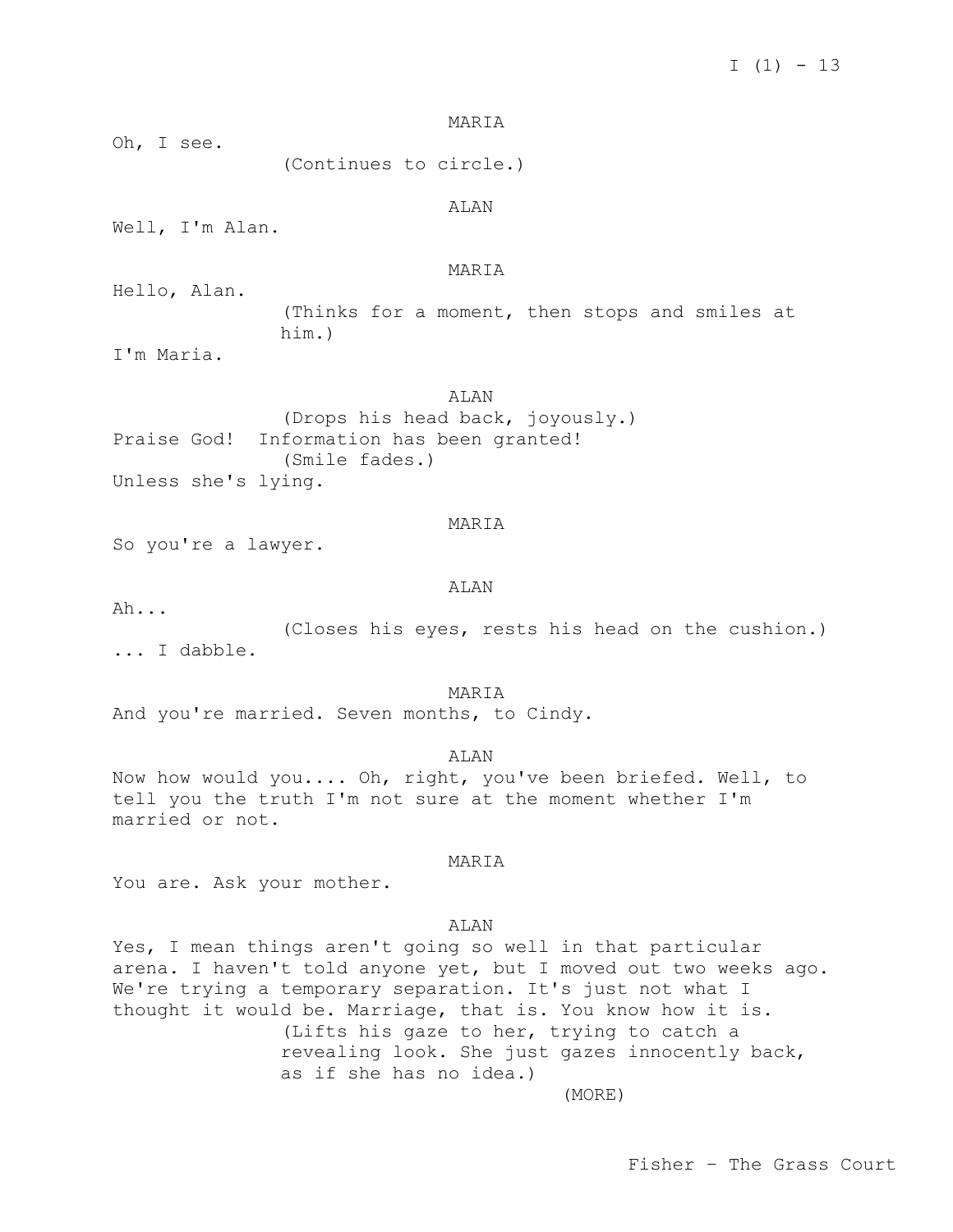ALAN (CONT'D) Anyway, there's just something missing. I don't know why I'm telling *you* all this, though. You just seem like a good listener, I guess. (She has completed her tour of the patio by now and stops by the foot of the chaise longue. Long stare between them.) You look so . . . (the next word is "familiar" but it never comes. He sits up, feet on the floor now, one leg on each side of the chaise longue. More staring. She rests one knee on the mattress between his, leaning forward demurely. He strains his head forward, aching, and they kiss. First softly, then violently.) NANCY (Off, faintly.) Alan! (ALAN and MARIA break apart. Listening.) NANCY (Coming a bit closer.) Alan, come look at this, honey! (MARIA jumps up, turns toward the screen door.)

# ALAN

Wait! (Following her.) When are you coming back? (MARIA is out the door, heading back to her house. She turns and smiles at ALAN as she leaves.)

Come back tonight!

(MARIA is gone, without an answer.)

# NANCY

(Entering.) I want you to see the cake I.... (Sees MARIA offstage, leaving the yard.) Oh, there's that girl I was telling you about.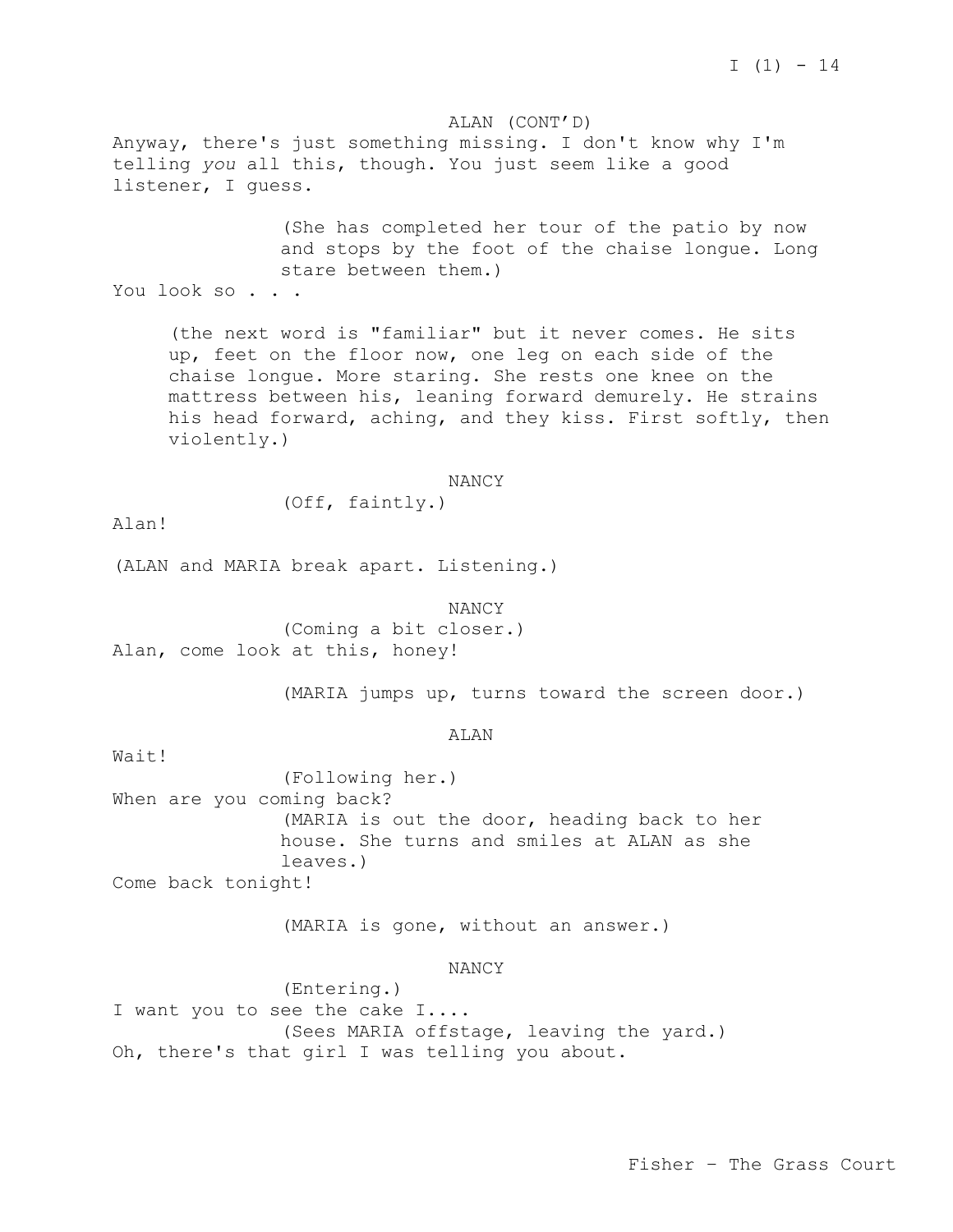ALAN

Maria.

NANCY Yes, that's her name. Was she just here?

ALAN

Yes.

NANCY

Well, why did she run off?

ALAN

Don't know. Had to go.

NANCY

Oh, you should have asked her to stay for dinner. She might be all alone in that big house. And on Christmas.

ALAN

I think she had plans. (Changing the subject.) So where is everybody?

# NANCY

Sammy's sleeping, I guess, and your father is working on a new model.

ALAN

You know, Mom, I don't think it's such a great idea using all that glue in your bedroom.

# NANCY

Well, of course we don't have a basement, and the garage is packed. I really don't mind, as long as he doesn't get it on the bedspread. You have to make these concessions in a marriage, as I'm sure you've found out.

# ALAN

Mmm.

NANCY So, what's *your* opinion of our new neighbor?

(ALAN shrugs.)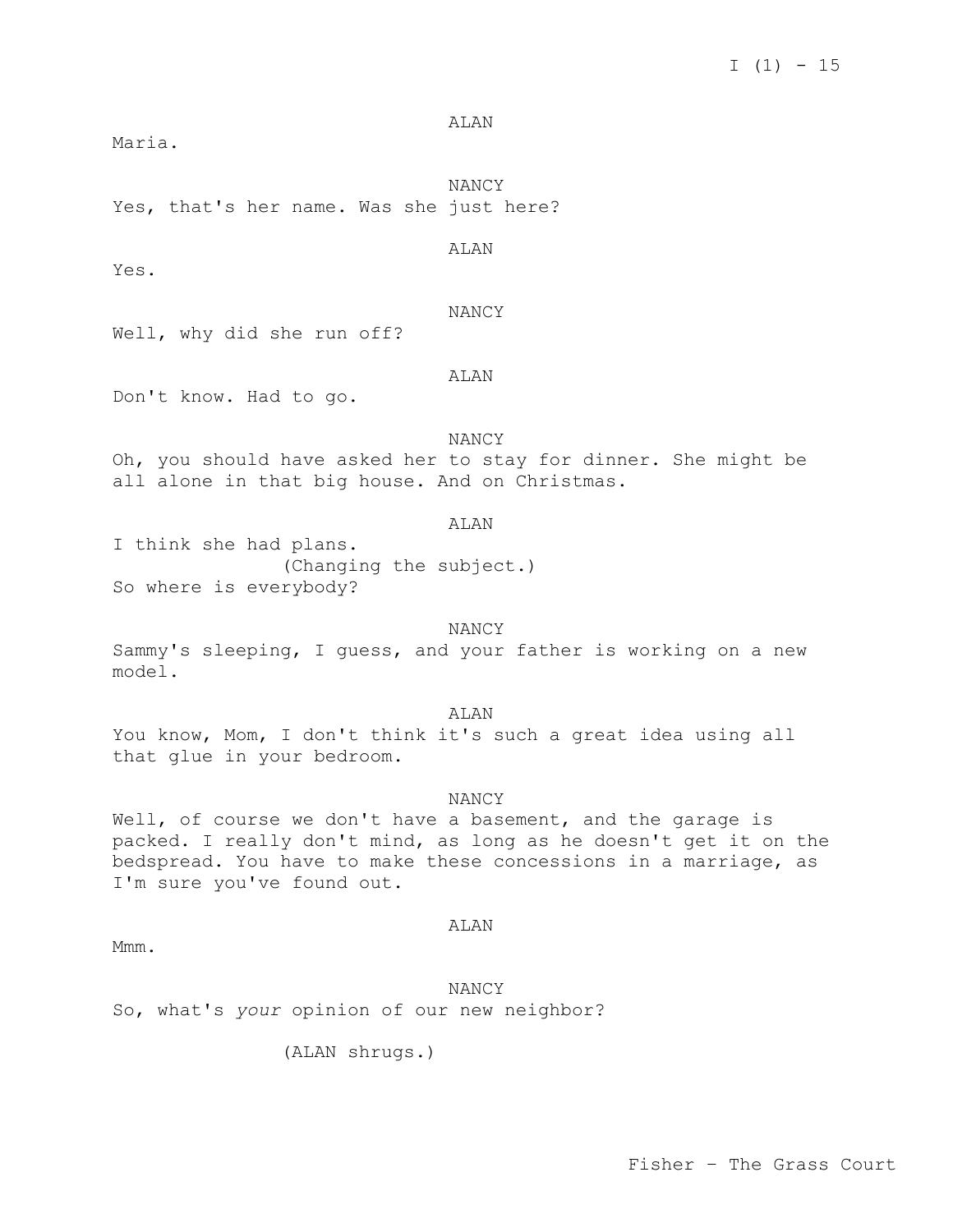SAMMY

(Off, in kitchen.)

Hey, cake!

# NANCY

Oh, he's awake. (Yelling to SAMMY.) Don't touch it yet, it's cooling. We'll have it after dinner. (To ALAN.) He didn't meet Maria, did he?

# ALAN

No, and I don't think we should talk about her in front of him. On account of his breaking up with Clarise and all, you know? (SAMMY enters. He has changed into tennis shorts and a T-shirt. Barefoot.)

### SAMMY

No point trying to sleep, I'll just stick it out until bedtime. It's pretty hot in the house, don't you think?

NANCY

I'm sorry, but I simply refuse to turn on the air conditioning in the winter. After having to use it the entire rest of the year. You have to draw the line somewhere. I draw it around December to February.

(Beat.)

I thought you were sleeping.

## SAMMY

No, I was just telling Dad about some of my recent matches.

# NANCY

Yes, why don't you sit down and let us hear some, too. You haven't told me anything about how you've been doing since Alan's wedding.

#### SAMMY

(Lies down in chaise longue.)

It was *Alan's* wedding. Why don't we hear how *he's* been doing since it.

(ALAN and NANCY take chairs by table.)

ALAN

Sorry, old boy. Not as exciting as the world travels of the young superstar.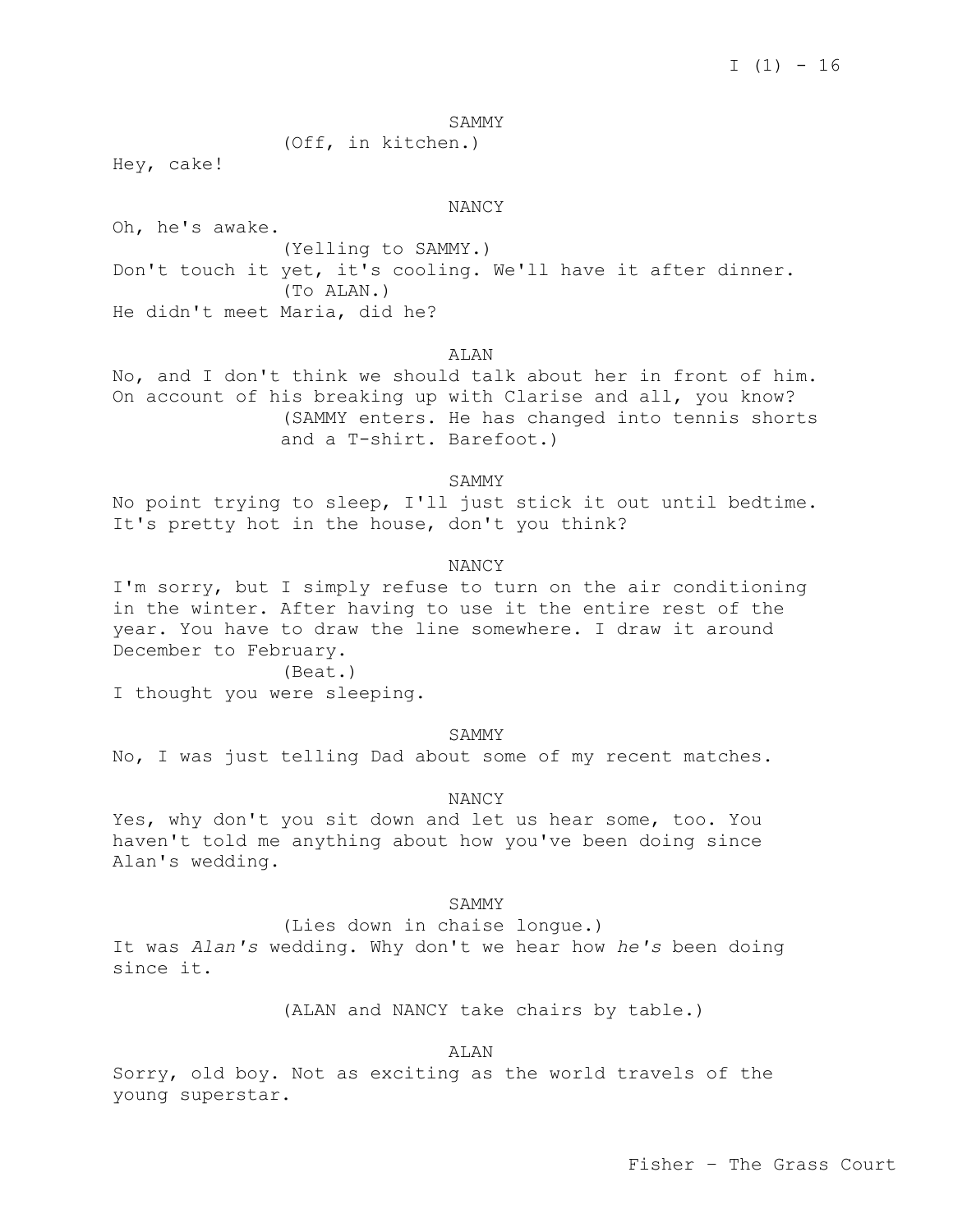#### SAMMY

Too depressing. My world ranking has been dropping steadily since Wimbledon. Soon I'll be below you guys.

NANCY

But you've won some matches. You've never had to ask for money.

# SAMMY

Only in doubles. I'm still living on last year's earnings. Not for too much longer, though. What I need at this point is a big win. Of course that probably won't happen until the inflammation in my shoulder and knees shrinks away.

NANCY

Well, then it's good that you're home. You'll rest them. That's what they need, right?

SAMMY

Yeah, but six months worth, not one week.

NANCY

So why don't you --

# SAMMY

Because it took long enough to climb up to the point where I can get into the good tournaments. If I take six months off, I don't know if I'll ever be able to get back there.

(Beat.)

## NANCY

(Sighs.)

Sitting out here reminds me of when the court was new and you boys used to play on it, battling it out set after set while your father and I watched from the patio.

SAMMY

Back when you could see through the jungle.

ALAN

We fought like madmen for every point. Loser had to clean the pool, or mow the lawn, press the court....

# SAMMY

Spent half my childhood playing tennis, the other half beautifying the estate.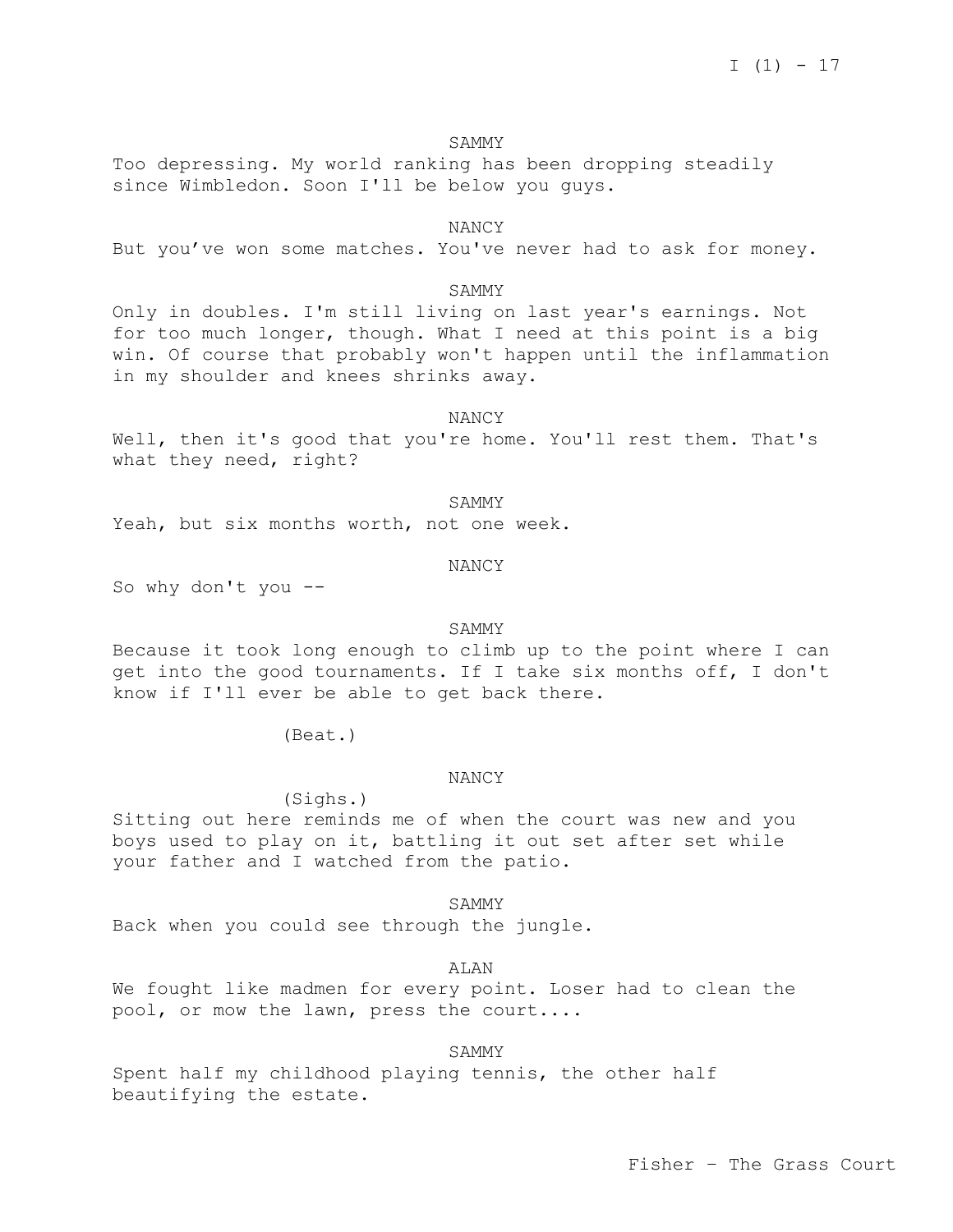NANCY Alan was older, of course. He had a big advantage when you were still growing.

## ALAN

I'd sometimes offer to give him a handicap, but he'd never accept. And on the rare occasion that he'd win, you'd think he'd beaten Laver at Forest Hills.

# SAMMY

Only happened three times before you left for college.

NANCY So when did he start winning regularly?

ALAN I don't know. Must've been after I graduated college.

> SAMMY (Shaking his head slowly.)

Unh-Unh.

### ALAN

(Warily.) What do you mean?

SAMMY

Don't you remember that I played a position above you on the team your last year?

# ALAN

Yeah, I know, but that was just Coach's decision. To give you experience.

#### SAMMY

(Realizing it's too touchy a subject.) How about some music? You mind, Mom?

## NANCY

Of course not.

# ALAN

I'll go pick something on my way in. I haven't even unpacked yet.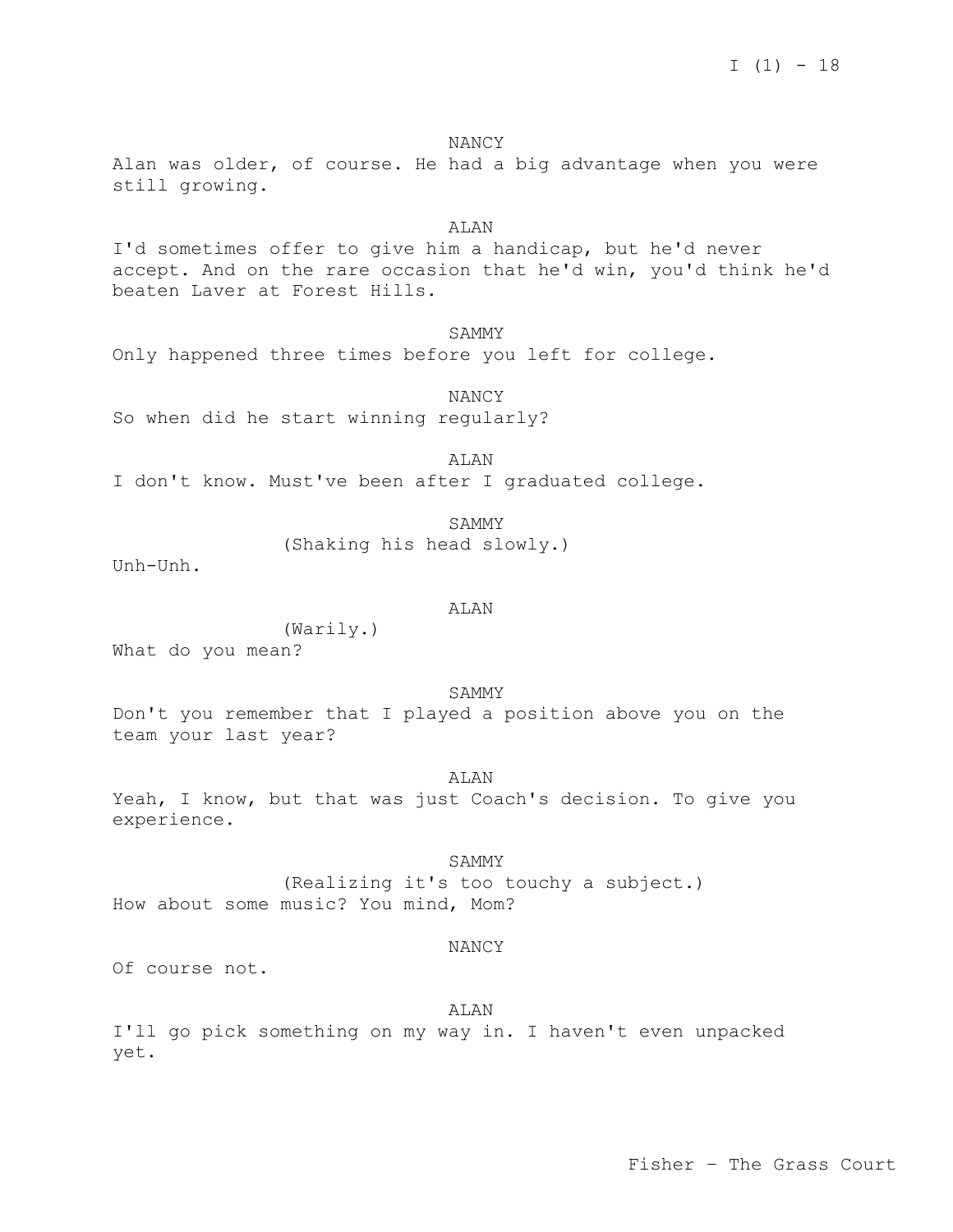(ALAN rises and gathers his discarded clothes from the table, exits to the house.)

NANCY

(Quieter, after ALAN is gone.) I never knew you boys played against each other for the college team.

SAMMY

(Also quiet, dreamy, as if transported back in time.)

It wasn't anything official. We played a week before his senior season. No one else around, early on a Sunday morning. Three out of five sets, no tiebreakers.

(Pause. Then, more melancholy than triumphant.) He never took a set off me again.

NANCY

Of course, he was already into law school by that time.

SAMMY

Of course.

(Long pause.)

NANCY

(Rising lazily, looking about.) Well, I quess dinner will be ready in about half an hour. Think I'll lie down -- this heat just makes me so lazy.

#### SAMMY

Okay.

(NANCY exits. Pause, while SAMMY stares straight ahead, as if concentrating on something.)

SAMMY

(Without emotion.) Six-four, Six-four, Six-two.

> (Long pause. He rises slowly to his feet, bends over and feels his knees. Takes off his T-shirt and throws it on the table. Stretches a bit, moving his arm in a motion similar to serving a tennis ball, testing the pain in the shoulder. Walks slowly towards the pool, doing slow twisting stretches as he does so. Walks along the

> > Fisher – The Grass Court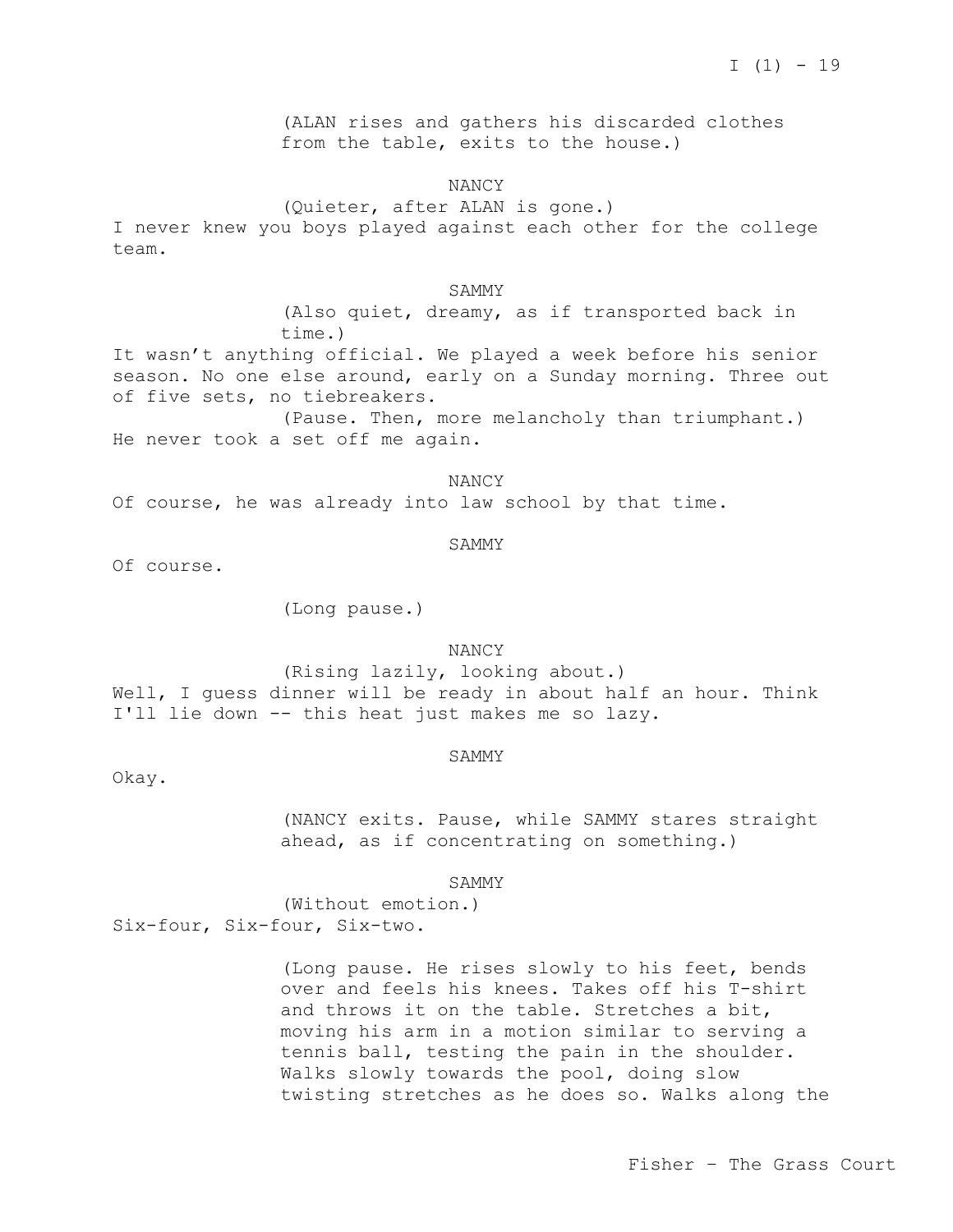side of the pool and disappears offstage. A few seconds later we hear a loud splash as he jumps in. A second of silence and then the music starts. Neil Young's "Harvest." A few seconds after that SAMMY comes floating into view on an inflatable raft. He lies on his back, eyes closed, basking in the sun. About fifteen or twenty seconds of this before MARIA appears, once again walking across behind the screening, now in a bathing suit. She stops when she sees him on the raft. Slowly and quietly she enters the patio, holding the door with her hand as it closes so as to make no sound. Walks silently to the front right corner of the pool and stops. SAMMY is floating near the center of the visible portion of the pool, his head closest to her. MARIA dips one hand in and then out of the water and flicks droplets towards him. He opens his eyes, but does not immediately see her behind him. Looks up, then to the side, then finally behind him. When he sees her he sits up quickly, but this isn't so easy on a raft. Tilts to one side and then the other clumsily, barely avoiding capsizing, before finally balancing himself in the middle and turning to face her. He is straddling the raft, quite surprised by the appearance of this beautiful woman on his patio. A few seconds of silence. Then it hits him.)

### SAMMY

You must be....

(She splashes him lightly. The general motion of the water is moving him ever so slightly but steadily towards her. He smiles and splashes her back, though still unsure of the situation. The raft is now but a foot away from her. They regard each other. After a few seconds the LIGHTS and MUSIC fade out together.)

CURTAIN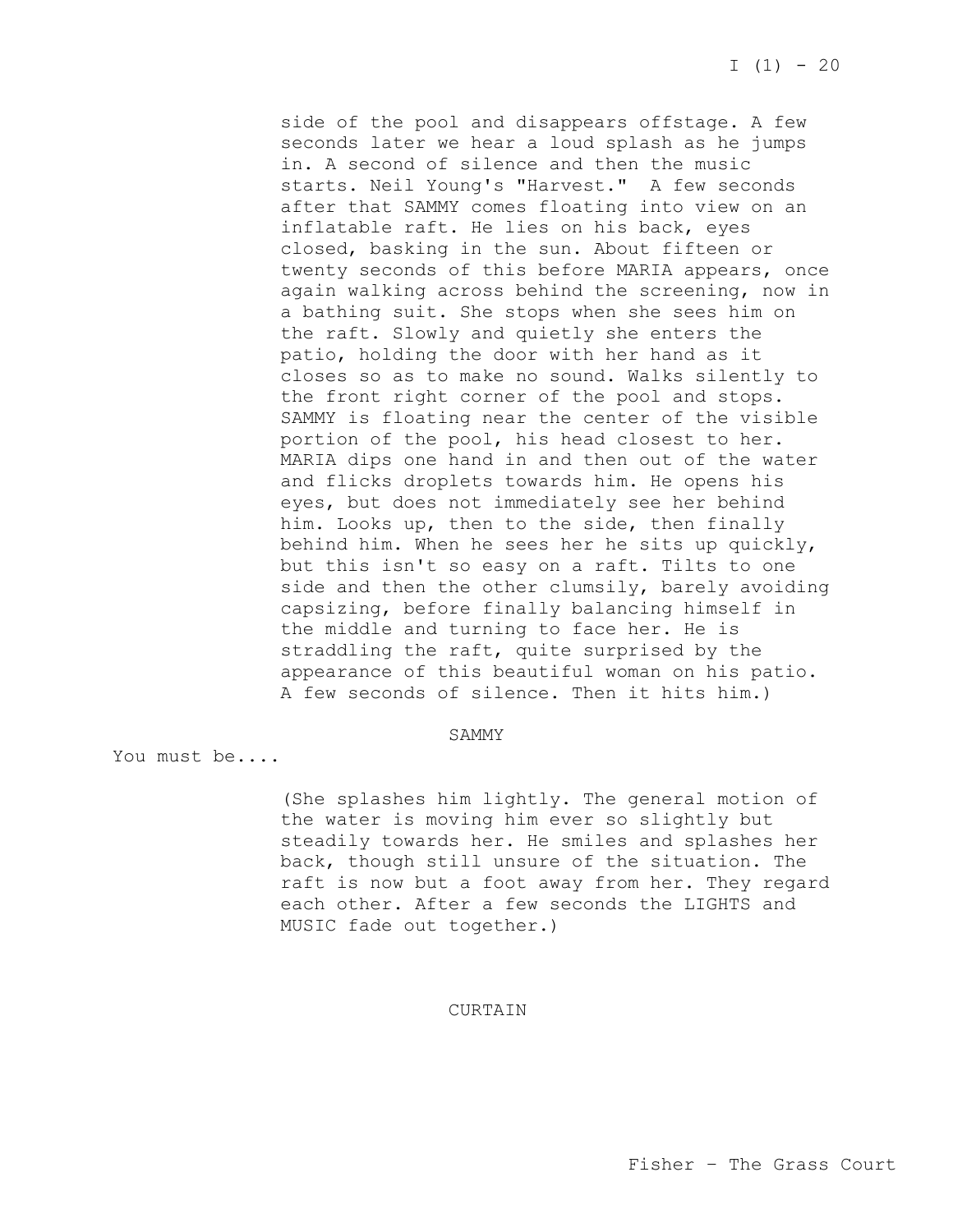SCENE 2

(The same scene, just minutes after midnight, New Year's Eve. SAMMY is in the chaise longue, MARIA sitting at the table, ALAN standing in front of the pool looking out over the audience at the neighborhood. NANCY stands near the door to the house. All hold champagne glasses. Two champagne bottles on table, one empty, one almost so. As the scene progresses, everyone except MARIA becomes increasingly inebriated. Occasional shouts and sounds of firecrackers from far off in the neighborhood, most frequently at the beginning of the scene and gradually thinning out. Neither SAMMY nor ALAN appear particularly excited about the occasion. NANCY is enjoying herself. MARIA's emotions, as usual, seem to be in neutral.)

NANCY

(Calling into the house.) I'll be up in a few minutes, dear. (Turning and walking to the table, already slightly tipsy, replenishes her glass from the bottle.) Your father just can't seem to stay up past midnight anymore. (Drinks.) I remember, when we were young, going to parties on Saturday night... (Remembering, disappointed.) Well, if the truth be told, I guess he never did like to stay up too late. I did, though. I was the life of the party. Your father held me back.

ALAN You should have gone to the Gilberts' party tonight.

NANCY

No no, we wanted to stay home with you boys. Besides, your father hates the Gilberts.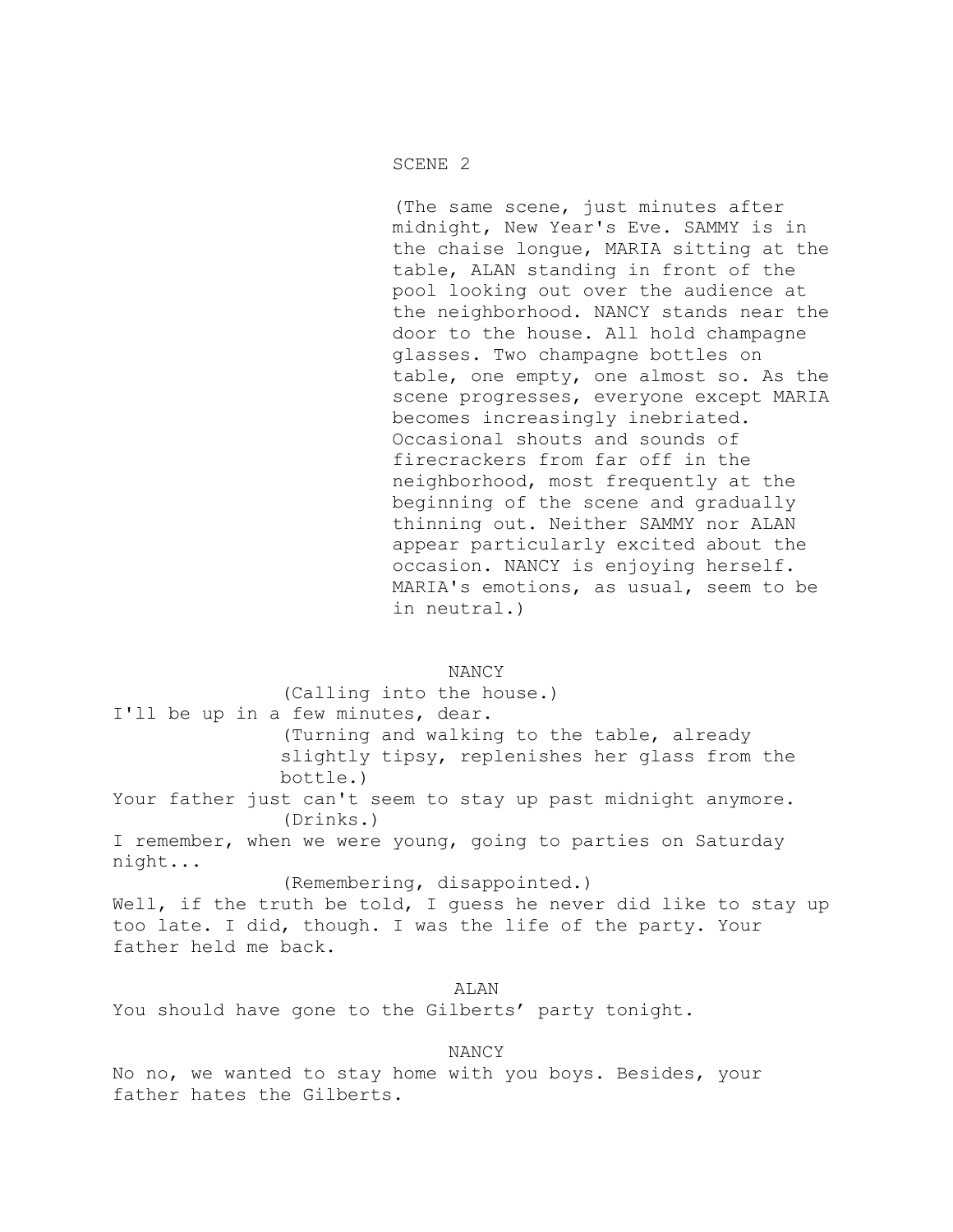### ALAN

What? They've been your friends for twenty years.

# NANCY

Oh, I *love* Sid and Marilyn. It's your father that can't stand them. I was just surprised that you boys didn't go out with friends tonight.

**SAMMY** 

My friends, such that actually exist, are scattered about the earth.

NANCY

(Helpfully, not maliciously.) Well, if you would only settle down....

ALAN

My friends in New York are all working tonight, I believe. It's a great chance to get work done without distraction. To jump ahead of the other guy while he's blowing into party favors.

NANCY

Anyway, I'm so glad you could join us, Maria. Nice to have another lady around.

# MARIA

(Lifting her glass.) Nice of you to have me. (Sips.)

SAMMY (Lifts glass. Solemnly.) Happy New Year.

#### NANCY

(Sighs.) Another year gone by.

SAMMY

It's so silly, though. Another year was gone by yesterday too. And on October 4. We just invent these methods of measuring time in order to feel sorry for ourselves.

ALAN Jesus, do you have to attack *everything*?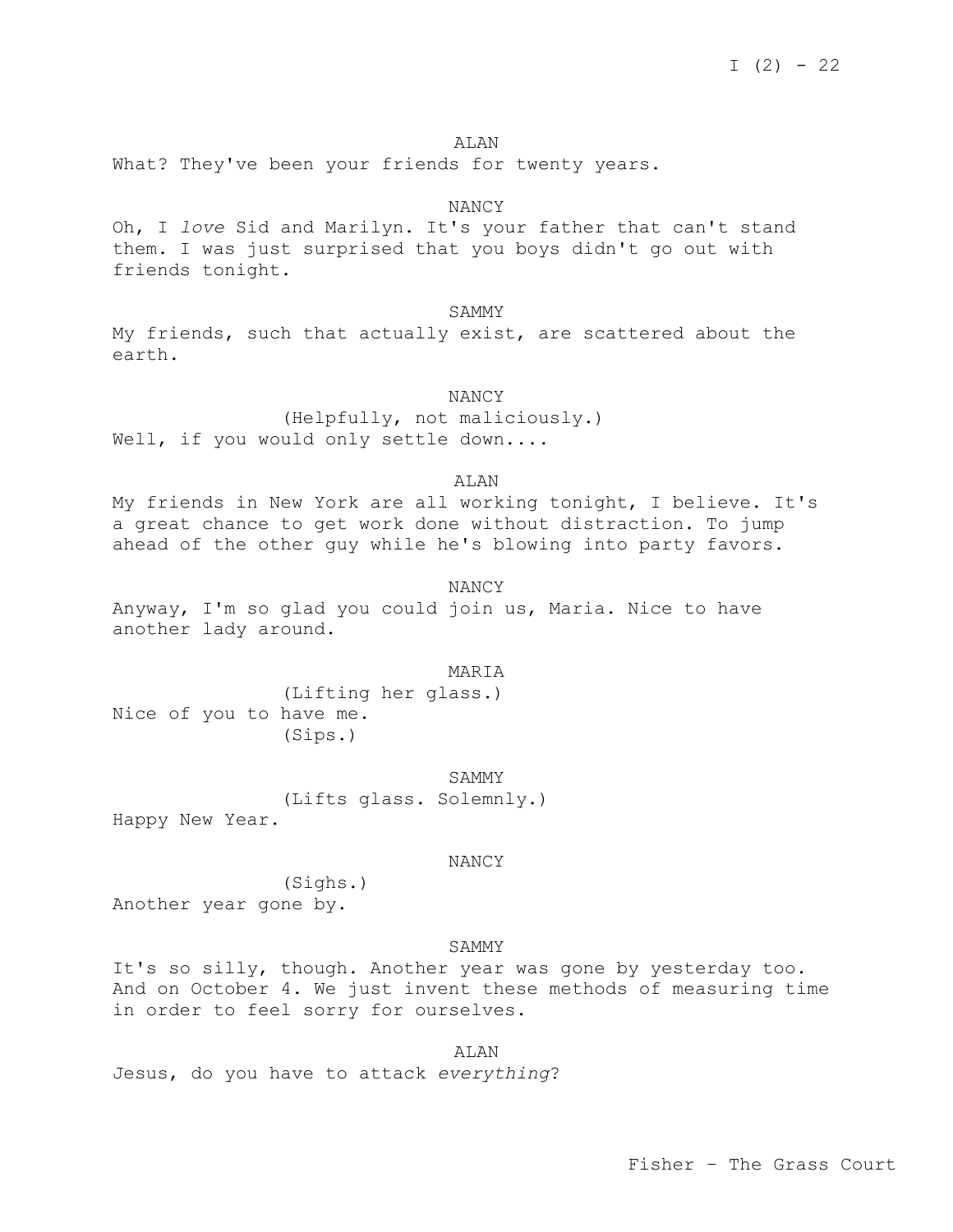#### SAMMY

Just trying to make her feel better.

NANCY

Oh, I'm not sad. In a way it's comforting to watch each year go by and see you boys grow up so magnificently.

SAMMY

Now, let's not go overboard Mom. "Perfectly" would have been adequate.

NANCY

(Refilling glass, drinking.) Oh, I mean it. I mean it.

> (ALAN lifts glass, SAMMY follows suit, both kill what they have left. MARIA sips. ALAN takes bottle and refills glasses.)

```
MARIA
```
(Dreamily, looking out.) Doesn't the tennis court look lovely in the moonlight.

```
SAMMY
```
You mean the pasture?

MARIA

ALAN

SAMMY

Mmm. It glimmers.

It gloams.

I used to go out there.

ALAN

What are you talking about?

# SAMMY

On nights like this. After you were away at college. Late at night, the whole neighborhood asleep, I'd walk out onto the court. You ever do that? All you could see, back when it was mowed and chalked, were the lines. The white lines, glowing in whatever light makes it down to the surface of the earth. You heard things you never did at other times: the sound of your sneakers on the grass, stepping, turning; you felt the grass (MORE)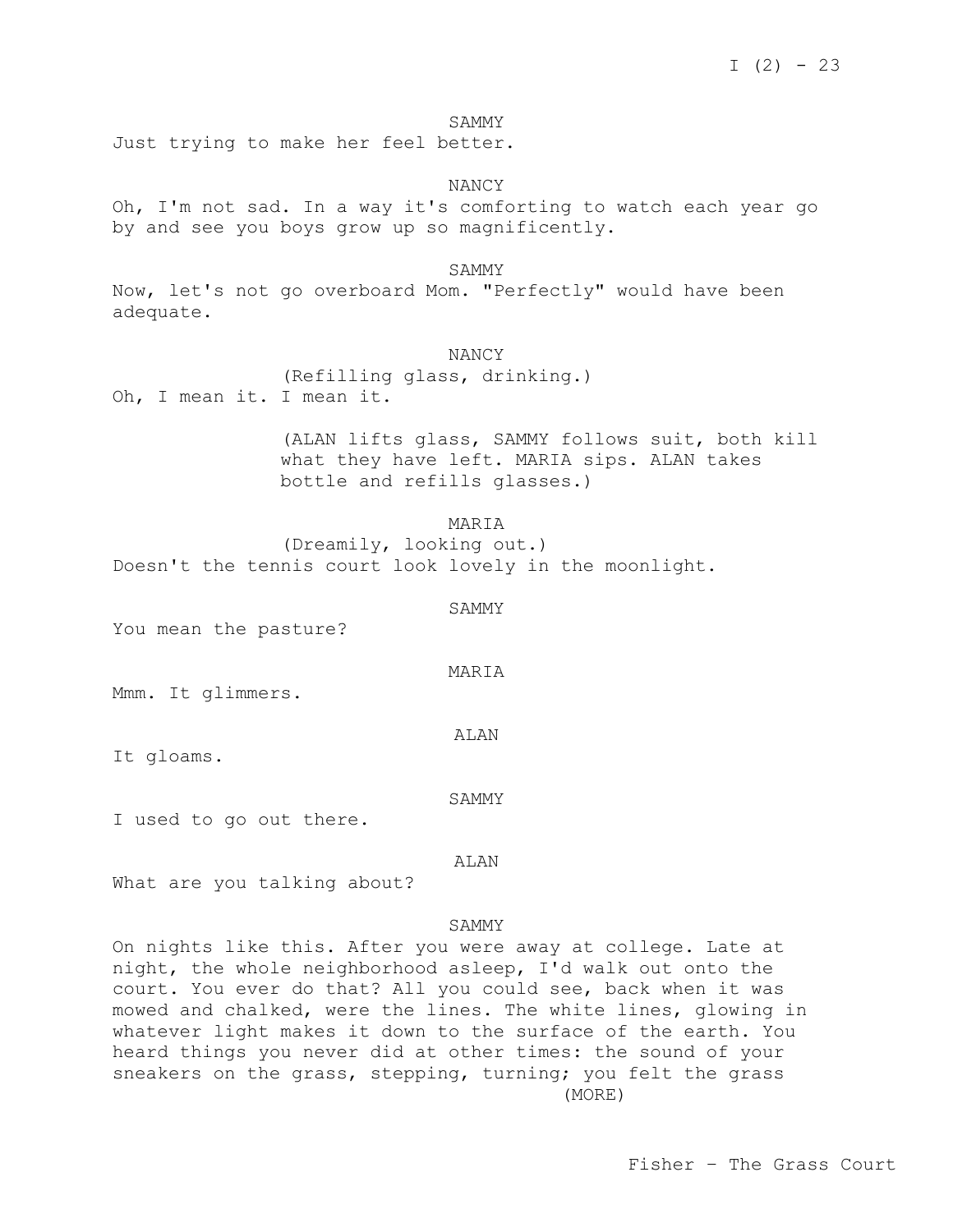SAMMY (CONT'D) like you couldn't in the day. You'd stare at the lines, the way they were glowing, and you'd be hypnotized.

(Long silence.)

# ALAN

(To MARIA.) Shall we explore the vision?

> (Offers his arm in old-fashioned manner. She smiles demurely and rises, taking his arm, and they walk out the screen door and exit stage left.)

#### SAMMY

(Calling.) It won't work now. No chalk lines left, the high grass. You're just gonna get ticks. (Beat.)

Mother, yonder goes your elder son off to our old tennis court with the woman your younger son is going to marry.

#### NANCY

Oh dear, Sammy. You don't mean that.

SAMMY

(Dramatically.)

I do.

#### NANCY

But Sammy. I mean, she's very nice. And very pretty too, but.... You don't even know her.

SAMMY

(Not listening. Watching ALAN and MARIA out on the court.)

They have entered the arena. They walk. Around the former baselines. She, lovely on the arm of her future brother-in-law. They stroll on the court where I practiced topspin lobs till I could hit them for winners at will.

> (He has forgotten NANCY's presence. Continues in slightly inebriated manner.)

Where I broke my finger diving for a drop shot. Where I learned to return a deep lob backwards between the legs. Where I lost my virginity on a night just like this.

(Pause.) (MORE)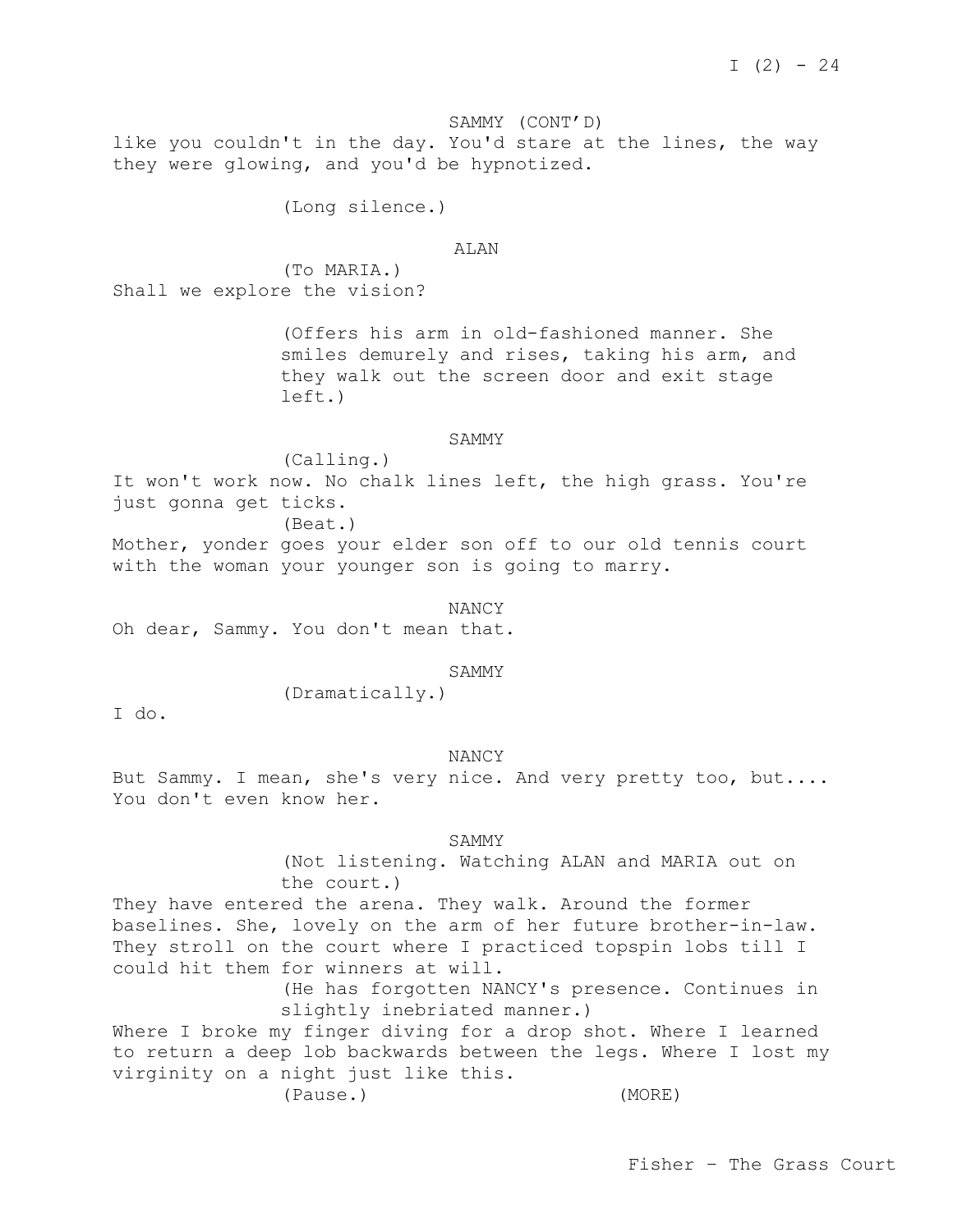# SAMMY (CONT'D)

They stop near the service line, where the service line once was, anyway, where one might stop for a volley after a good first serve. He demonstrates a backhand, in slow motion. His hand stops at her cheek. They --

#### NANCY

(Squinting, trying to see.) They what? I can't see without my glasses.

SAMMY

(Reaching for the bottle, filling his glass.) To a new year, mother. May it be the last.

(Drains the glass.)

NANCY

Oh dear, I believe I've had enough to drink tonight. (Stands shakily.) When we were younger, we could  $\ldots$  . Well, I could  $\ldots$ .

> (ALAN and MARIA appear behind the screening at stage left, enter through the screen door. SAMMY remains staring out at the court.)

Oh, here they are. They're back, Sammy. And how was our old tennis court at the beginning of another year?

ALAN

Sammy was right. It was hypnotizing.

NANCY

(To MARIA.) Dear, how would you like to see some old pictures of Alan and Sammy, before I go up to bed?

MARIA

(Quietly.)

I'd love to.

NANCY

Goodnight, boys. Happy New Year.

ALAN

Happy New Year.

(MORE)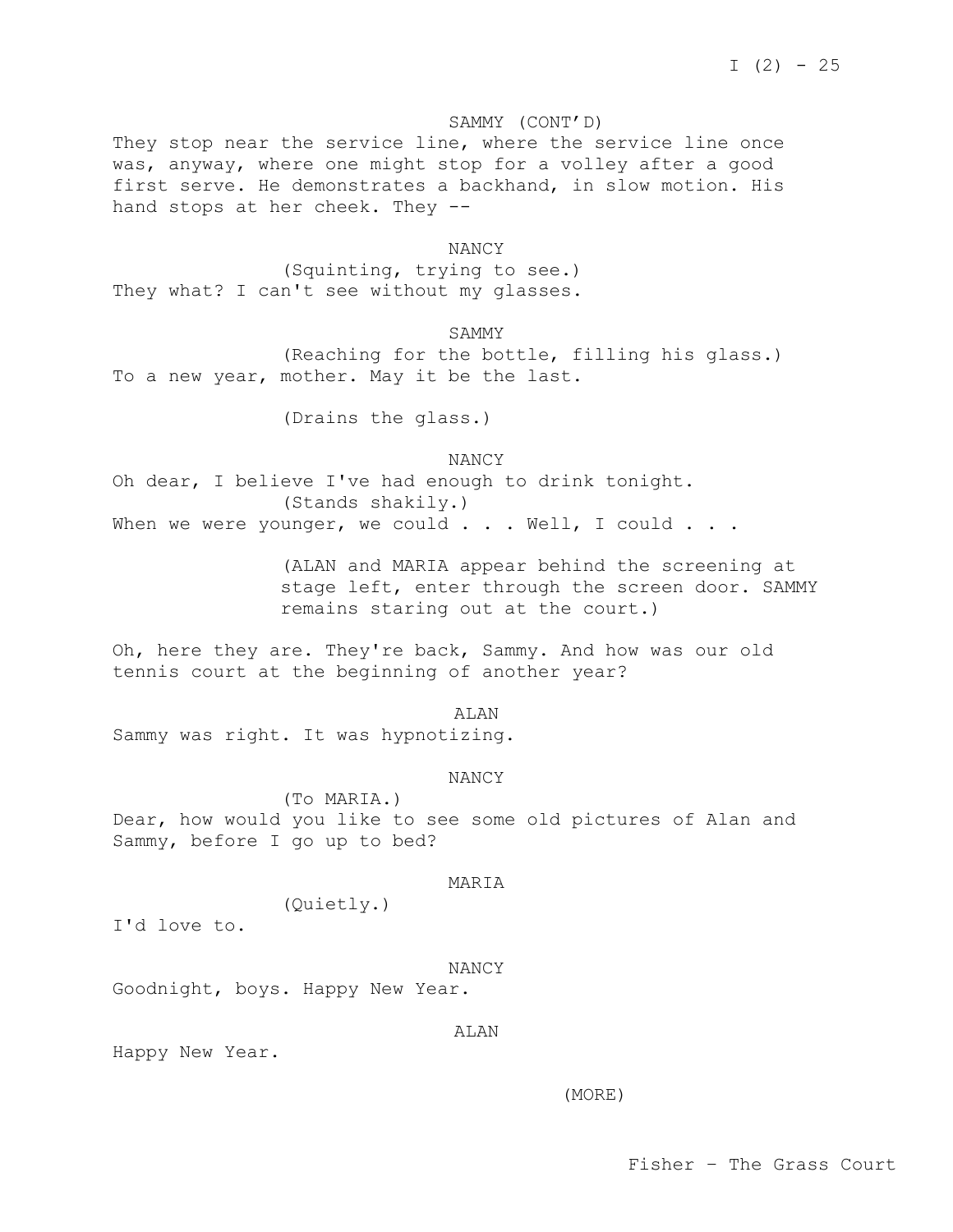(SAMMY raises his glass but says nothing. NANCY and MARIA exit to house. ALAN takes bottle, fills his own and then SAMMY's glass three quarters, puts bottle down. SAMMY takes bottle and fills his own glass to the brim. ALAN sips, SAMMY chugs.)

# ALAN (CONT'D)

You know, Sam, I feel all right. Yeah, this new year looks okay to me.

### SAMMY

You're drunk and it's been less than an hour. Give it a couple days.

ALAN You know what's wonderful about life, Sam?

## SAMMY

Its brevity?

# ALAN

(Continuing, paying no real attention to SAMMY's negative responses.) No. No, what's wonderful about life is, in a word, possibilities.

SAMMY

I wouldn't know. I deal in impossibilities. Chasing the unattainable till you fall down with your tongue in the sand.

ALAN

The possibilities for change. Things may not be going so well, you're down about the whole deal. But then.... But then, you see what you really want. You begin to see how things could be different, and you realize that if it seems like you can't change your life, that's only because of your attitude.

# SAMMY

And you, my older brother, see what you want.

### ALAN

You might say that. God damn it Sam, you just might say that.

# SAMMY

I don't suppose this has anything to do with your midnight stroll on the tennis swamp?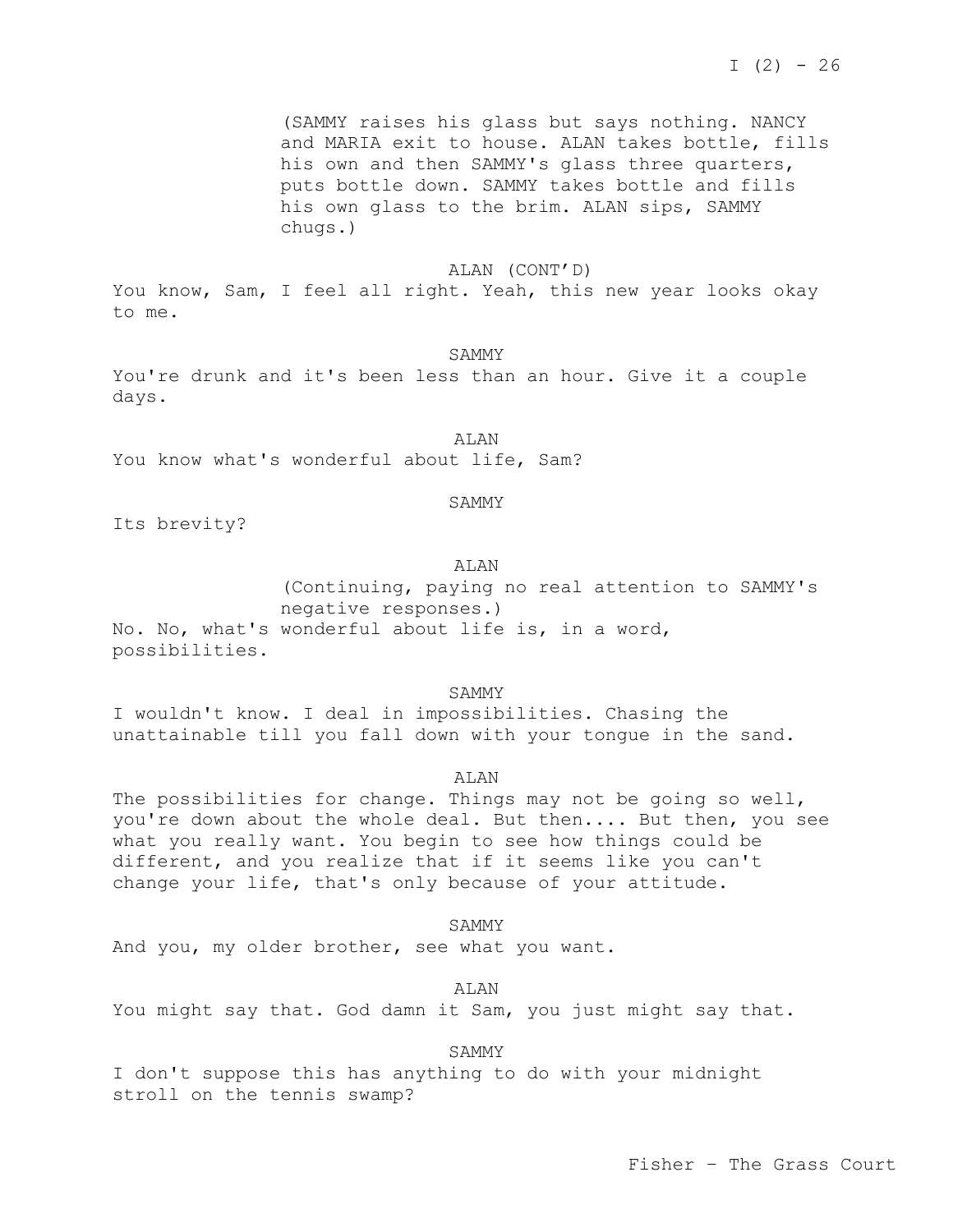# ALAN

(A bit embarrassed.) Oh, did you see...? Well, I don't care. You're right. Not just her, but she's part of it, somehow. Isn't she something?

# SAMMY

She's many things, brother, (rising, shakily) one of which happens to be my fiancée.

#### ALAN

You're drunk.

#### SAMMY

(Grandly.)

I am.

ALAN

Does she happen to know she's your fiancée?

SAMMY

Out of the purest of coincidences you have just happened to place your lecherous finger on the single imperfection in our relationship.

ALAN Aha. I doubted she was aware of her bleak future.

## SAMMY

She will be.

# ALAN

Well, I'm sorry to destroy your dreams, but she's mine. I had her first.

#### SAMMY

And where have *you* been all week?

#### ALAN

With her, of course. When I haven't been with you.

#### SAMMY

Well, *I've* been with her when *I* haven't been with *you*. That is, when you haven't been with me. Same thing, I believe.

(Pause while they exchange looks.)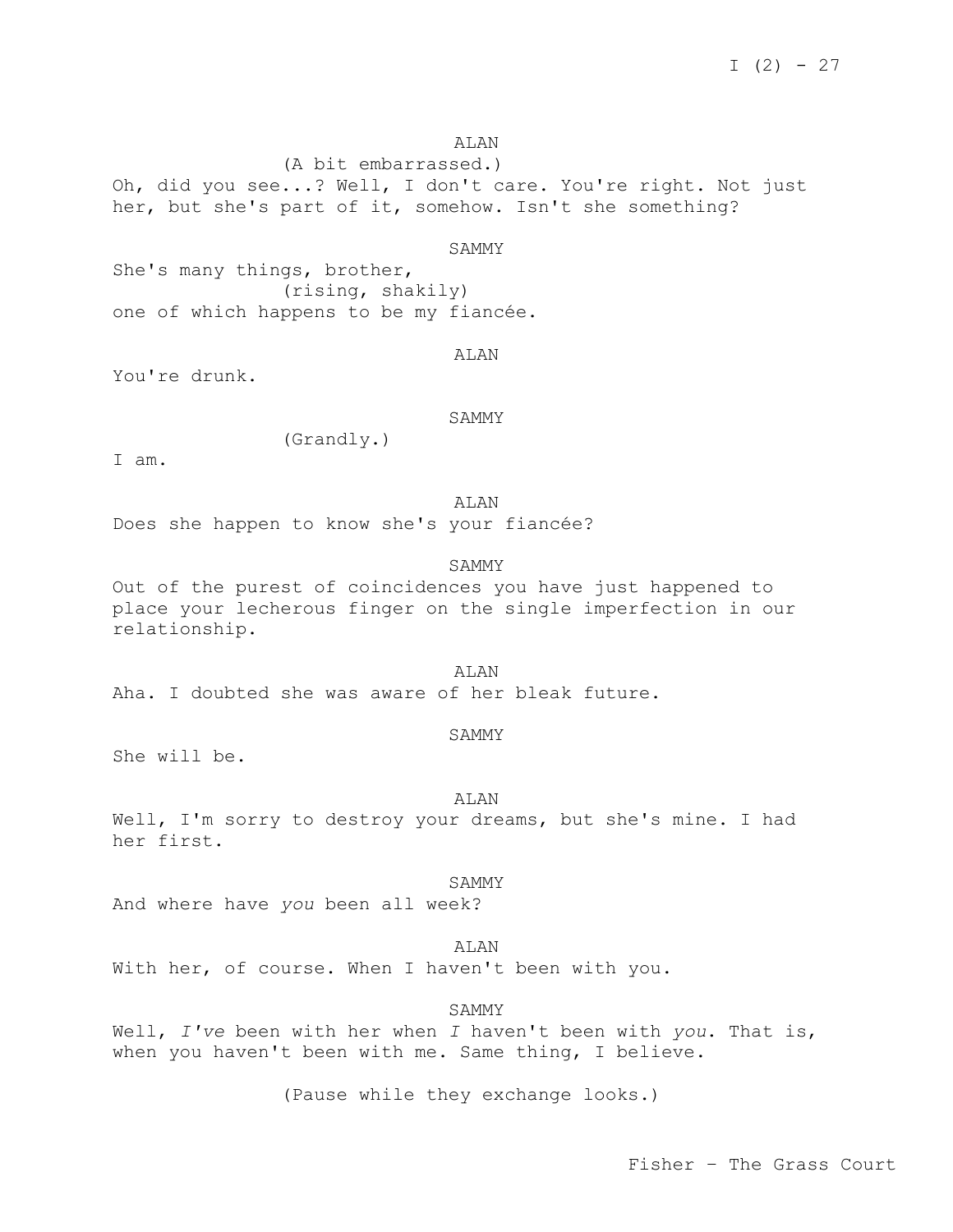ALAN Well, at any rate, first come first served.

# SAMMY

That probably describes fairly accurately your relationships with women in general.

## ALAN

(Thinking about it.)

Now just a...

# SAMMY

And wait a second. I seem to remember a wedding last year, in which you seemed to play some principle part.

### ALAN

(Suddenly depressed.)

Ah...

# SAMMY

Or was that just because you look so good in a tuxedo? (Pause.) You remember the bride. (Reality is falling down on ALAN.) Blonde girl, fairly attractive? Cindy, I believe was her name? (Pause.) I mean, I'm sorry Alan, but....

# ALAN

We've separated.

SAMMY

What?

#### ALAN

I moved out. Two weeks ago. (Pause. He moves to stage left in front of the pool, looking out in the direction of the court.) Things fell apart almost instantly, the moment we got back to the city and unpacked. Insane--I never thought that could happen to me. It's as though the act of getting married was like pulling a plastic bag over our relationship and suffocating it. Do you know, in the six months since our honeymoon we've made love only five times? None in the last three months.

(MORE)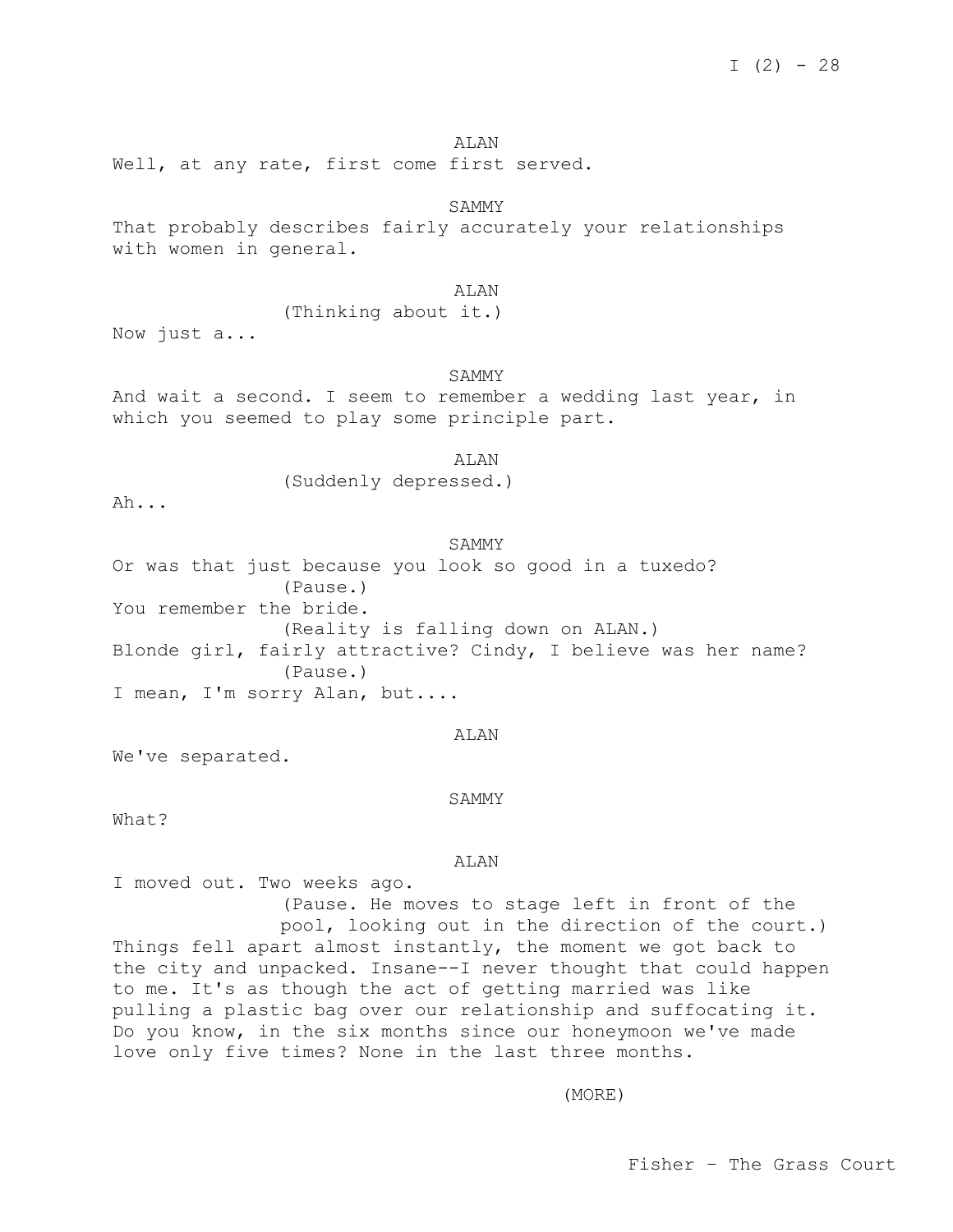# ALAN (CONT'D)

It seems so much more difficult in New York. Pressure. I started imagining the rest of our lives just going on like they were. It's not what I'd dreamed of. And I guess it started to show in the way I treated her.

## SAMMY

Jesus, that's an awfully fast decline. And it's not like you married Elizabeth Taylor.

# **ALAN**

We weren't made for that life, you and me Sammy, we were bred for the sun, stretching and running, cracking tennis balls across the court. Sweating. It's a different kind of sweat you work up in the office. It's just no good.

SAMMY Neither is the alternative, you should know.

# ALAN

What?

#### SAMMY

Tennis. It's just not the same when it's a business. Too much pressure, too much strain on the body. It's really for kids.

# ALAN

We are kids. We remain kids.

### SAMMY

And any way, the price is too high. You give up too much.

ALAN

Believe me, what I have you don't mind giving up.

#### SAMMY

Okay, but there's a real life somewhere, and it isn't on the pro tour.

#### ALAN

It's easy for you to say. You've explored that possibility.

#### SAMMY

Lots of people would kill for *your* position. And what are you implying, that you would have done better than I have?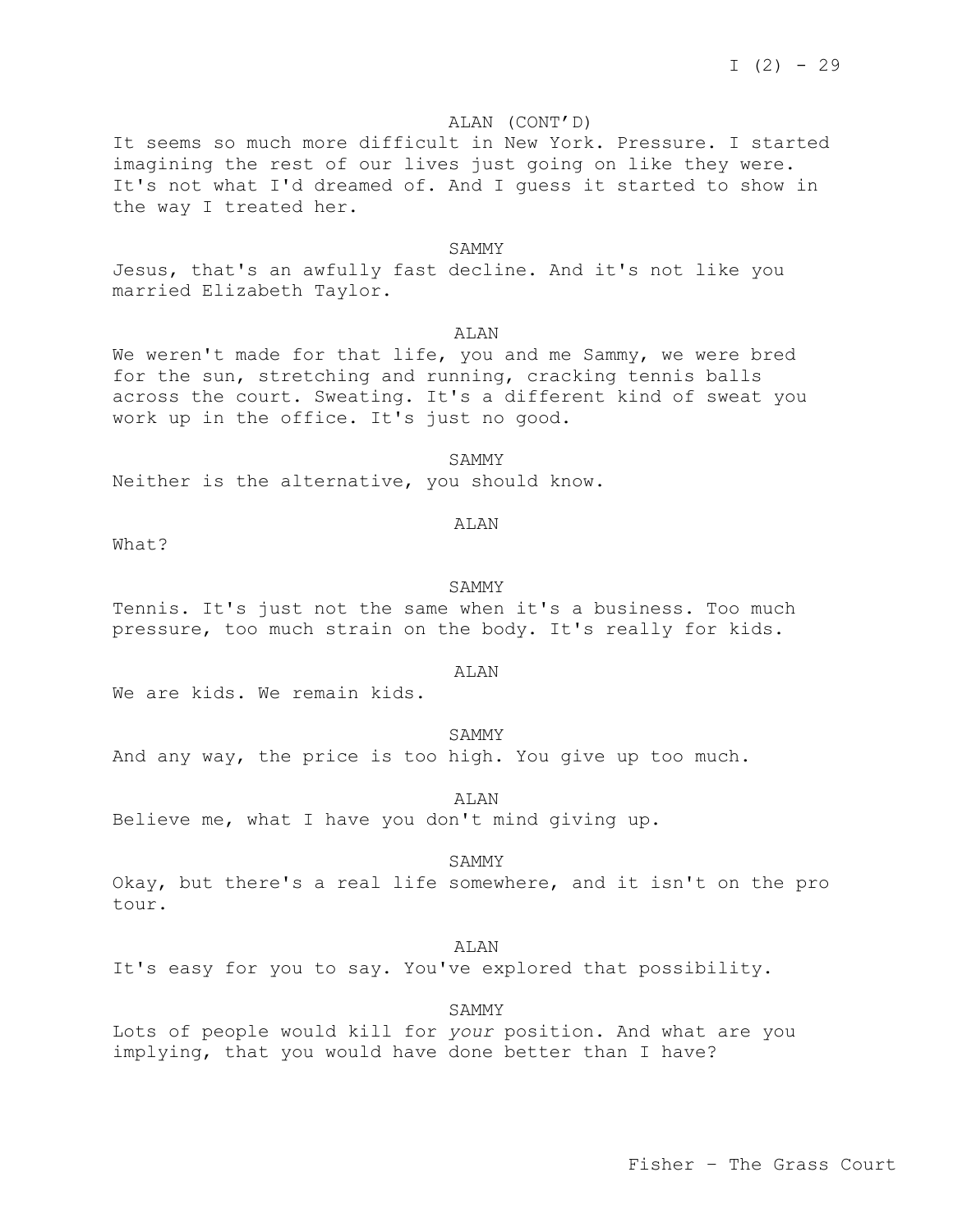## ALAN

I didn't say that. I don't know. You never know.

### SAMMY

Well you wouldn't have, believe me. *You* should know how tough it is, better than the women I meet in bars all over the world: "You're a tennis pro, really? You played Wimbledon? Do you own a jet?"

#### ALAN

I was a hell of a player.

# SAMMY

Yeah, so are a thousand other guys. And they all want that paycheck, that ranking. They'll do anything for it. Maybe we *should* play a few sets before we leave here. Getting your ass kicked by the number 178th ranked player in the world should bring you back to earth.

# ALAN

Hell, I'll play you. It hasn't been *that* long. In fact, standing on the court just before, I could feel it all coming back, the old feeling surging back into my body. You know what I mean? I could actually imagine knocking a backhand down the line, or crosscourt, wherever I wanted. It's still there.

# SAMMY

Well, I was only speaking rhetorically. I wouldn't have the heart to do that to you even if my knees and shoulder weren't killing me. As it is, I need the rest.

(MARIA enters. To her.)

Lovely photos?

#### MARIA

(Sitting.)

Lovely photos.

ALAN

(Sarcastically, a bit angry).

Lovely week?

# MARIA

(Thinks about it for a second, then decidedly.)

Lovely week.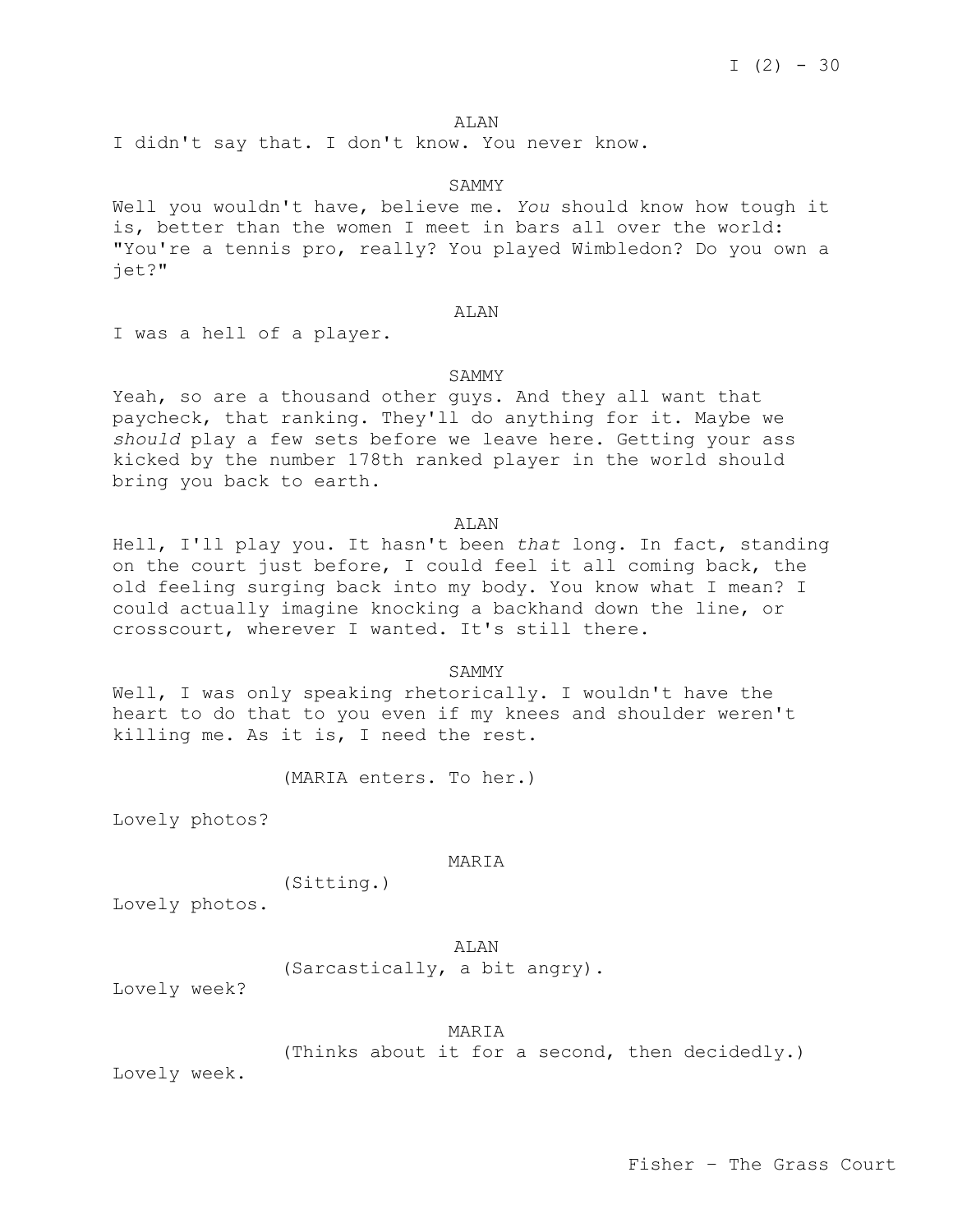### SAMMY

You didn't have to look at them with her, you know. You could have told her the truth, that you'd rather watch the tennis court grow.

### MARIA

I know I didn't have to. I wanted to. I never do anything I don't want to do.

SAMMY

Oh, how lovely. How lovely for all of us. We all get to do whatever we want.

ALAN

(To SAMMY.) Well you certainly do, don't you.

SAMMY

Yes, of course, we *all* do. How wonderful. The only problem is that it may make for some rather exacting physical demands on some of us.

> (Gestures toward MARIA. She appears not to hear his last comment. He takes champagne bottle, fills his glass, offers it to ALAN, who nods yes and has his own filled. They drink.)

# MARIA

It's a lovely night.

#### SAMMY

Yes. Will you marry me?

#### MARIA

It must have been wonderful to grow up here. Warm moonlit nights in the middle of winter, sitting out by the pool.

#### SAMMY

(To ALAN.)

Am I here?

#### ALAN

Sort of. You're starting to fade, but I can still make out your face.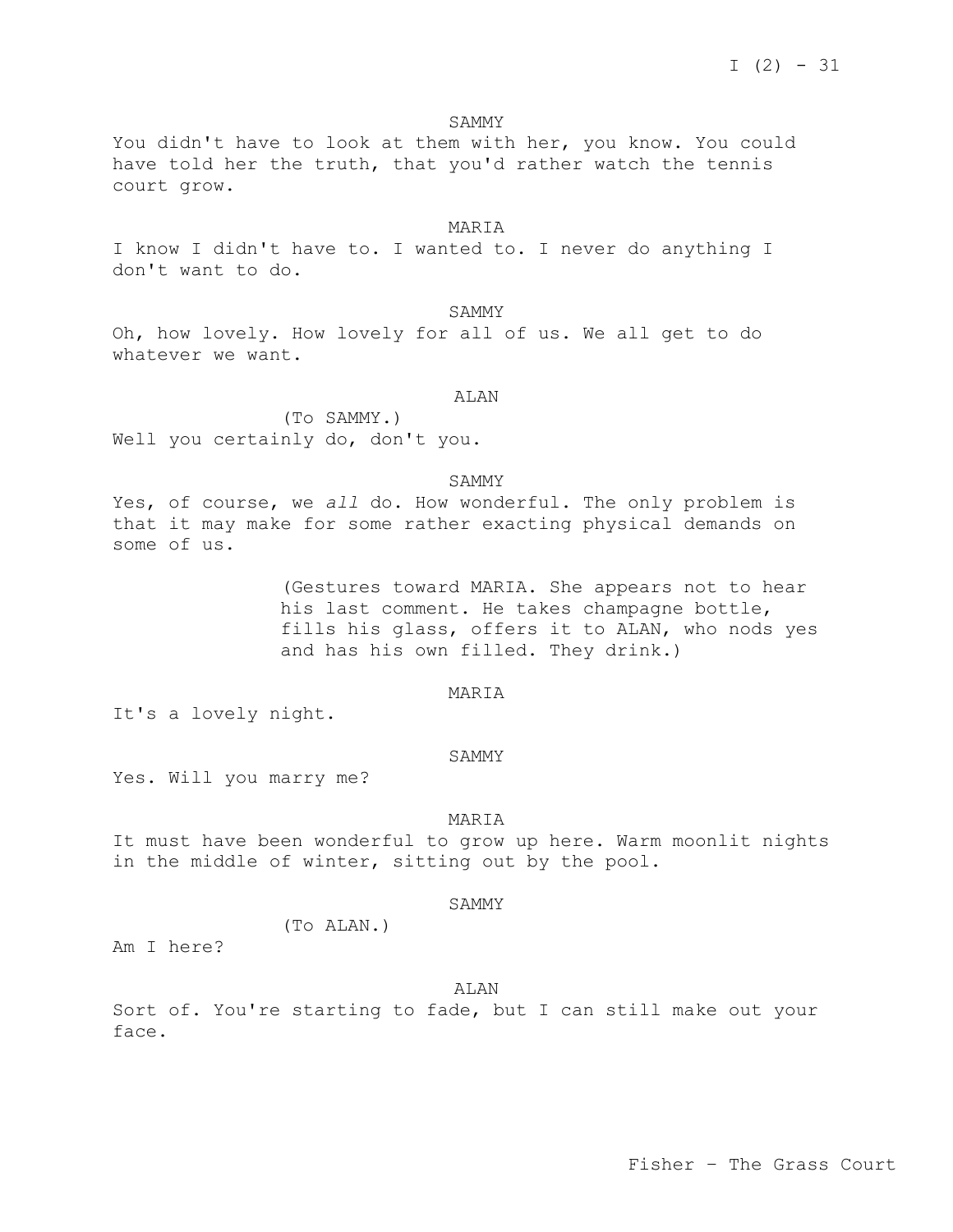$I (2) - 32$ 

# MARIA

(Softly.) Well, at least I live here now.

# SAMMY

(To MARIA. Not sarcastically; matter-of-factly) Excuse me? Hello. I believe I just asked you to join me in the rites of matrimony.

### MARIA

I can't marry you.

### SAMMY

Can't? Why not?

### ALAN

(Clears his throat.) Hello there. Would it be presumptuous to assume that my own existence might enter into the scheme of things? That it might even, perhaps, be the main reason.

# MARIA

Yes, it would. Though I'd just as soon marry you. At the moment, anyway.

SAMMY Now wait a minute. He's still married.

MARIA It doesn't matter. I can't marry either of you.

### ALAN

And why not?

#### MARIA

Oh, I'll let you two make up your own reasons and believe them. They'll be as convincing as any I can offer.

## SAMMY

(To ALAN.)

Is it just me, or do you get the feeling that this lovely young lady was dropped out of the sky by alien visitors. Possibly because they couldn't figure out what the hell she was talking about half the time.

(Pause.)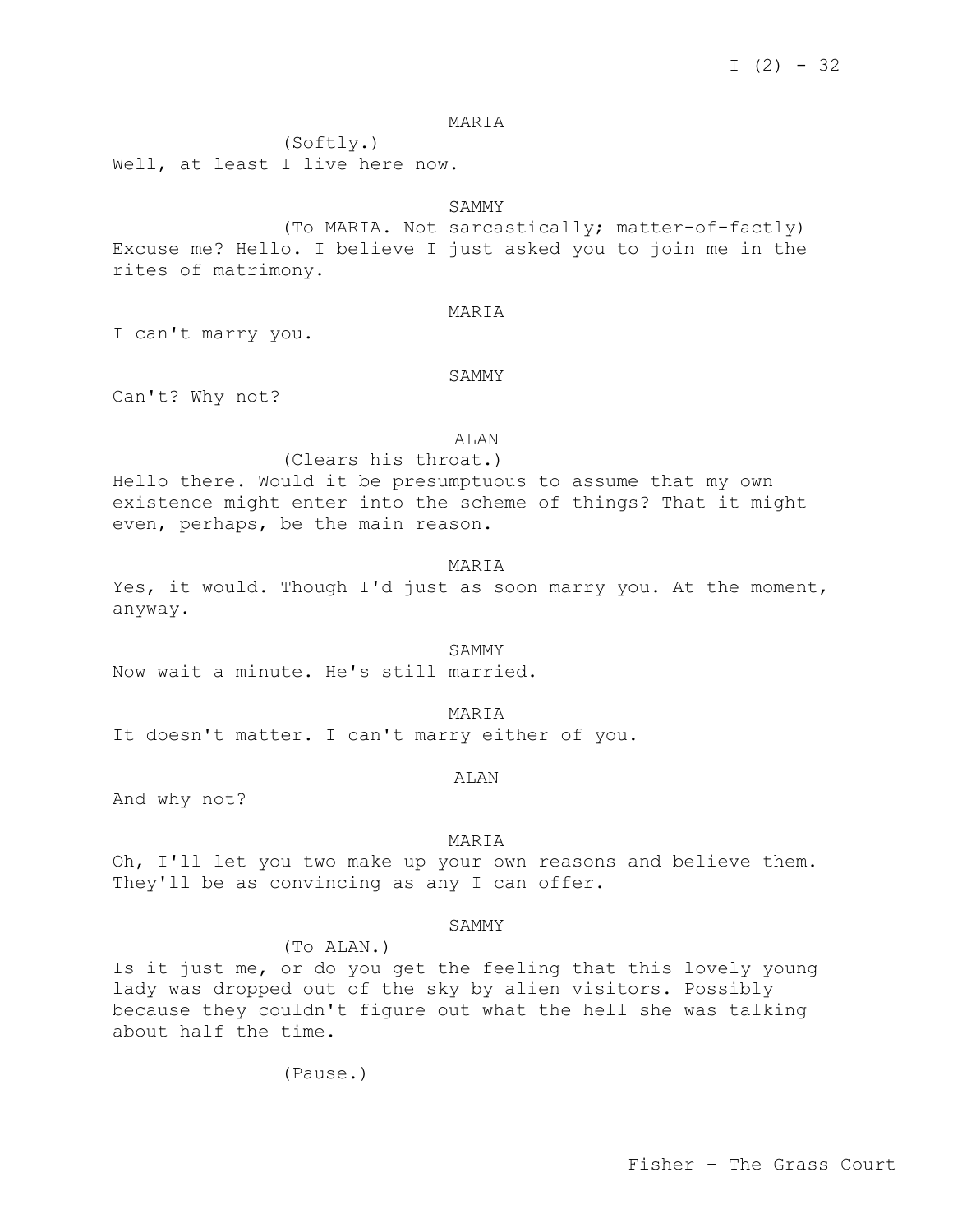ALAN

We'll have a tennis match for her.

SAMMY

Al....

ALAN

Tomorrow morning. Three out of five, no tiebreakers. Winner take all.

(Gesturing at MARIA.)

MARIA

(Not taking the "prize" seriously.) How romantic. I've never seen a real tennis match in person. I mean between real pros, of course.

SAMMY

(Sighs, arguing.)

Only one of us....

ALAN

I was captain of one of the best college teams in the country, God damn it.

SAMMY

Al, I told you I've got to rest my injuries. My knees....

ALAN

Well, if you don't want to do it, okay. If you're that insecure about your ability.

MARIA

Walking on the court tonight, it seemed magical. I've never played, but I could sense what it means to you. It was like being in a cathedral.

SAMMY

Well let me tell you, it seems less like a ... *synagogue* when the sun's overhead, it's eighty degrees and ninety percent humidity, you have a pot belly and haven't raised your pulse rate above the resting level with your pants on in three years.

ALAN

I shall respond to that, sir, with my forehand return of serve.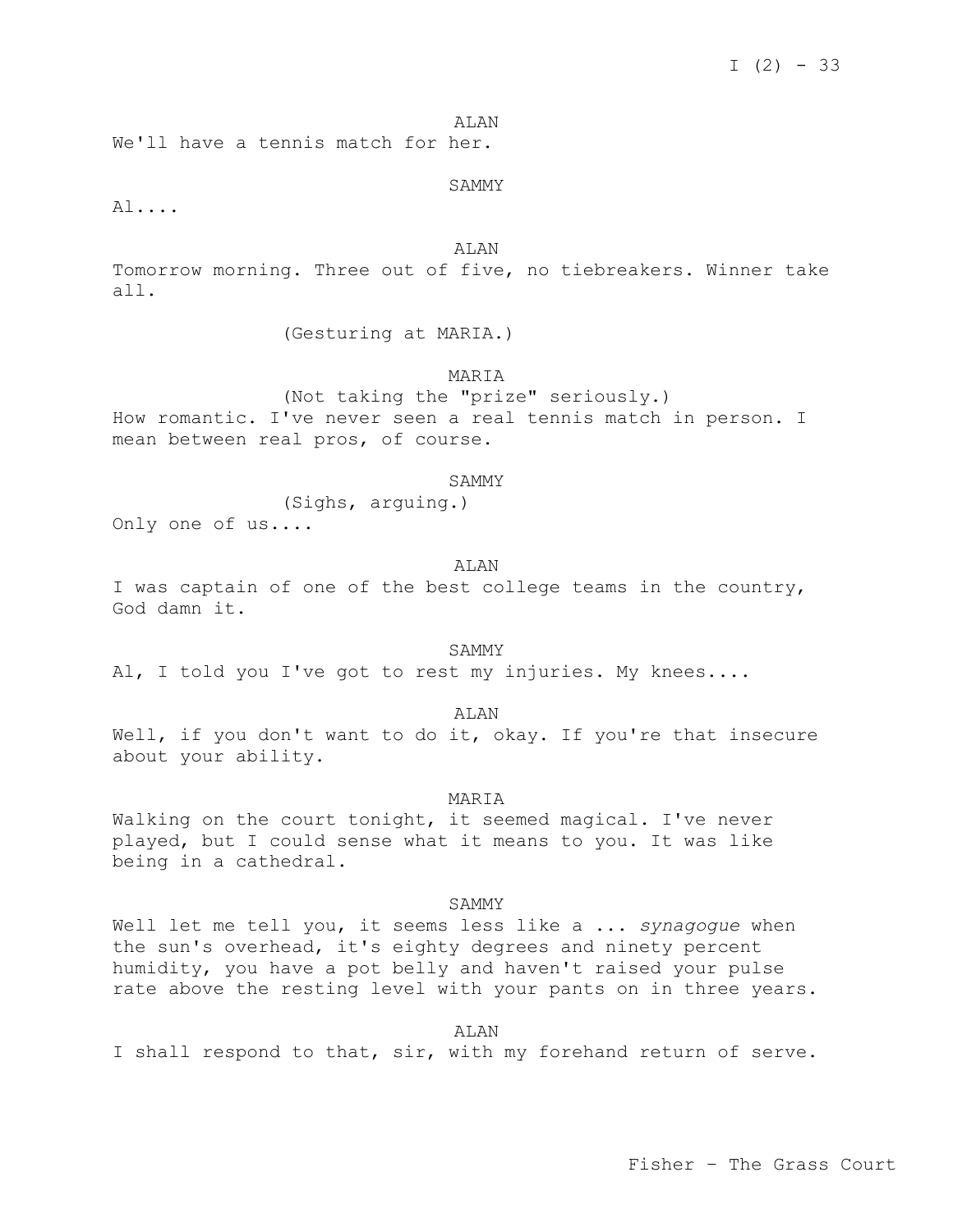SAMMY

Jesus, you're drunk.

ALAN

Only so that you can't use your own hangover as an excuse tomorrow.

Three out of five sets.

No tiebreakers.

Like the old days.

MARIA

(Rising and going over to ALAN, kissing him on the cheek.) It was a wonderful New Year's. Thank you for inviting me. (Same kiss for SAMMY.) And thank you too. (Walks to screen door, turns.) See you all tomorrow. On the court.

(She exits. Long pause.)

SAMMY

Dirty rat.

ALAN

Me?

#### SAMMY

She was the one. Finally, I met her, and you....

ALAN

Sorry, Sam-O, but I really don't think I'm the reason she can't marry you.

### SAMMY

Then what...?

# ALAN

I don't know. Shit, maybe you're the reason she's hesitant to have me. I deserve a little happiness too, you know.

SAMMY

You have Cindy! Okay, things aren't going so well at the moment, but that's just temporary. Right?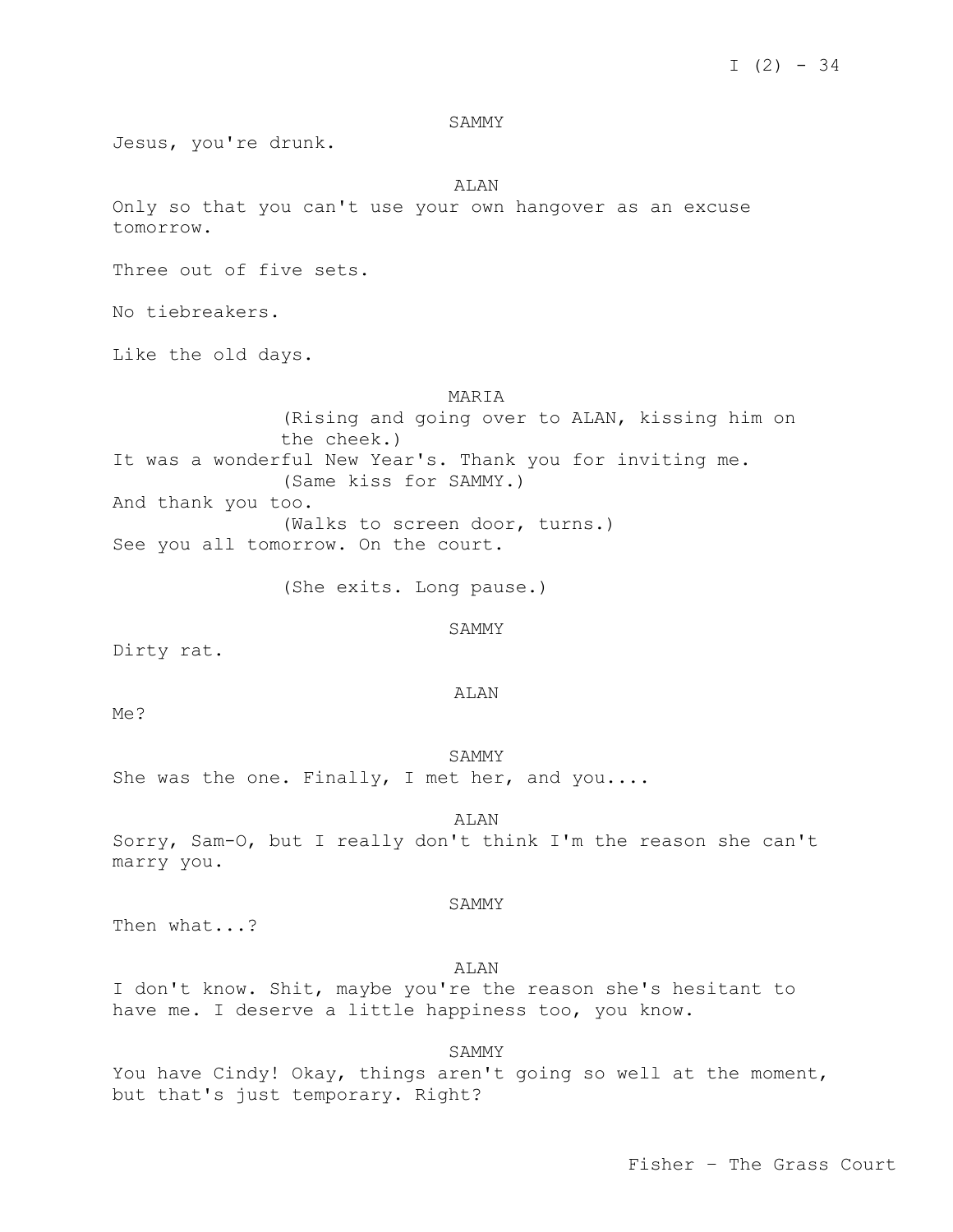#### ALAN

I don't know. I wasn't thinking that when I was walking with Maria.

(Pause.)

### SAMMY

You gotta admit one thing--she is one odd bird.

# ALAN

Yeah. Coming down here, living all alone in that house. God knows what she does all day. Doesn't seem to work.

> (SAMMY reaches for champagne bottle. Pours, but it's empty.)

Just as well, eh Sam? You want to be in top shape for our match tomorrow.

SAMMY Alan, we can't do that. Let's just use my knees as an excuse, and think of something else to do. Okay?

**ALAN** Well if that's the excuse then what's the real reason? You can tell your big brother.

### SAMMY

(Sighs.) It's *because* you're my big brother. I don't *want* to beat you. It hurt enough the other time.

(Slight pause.)

#### ALAN

(Laughing.) What time was that, pal, in your dreams?

### SAMMY

Look, let's just skip it, okay? We'll play checkers or something instead.

### ALAN

Man, you *are* drunk. (Pause.) Hell, I am too. (MORE)

Fisher – The Grass Court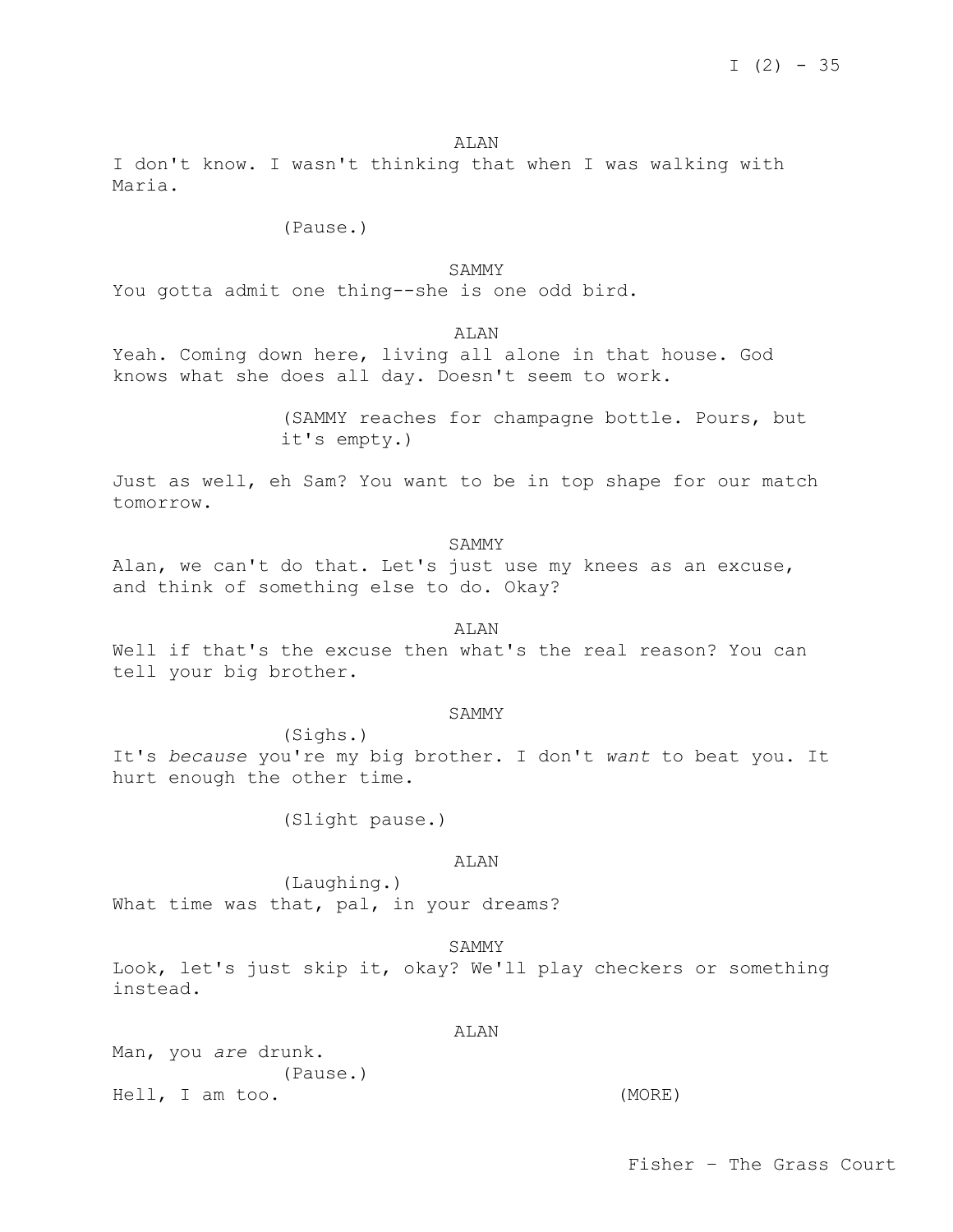(Beat.)

ALAN (CONT'D) Not bad, is it, being back in the old neighborhood?

SAMMY

Not bad at all.

## ALAN

I guess that's what kind of got to me, that and Maria and being with her on the court in the moonlight. Made me start feeling that my fantasies didn't have to be all fantasy. That they could actually happen. That I could get back into shape, work hard at my game, take my own shot at the big time.

SAMMY

(As they each go into their own drunken reverie, oblivious to the other.)

You've got it all wrong, brother. *She's* what you want. What *I* want. Maria and I in a wooden cottage in the country somewhere.

ALAN

Start with the smaller tournaments, build up some tour points and some momentum, work my way across Europe and then the American summer circuit.

### SAMMY

A plain, steady job that I could really put my shoulder to without worrying about aches and pains, erratic backhands, jet lag. A place to come home to, a *family* to come home to.

## **ALAN**

Then a surprise qualifier for the Open in New York. I make my way through the early rounds, mild upsets piling on, then a major one or two in the quarters and semis. Next thing you know--it could happen--I'm this year's surprise sensation, playing in the finals of the U.S. Open.

#### SAMMY

A little security, a little happiness. Something you can hold on to.

### ALAN

(Standing, walking slowly forward in a trance.) Maybe I even lose in the finals, that's okay--a long tough match. At least I've been there, on a crisp night in early fall, under the stadium lights. And the crowd understands what I've (MORE)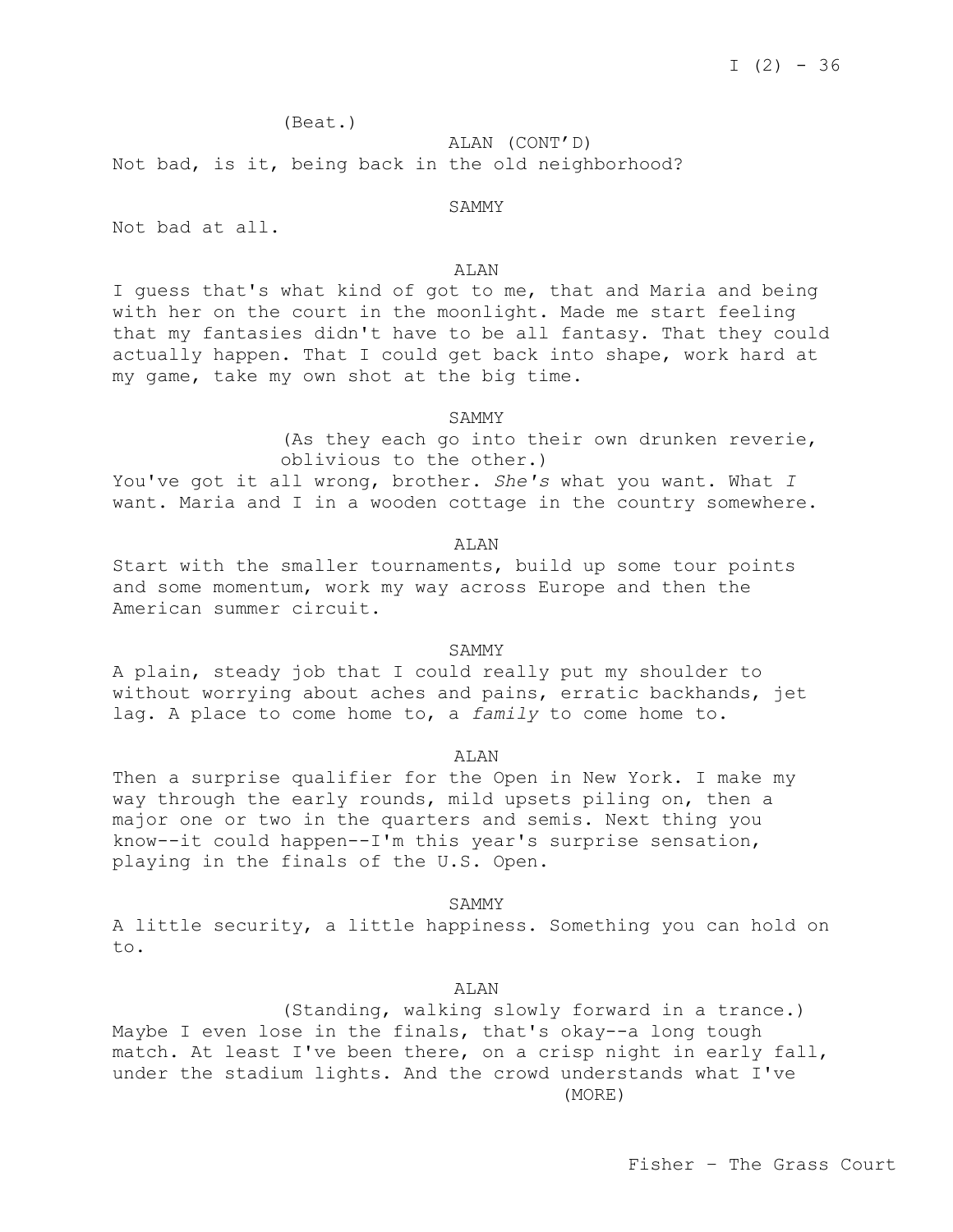## ALAN (CONT'D)

sacrificed, how I've worked for this moment, that this game ... *is my life*.

# SAMMY

(Quietly.) Yeah, that was a good summer.

> (We hear the sound of a crowd of thousands as their applause slowly dies down so they can listen to ALAN speak to them.)

> > ALAN

I just want to thank everyone for coming out to watch. (Mild applause.)

I also want to thank my parents and my brother Sam for their support. And most of all I want to thank Maria for being here with me.

(Short pause.)

And you know, I want to say that although I'm obviously a bit disappointed right now from losing such a tough match, I know that that will soon fade and that no matter what happens to me in the years to come, I will probably always remember the time of this tournament as being the greatest two weeks of my life. (Enthusiastic applause.)

Thank you.

(Applause continues for a few seconds as the lights slowly dim, and then fades out with them.)

**CURTAIN**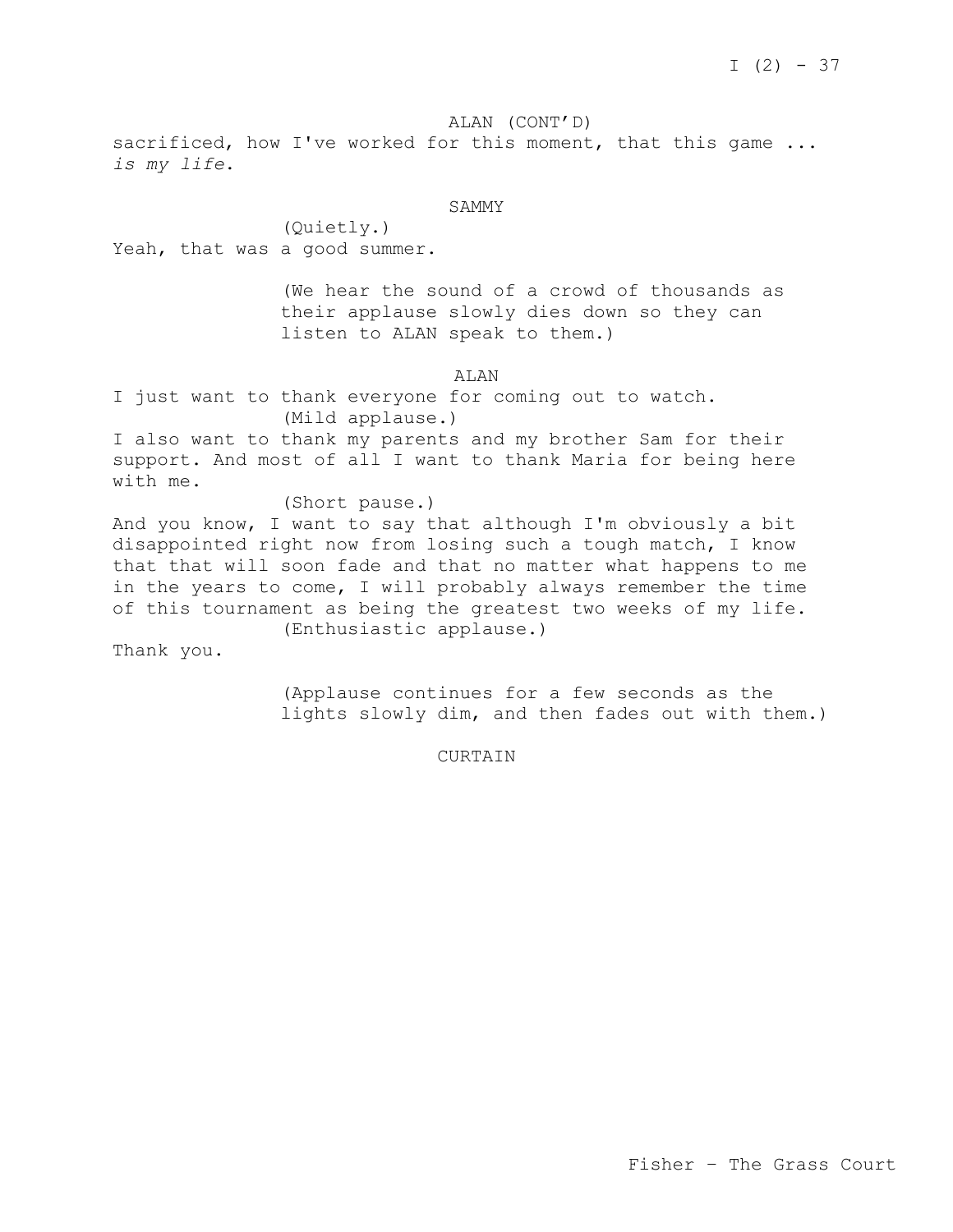ACT TWO

SCENE 1

The next afternoon.

(Hot and sunny. SAMMY sits near table, hunched forward, head hanging down. Somewhat sweaty from tennis on a hot and muggy day. Two ice packs balanced on his knees while he holds another to his shoulder. ALAN lies on the chaise longue--it is adjusted so that the back is completely horizontal, and he lies on his back, arms limply hanging over the sides. Drenched in sweat, completely exhausted. Three or four of SAMMY's rackets lie on the table, along with two well-used tennis balls. A couple of towels as well.)

SAMMY

Christ, what a mistake.

## ALAN

(Slow moan.)

Uuuuh.

## SAMMY

I told you, Al. You shouldn't have made me play. Too much to drink, too little sleep, too damn hot and humid, my inflamed tendons, your inflated stomach, etc. etc. Bad combination all around. Now I'll have to spend two days freeze-drying my knees. I may not even be able to visit you in the hospital.

### ALAN

(Painfully.)

Nahwah. Fuhgame.

### SAMMY

Huh? No, never mind. Conserve your energy.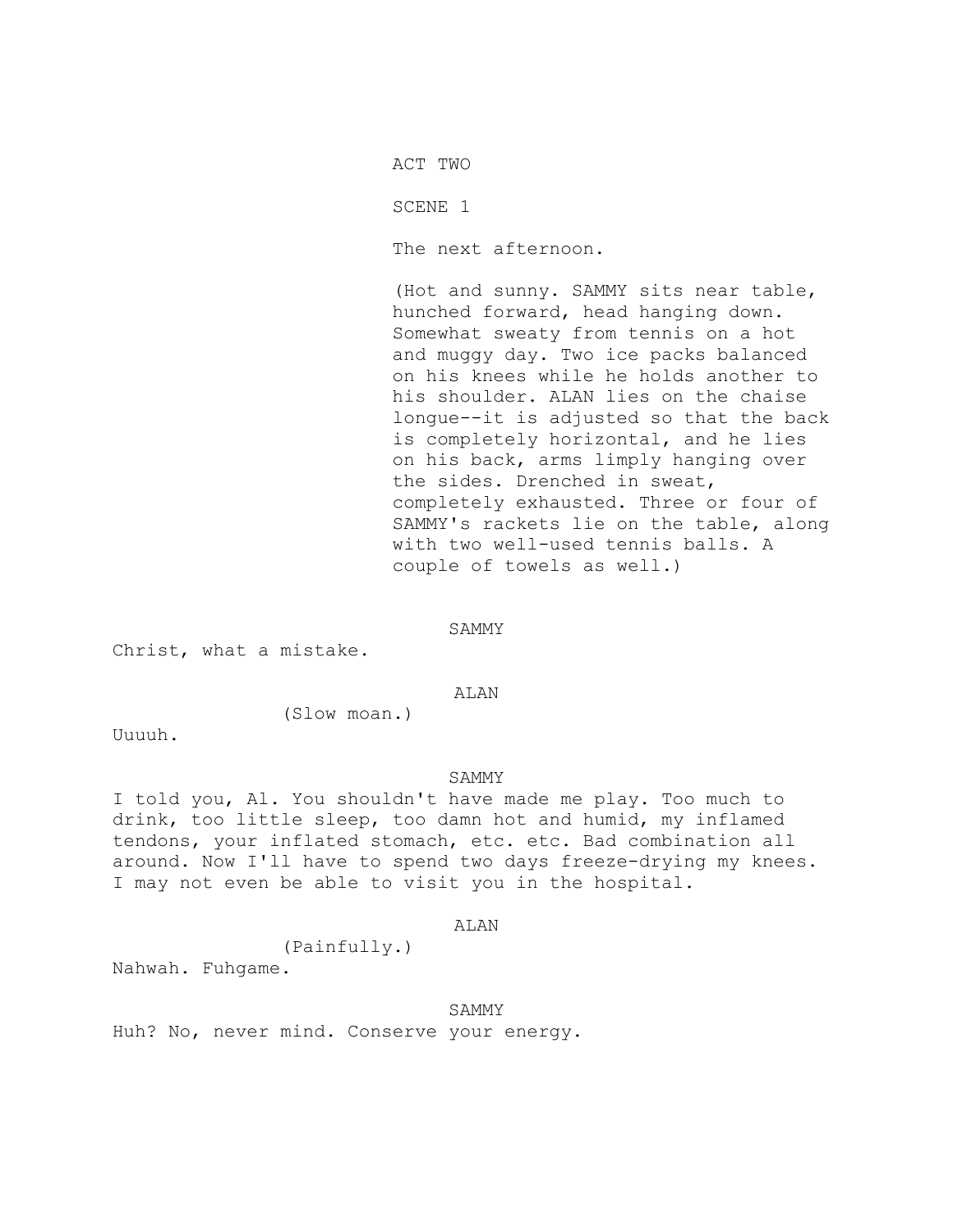## ALAN

(Raising his head slightly.) Not one fucking game.

(Drops head again.)

SAMMY

Well shit, what did you expect? You're a lawyer now, not a player. An out of shape lawyer at that. You looked ready to drop just from chopping and mowing the court.

ALAN

(Spoken, as a word.)

Wahh.

#### SAMMY

Why? Don't be dense, Al. We've obviously gone in opposite directions tennis-wise since we were even. I've improved drastically since college, and--

#### ALAN

Wahr.

### SAMMY

Huh? Besides, to tell you the truth I thought you played pretty damn well, considering. You were within a point of winning your serve several times. I mean, you couldn't have really expected  $to --$ 

# ALAN

Water. I need...more...water.

### SAMMY

I can't get up just yet, Al. Got to ice them for twenty minutes straight or it'll do no good at all. You can get it, can't you? You're not *actually* dying, are you? (ALAN looks longingly toward the kitchen, weighing things in his mind, then flops back down flat on his back.) Well, maybe Mom'll wander by. (Looks out in direction of court.) Man, will you look at Maria out there? Sunning herself, not a care in the world. We put her to sleep, Al. I wonder if she saw a single point. (ALAN slowly starts to sit up to look.) Maybe you'd better not. In your condition. (MORE)

Fisher – The Grass Court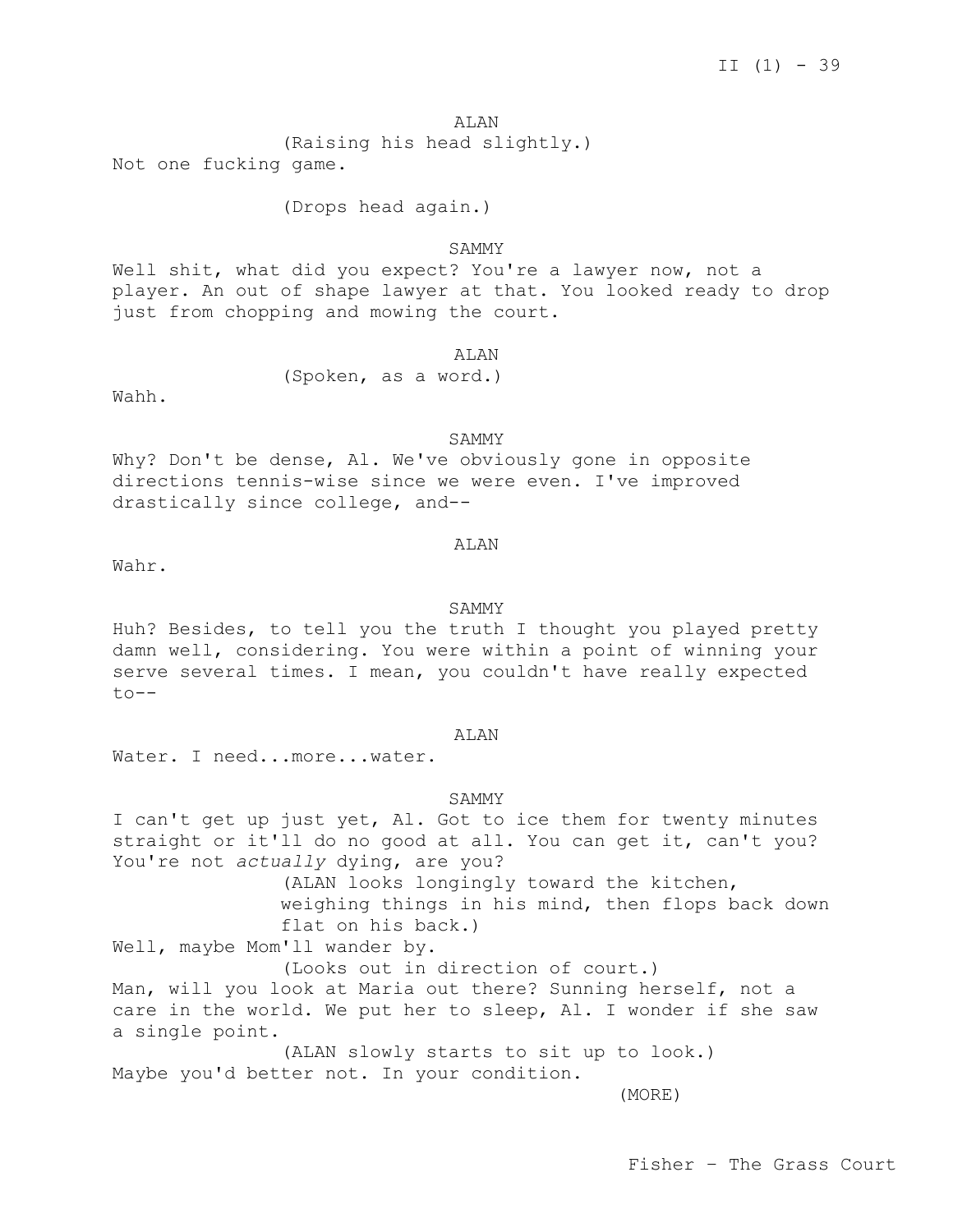(ALAN manages to sit up, even to adjust the back of the chaise longue and turn it so as to comfortably look at MARIA. SAMMY shrugs.)

SAMMY (CONT'D)

It's *your* heart.

#### ALAN

Where was she when we were in high school?

# SAMMY

Probably in high school too. On one of those student-exchange programs. With Pluto.

ALAN

You sound a bit piqued with our fair female friend.

### SAMMY

Just kidding. I haven't given up. She fits perfectly into my new plans. That is, if she doesn't choose you instead.

ALAN

Don't be so sure she wouldn't. If she hadn't already dismissed both of us, that is.

SAMMY

Dismissed? All she said, as far as I'm concerned, is that she doesn't believe in marriage. You think too conservatively, Al.

### **ALAN**

And you too imaginatively. (Pause.) I really do need some water. (Neither move.) What new plans do you have for her to fit into, anyway?

## SAMMY

First, I'll take her with me to Holland for this tournament I have to play in a couple weeks. My farewell tournament. She can't refuse that. Then it's back to Miami where we shall live happily as next door neighbors for four years while I...attend medical school.

ALAN

What?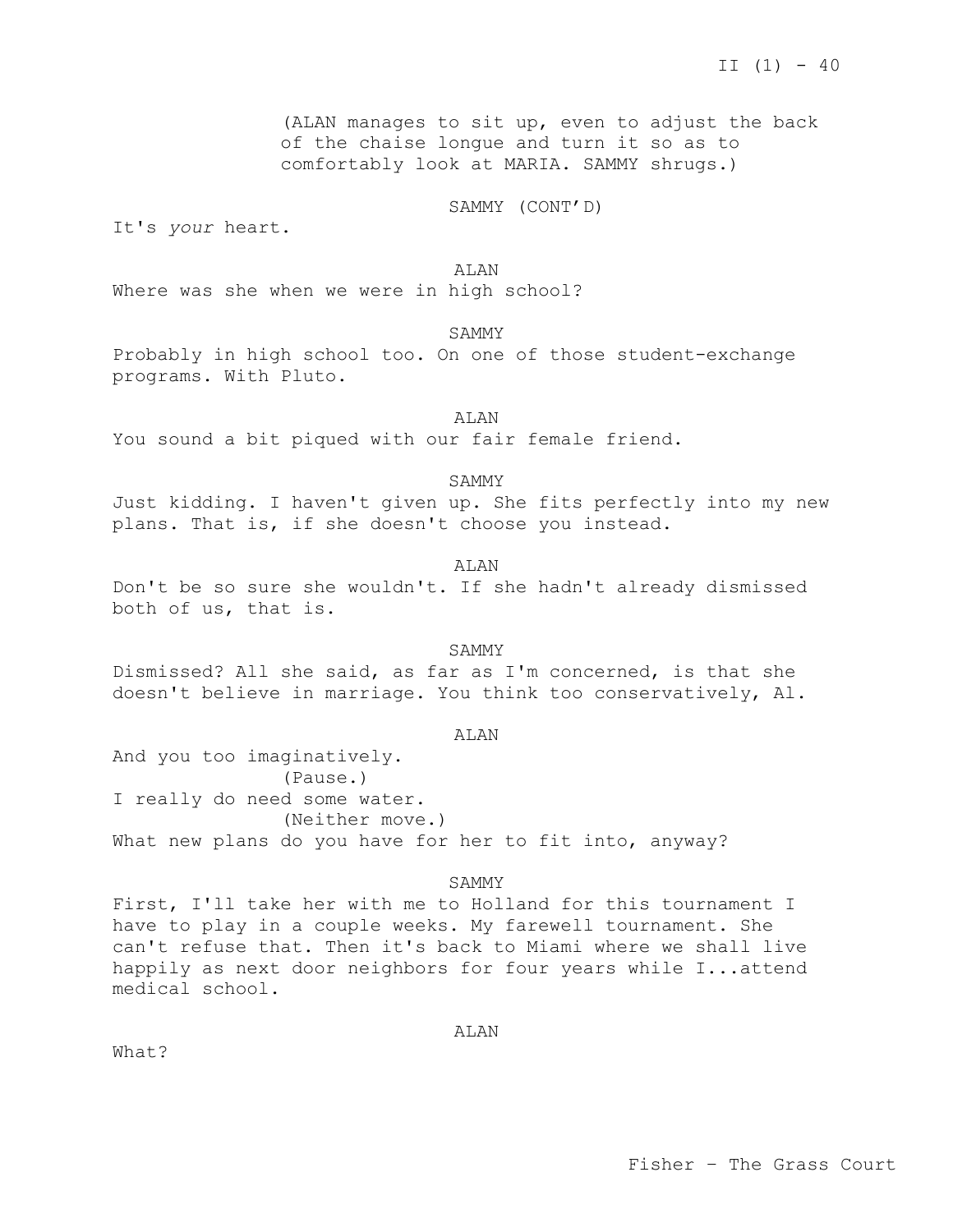You heard me, Al. I'm following you into the real world.

ALAN

Wait a minute. First of all, I don't see why professional school is more *real* than travelling around the world doing what you're doing. And anyway, you can do that later. You can't quit tennis now.

#### SAMMY

I can't?

# ALAN

No. You're playing too damn well. I couldn't believe it out there today. It's different than it was, even in college. When you hit the ball it's like you own it, like it's a part of your body and you're going to put it wherever the hell you want. It's something above anything I ever did. It's too beautiful to just stop like that.

### SAMMY

I don't know, Al, I thought it was pretty beautiful the way you hit that one into the woods when I won the first set.

#### ALAN

I'm trying to be serious. If someone doesn't bring me water soon, these will be the last words I ever speak.

#### SAMMY

Well, I'm serious too. I'm sick of it. Ten-hour flights, into the hotel at three in the morning, up at nine to eat, stretch and get a little practice in before the first-round match. Head spinning, muscles sore, knees killing me, my shoulder so bad I can't even serve without rubbing in that fucking horse solvent-- God knows what *that's* doing to the rest of me. I trot out for the match and try to slug tennis balls harder and better than the other guy, some twenty-one year old from Argentina or somewhere who's been working just as hard, wants it just as bad as I do. Maybe win a tough one just to get to the second round and lose to the number two seed. Fight through a few rounds in the doubles just to pay for the next tournament. It would be safe to say that it's not all it's cracked up to be.

### ALAN

Aren't you skipping some things?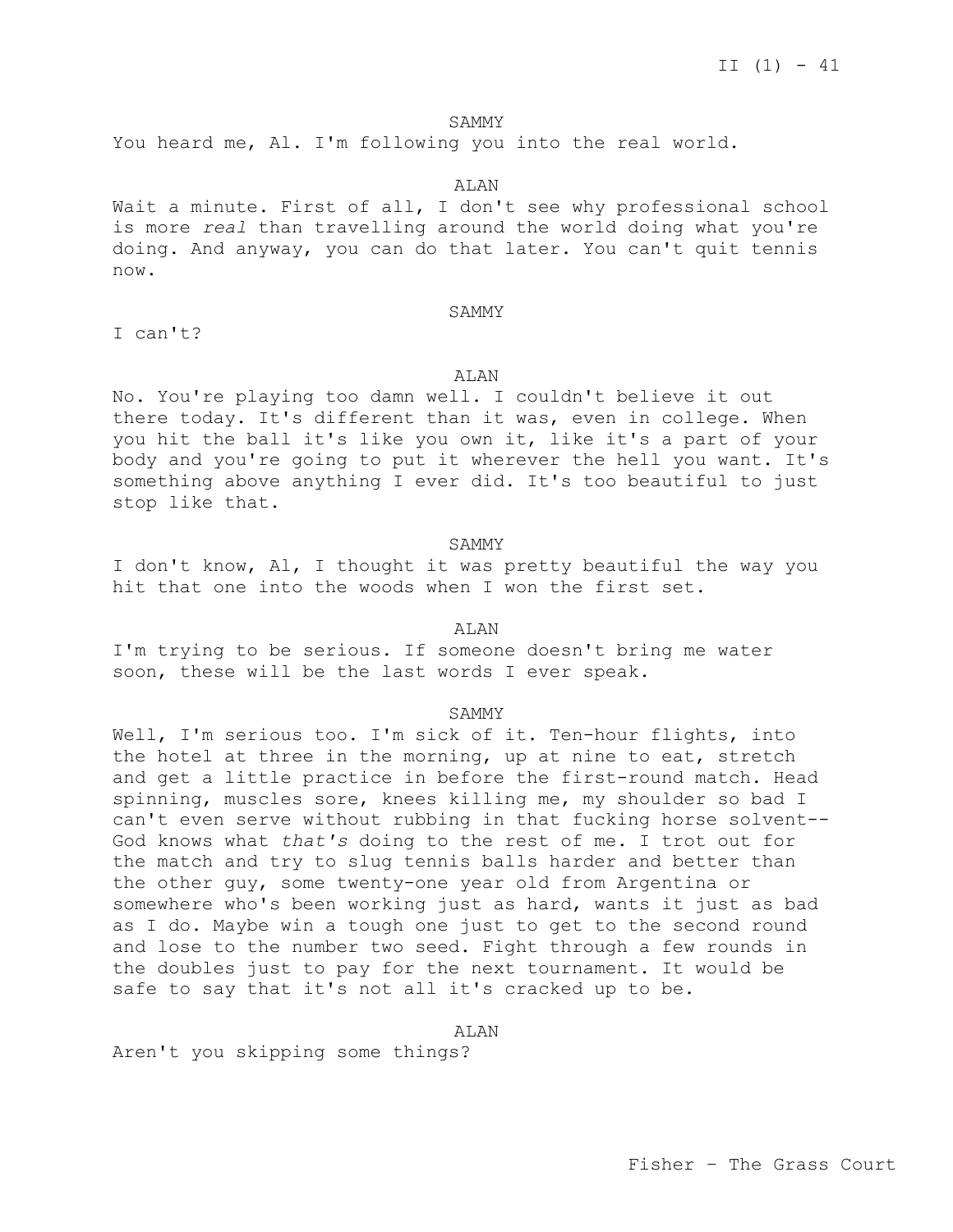Did I forget to mention food poisoning at bad motels?

### ALAN

I was thinking more of how you said it felt to walk out for your first-round match at Wimbledon. You'd qualified easily, playing the best of your life. Then walking out onto Center Court the first day to play Becker--

### SAMMY

I got crushed.

ALAN You said at the time it was a dream come true.

SAMMY

Cliché.

### ALAN

It may be a cliché, but it was true. And it doesn't happen too often, or to too many people.

#### SAMMY

Well, I've had enough of the dream, thank you. I think I'll opt for the waking life now. A nice house on the water, my own family, a bunch of cats. You know--the whole disgusting picture. It sounds perfect right now. The only ice I'll see is in a glass.

> (Lifts ice packs, examines the skin under them, replaces them. NANCY enters from house, carrying tray with iced tea pitcher and glasses.)

> > NANCY

Here's some iced tea, boys--

(ALAN turns in his seat and stares ravenously at the tea, too exhausted and relieved to speak.) Oh dear, you overdid it again, didn't you? You boys never did know when to stop. You're just like your father with his model airplanes. Why, I had to practically pry the tube of glue from his hands last night to get him to come to bed.

(Beat.)

My, the court looks beautiful, doesn't it? I told you you could get it into shape in a jiffy.

# SAMMY

It took all morning.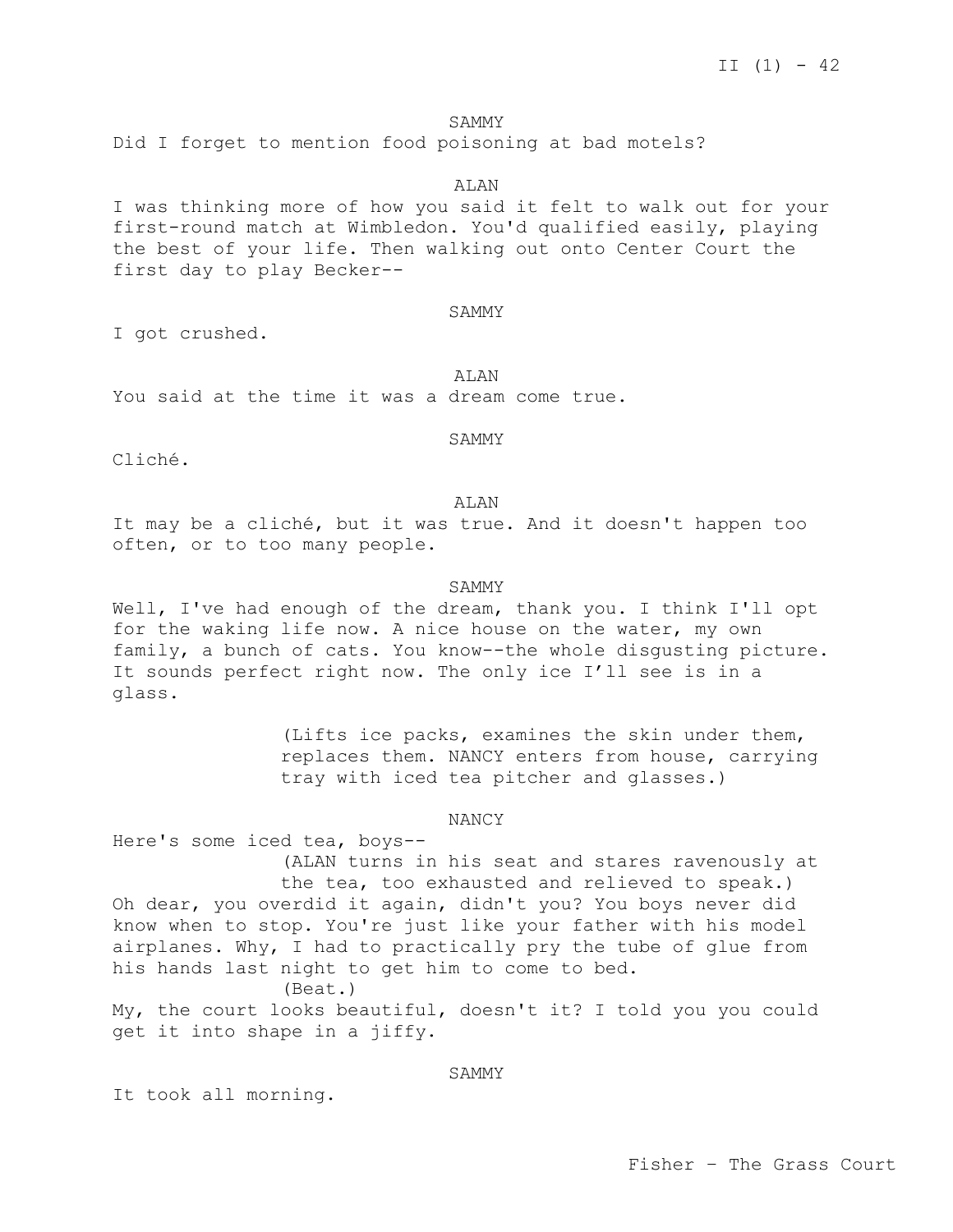ALAN

 $Ma - -$ 

# NANCY

Alan, dear, you don't look too well. Why don't you have some tea? (ALAN grabs the glass she offers out of her hands and chugs it down.) Are you all right, dear?

#### ALAN

Saved at the bell, Mother. (Drinks some more.) I've just been stunned by Sammy's news.

(Looks at SAMMY.)

NANCY

News?

### ALAN

Our Sammy has decided to forsake the glamorous world of athletic superstardom for the safe, secure, bourgeois life of the country doctor.

SAMMY In case Alan decides to ever try to play three sets of tennis again, I'll be able to be of some use. In fact, now that I think of it, perhaps I should study for the priesthood instead.

NANCY

Are you really going to do it, Sammy?

SAMMY

I am.

NANCY

Oh, my. That's wonderful, honey. I think you'll be much happier now.

(Hesitantly.) Where do you think you'll study?

### SAMMY

Right here at U.M., Ma. Assuming I get in.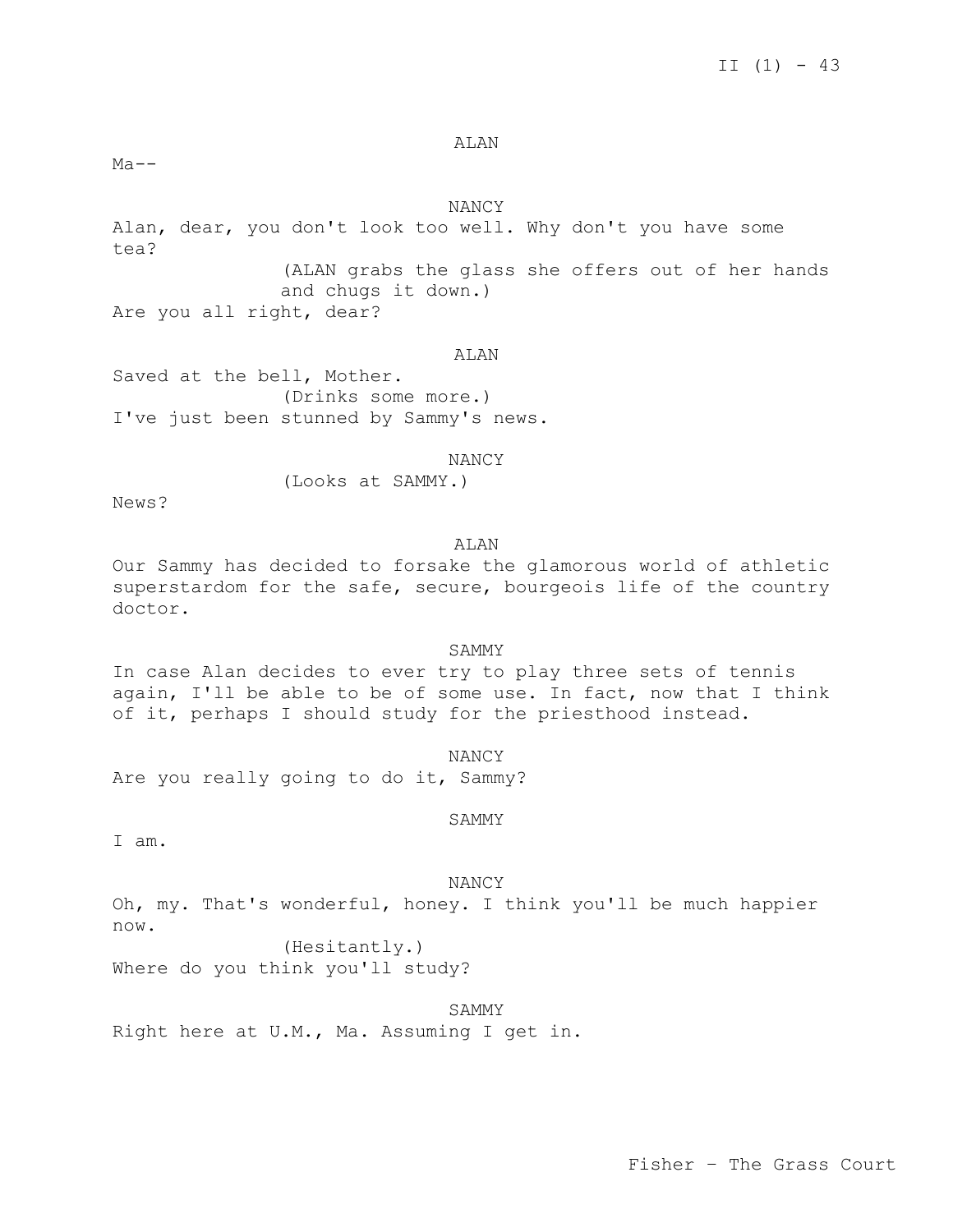# NANCY

(Ecstatic.)

Oh come on, they'll take you like that. I'll fix up your old room just like it was. You can use Alan's room for a study. I'm just going to go tell your father.

(Exits into house.)

SAMMY

Everybody's happy. You see how easy it is?

#### ALAN

Well you've sure as hell changed.

#### SAMMY

You're right Al, I have. I'm tired of being the renegade, running off in pursuit of romantic dreams. From now on I'll make everyone happy.

(They drink iced tea as MARIA enters through the screen door in bathing suit with towel. Drapes towel on back of a chair and sits.)

Enjoy the match?

### MARIA

I fell asleep. But it was wonderful before that. You're both so good.

ALAN

Flattering a dead man will get you nowhere.

### MARIA

I fell asleep to the sound of the balls thumping against your rackets, and I dreamed. I dreamed that we were all playing, that I was a great player too, and we were all naked, and we struck the balls back and forth and ran around the cool grass...

ALAN

(Wistfully.) The grass was cool?

### MARIA

The grass was cool, and there was a fine mist in the air.

(Pause.)

#### SAMMY

She's too much. Is she too much?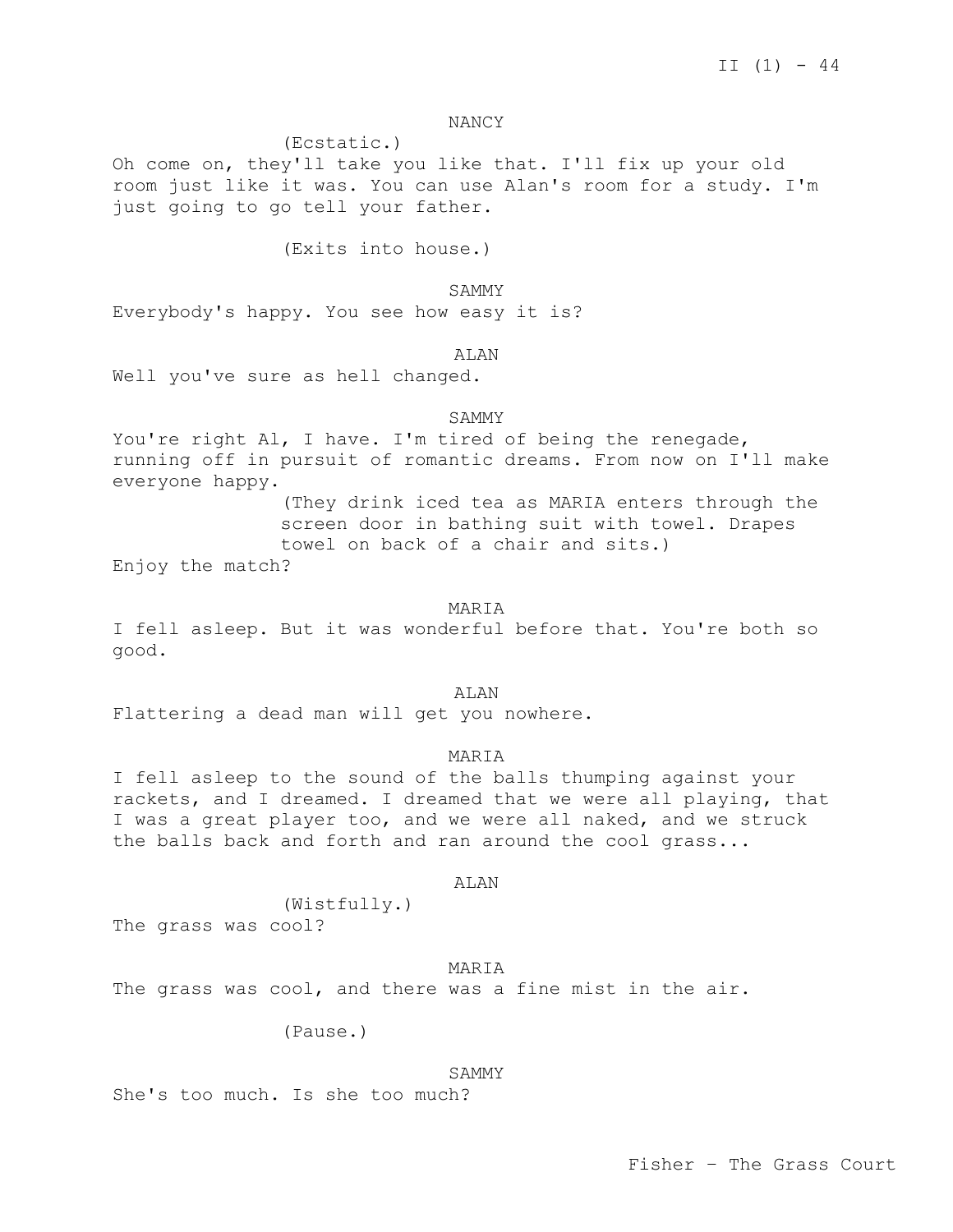ALAN

Too much.

SAMMY

(To MARIA.) Would you like to see Holland?

MARIA

Again?

SAMMY

Again? Okay, again, but with me this time.

MARIA That's very nice of you, Sammy, but I can't.

#### ALAN

Okay, then how about with me?

## SAMMY

Just for a week, no strings attached. It's the last tournament of my career. Then we'll come right back to Miami. I'm going to go to med school here.

> MARIA (Shaken ever so slightly.)

Oh.

(She rises, wanders slowly forward.)

### SAMMY

So what do you say?

MARIA

I'm afraid I can't.

(Walks slowly left in front of the pool, disappearing off stage.)

### SAMMY

Why not?

(Silence. Louder, calling to her.) I said, why not?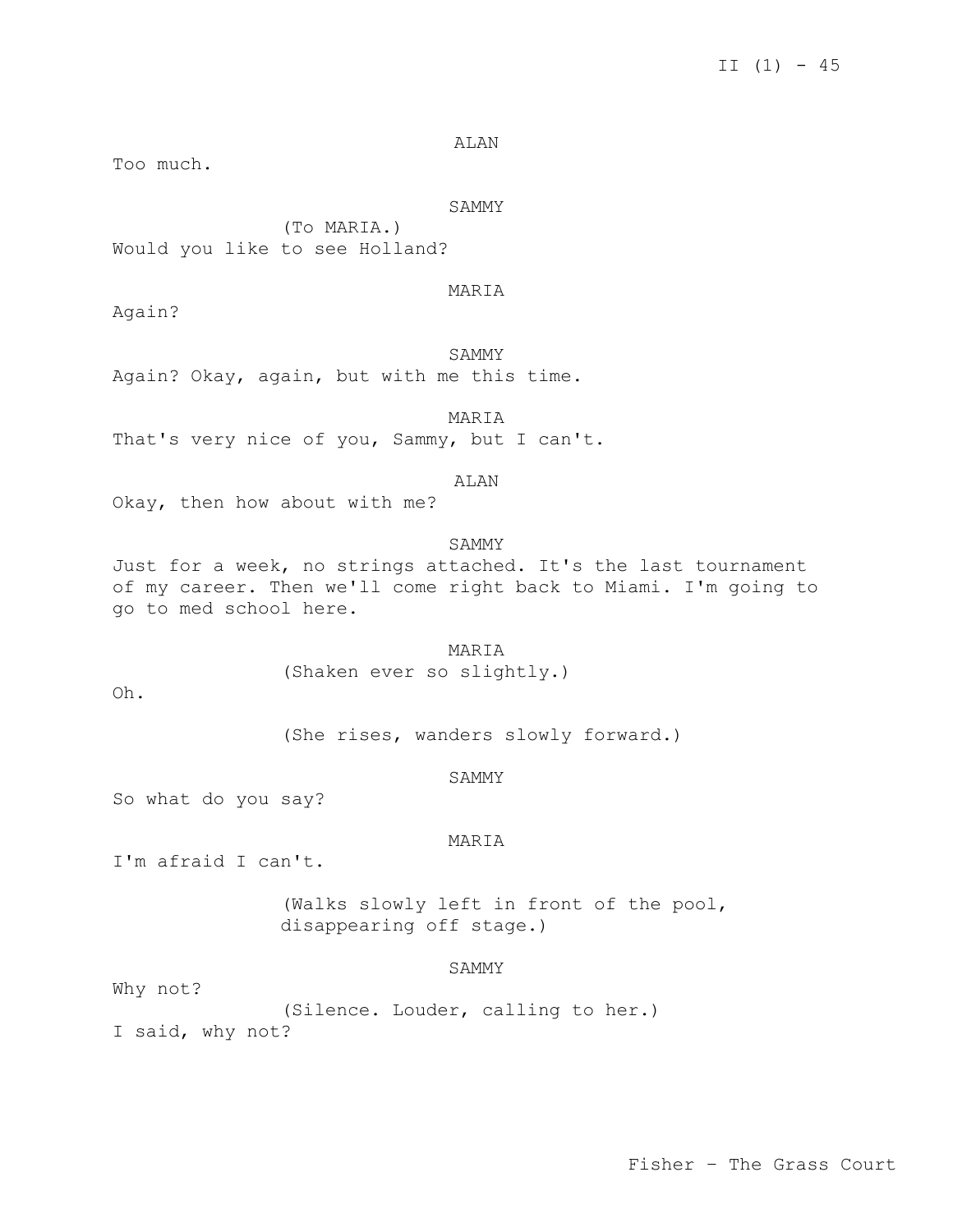## MARIA

 $(Off.)$ My husband will be home tomorrow.

> (Loud splash as she jumps in. Shocked silence from both SAMMY and ALAN. A few seconds later MARIA appears in the pool, lying on the raft, eyes closed.

> > ALAN

And holes appear in the happy vision.

SAMMY

I'm not going to go to Holland anyway. What's the point of one more tournament? One more first-round loss?

ALAN

One more shot at the big upset.

# SAMMY

One more case of chronic jet lag.

ALAN

One more backhand passing shot down the line, sizzling past him while you uncoil from the stroke.

**SAMMY** I wonder if it's possible to start school mid-year.

(MARIA drifts out of view.)

**ALAN** 

(Gesturing to her.) Is it just me, or do you also feel a bit, uh, used?

#### SAMMY

There are other fish in the sea.

# ALAN

Only one in our pool, though.

SAMMY That fish is starting to look familiar....

# ALAN

What do you mean?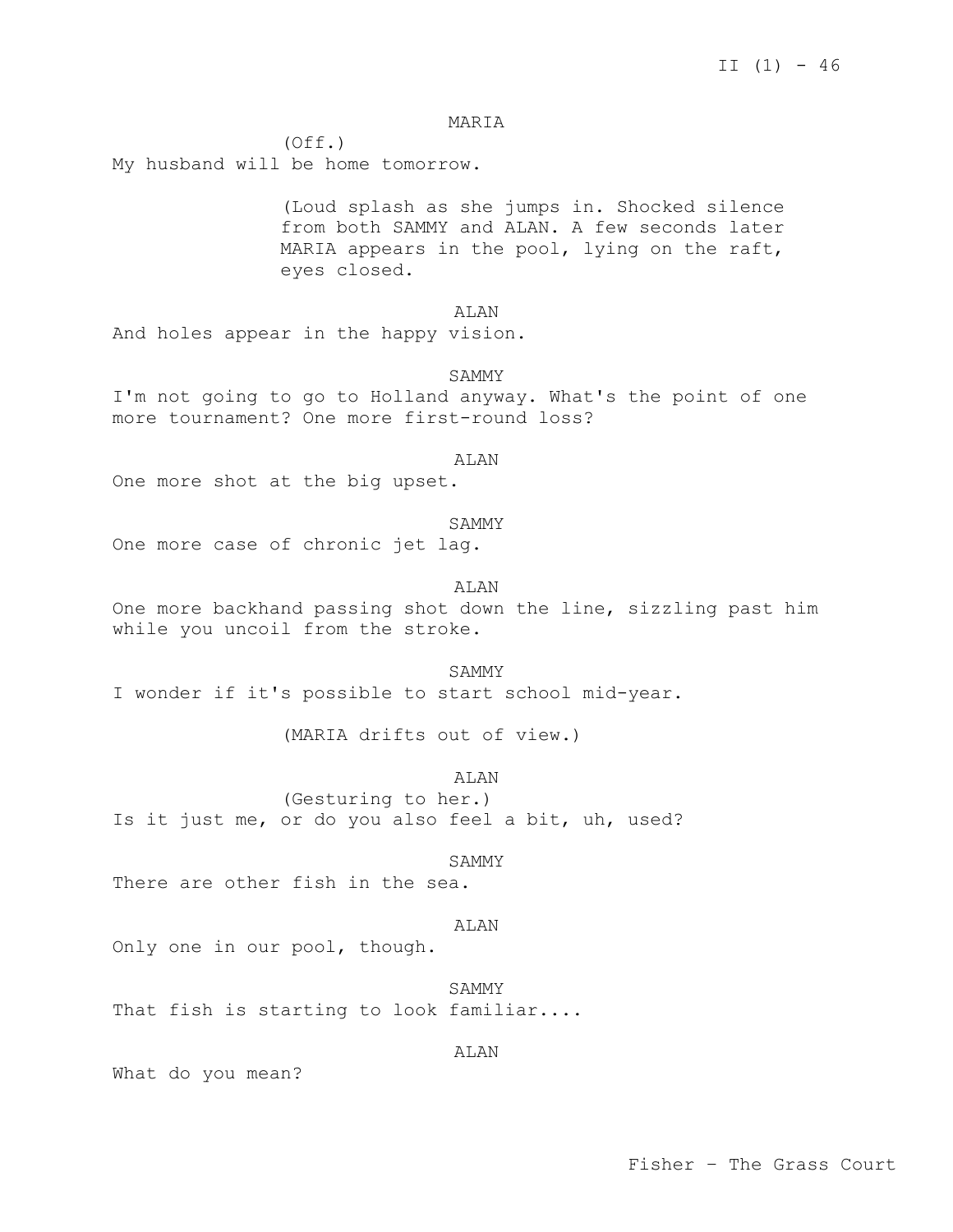I don't know. Don't you feel like you've seen her before?

ALAN

Yeah. But I might just be thinking of "The Stepford Wives."

(NANCY enters.)

# NANCY

(To SAMMY.)

Your father and I have been talking about your big decision.

SAMMY

Ah. A hushed, waiting world resonates with the echo of my every whim.

ALAN So what does Dad think of the young maestro's abdication of superstardom?

NANCY Well, I don't know exactly. He was working on a Spitfire while we were talking.

So?

## **ALAN**

NANCY So he was having trouble getting the wing flaps to move.

SAMMY Perfectly understandable. We all do, from time to time.

NANCY

So what I mean is, he was terribly irritated. About the wing flaps. So I'm not sure whether it was a reaction to the airplane or the news about Sammy.

**ALAN** 

You're not sure whether *what* was a reaction?

#### NANCY

Well, when I told him Sammy was quitting the tour he threw the Spitfire against the vanity mirror.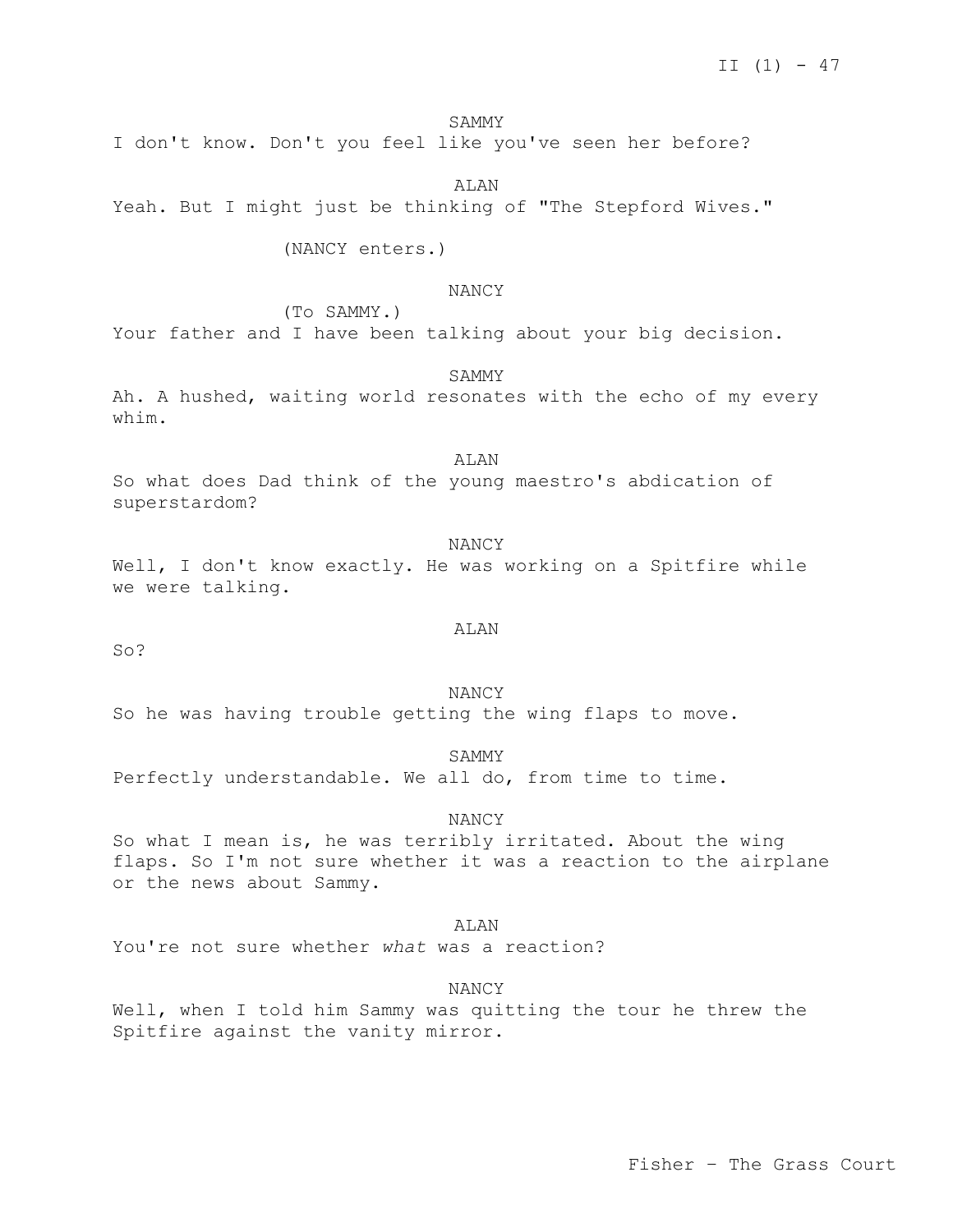#### ALAN

Must've been the flaps. It's not like Dad to react so passionately to real life.

## NANCY

Oh, I agree. I think so. Although I do think he was a little, mm, less than ecstatic about Sammy. After all, all those years of taking you to lessons and matches....

## **SAMMY**

I thought you said you never meant for us to become pros anyway.

# NANCY

Well, I suppose I was speaking for myself. Though your father never really intended it, either, I don't think. Still, once you had made it, he got so involved in following your career. And as you know, your father's not the most realistic of men. I think I understand, however. There comes a time when you have to admit you gave it your best shot and go on to something else.

### SAMMY

(Less sure.)

Exactly.

#### NANCY

I wonder if you'll practice here in Miami.

ALAN

Sure. That's what he was just telling me.

## NANCY

Oh, I always hoped you boys would end up settling down back here. Do you think you could ever persuade Cindy to move down here, Alan?

#### ALAN

Oh, I don't know, Ma.

# NANCY

Oh look, I didn't even notice Maria in the pool. (Waves, calls.)

Hi there.

(Pause.) Odd sort of girl, don't you think?

#### SAMMY

Married sort of girl, I'd say.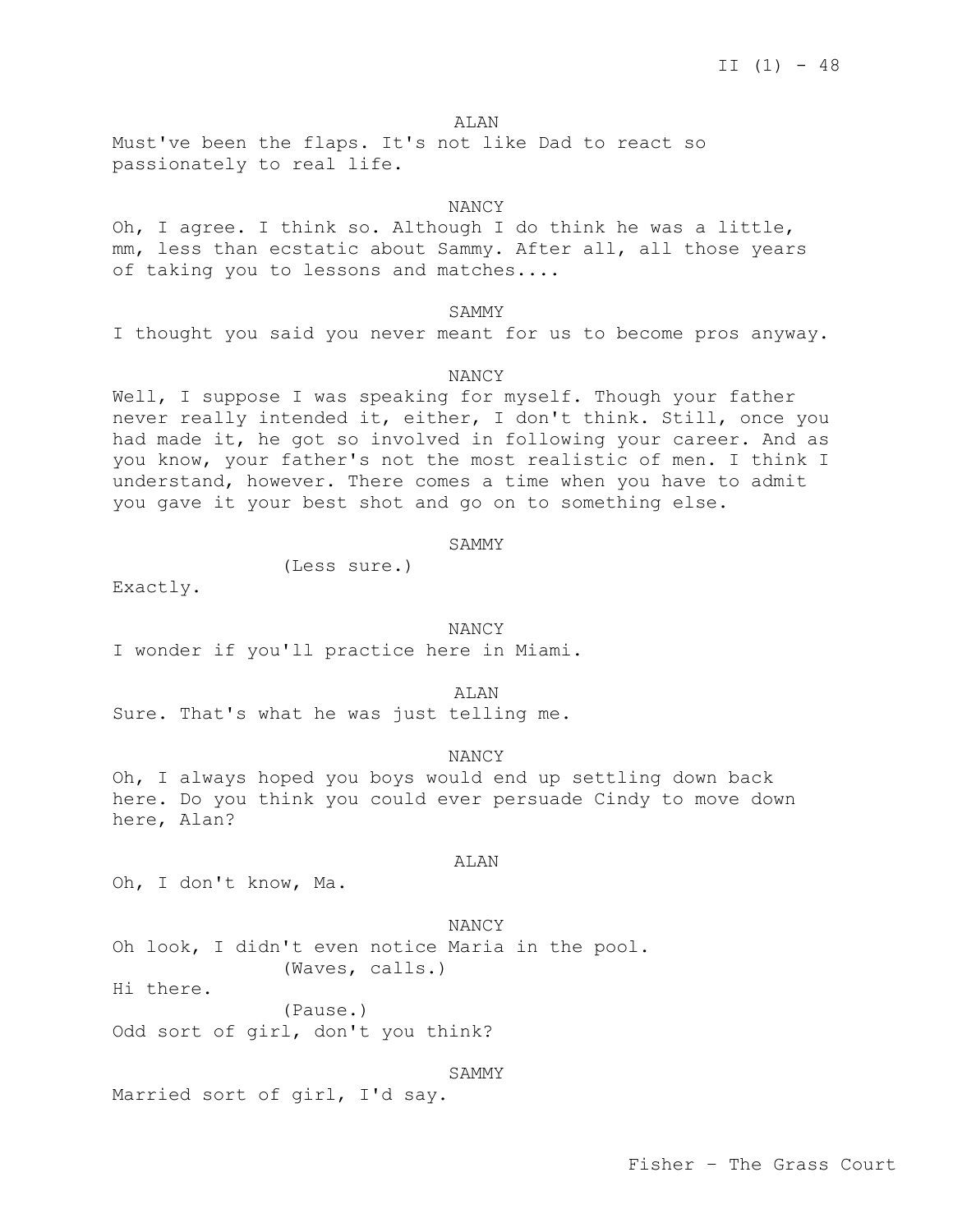#### NANCY

No. Why would you say that?

# **ALAN**

We didn't, she did. She was forced into confession by the threat of a week in Europe with Mr. Sunshine. The Gestapo could have done no better.

#### NANCY

Well, she was lying. Or joking.

## ALAN

Why do you say that?

#### NANCY

She never wears a wedding ring.

#### SAMMY

Hardly conclusive evidence. Not everyone does these days.

## NANCY

Oh, you're such boys. It didn't even occur to you to look to see. You young people think your times are so new and different, but I'll tell you: (Quieter, as MARIA drifts into view.)

Women still wear wedding rings.

#### SAMMY

(To MARIA.) We've been telling our mother about your husband. She's looking forward to meeting him tomorrow.

#### MARIA

(Eyes still closed on the raft.)

How nice.

NANCY Sammy. Don't be rude. You make it sound as if he has to come running over as soon as he arrives.

#### SAMMY

Well, it'd only be neighborly. (To MARIA.) Say, what does Mr., uh, Mr. Maria *do*, anyway?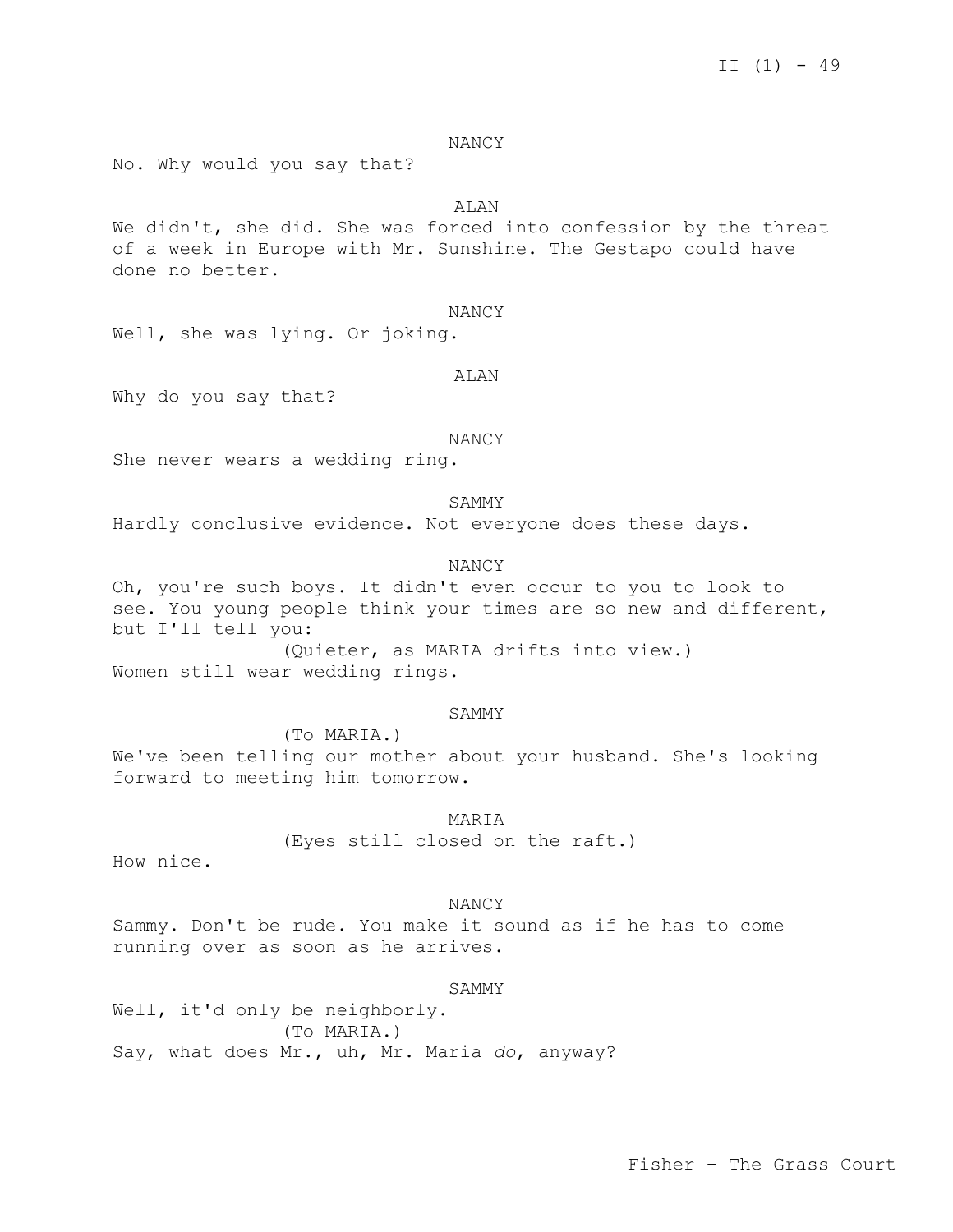MARIA

He's a...consultant.

ALAN

What sort of consultant?

SAMMY I wouldn't bother asking her. I believe she's exhausted her quota of information for the day. (Pause, as they watch MARIA drift out of sight again.) Anyway, whether the consultant husband exists or not, I suppose you won't be around to meet him. Your plane's leaving in a couple of hours, isn't it? (No answer, as ALAN continues to stare out at the pool.) Al? Plane to catch? Not that I'm anxious for you to leave, brother.

```
ALAN
```
Huh? Oh, right.

#### NANCY

It's a shame you have to go back. It's so wonderful having the whole family together again.

SAMMY

You're forgetting our Alan's marital appendage, mother.

NANCY

Of course I'm not. Alan knows what I mean. And that's no way to talk about Cindy, Sammy.

Alan, your father said he'd drive you to the airport.

ALAN

He doesn't have to do that. I already ordered a cab.

### NANCY

He'd like to drive you.

#### ALAN

(Rising.)

I'll go talk some sense into him. I've got to shower and get ready anyway.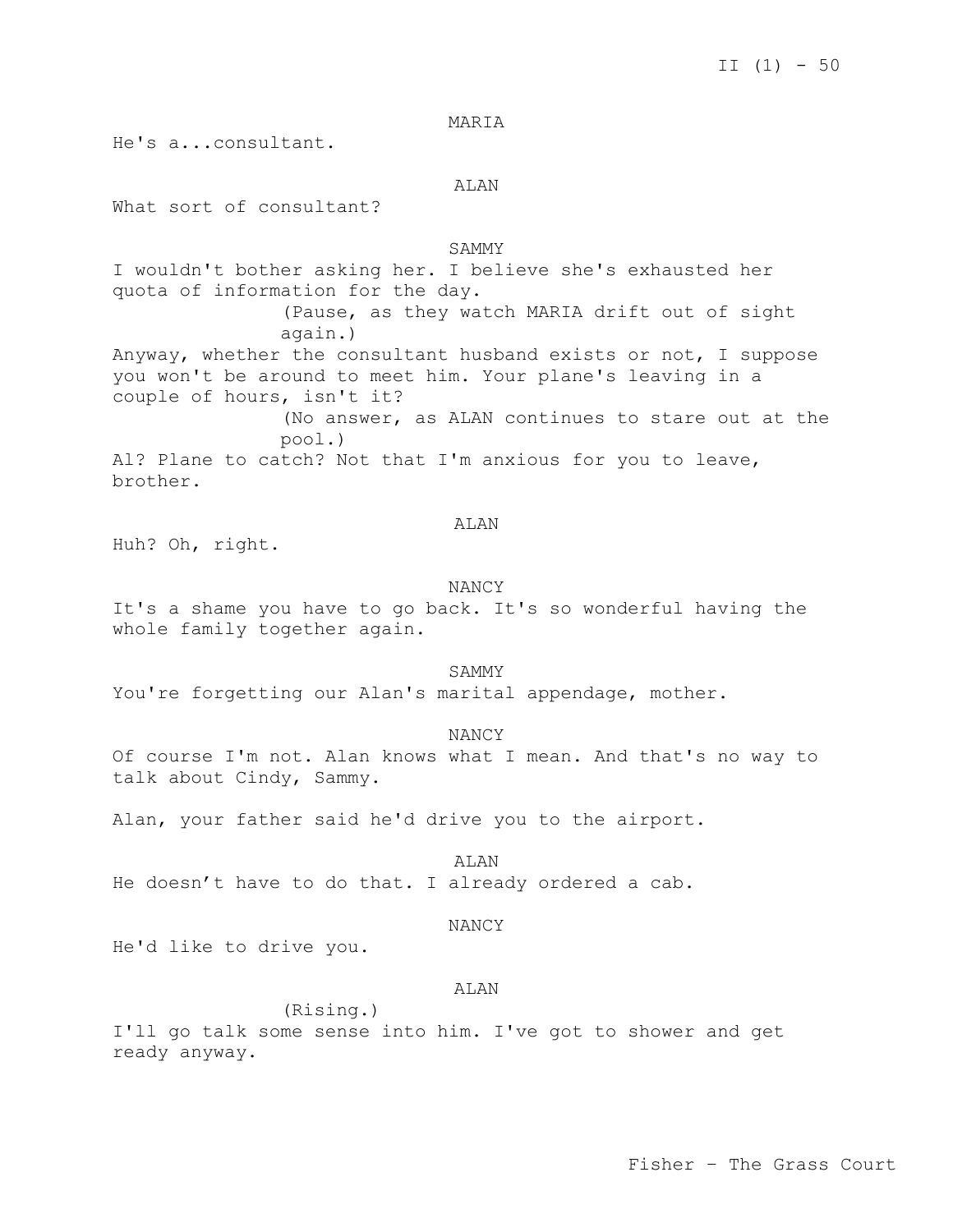Let him drive you. You said you wanted more excitement in your life.

(ALAN exits into house.)

NANCY

You certainly played wonderfully today. I watched some of it from the window.

SAMMY

I inflamed my knees pretty badly. I guess I was trying to make a point.

NANCY

The only point you made, as far as I can see, is how beautiful your game has become. Even more than it was in college. I think Alan envies you.

SAMMY

Well he doesn't have to anymore. I'm joining him in the real world.

NANCY

Sammy, are you sure you're not making too hasty a decision?

SAMMY

I thought you agreed with me. I thought you wanted it.

NANCY

I want what you want. I thought this would make you happy. But won't you miss the tennis? After all you've put into it, to just walk away from it....

#### SAMMY

Mom, I hope I never see another tennis racket in my life. Like I told Alan, I've had just about all the pain and competition and fruitless.... I've just had it, that's all.

NANCY

Well then I'm glad. I just didn't want you to be doing this because it's what I've been urging you to do.

SAMMY

Don't worry. I'm doing what I want. I've scrambled for my last drop shot.

(MORE)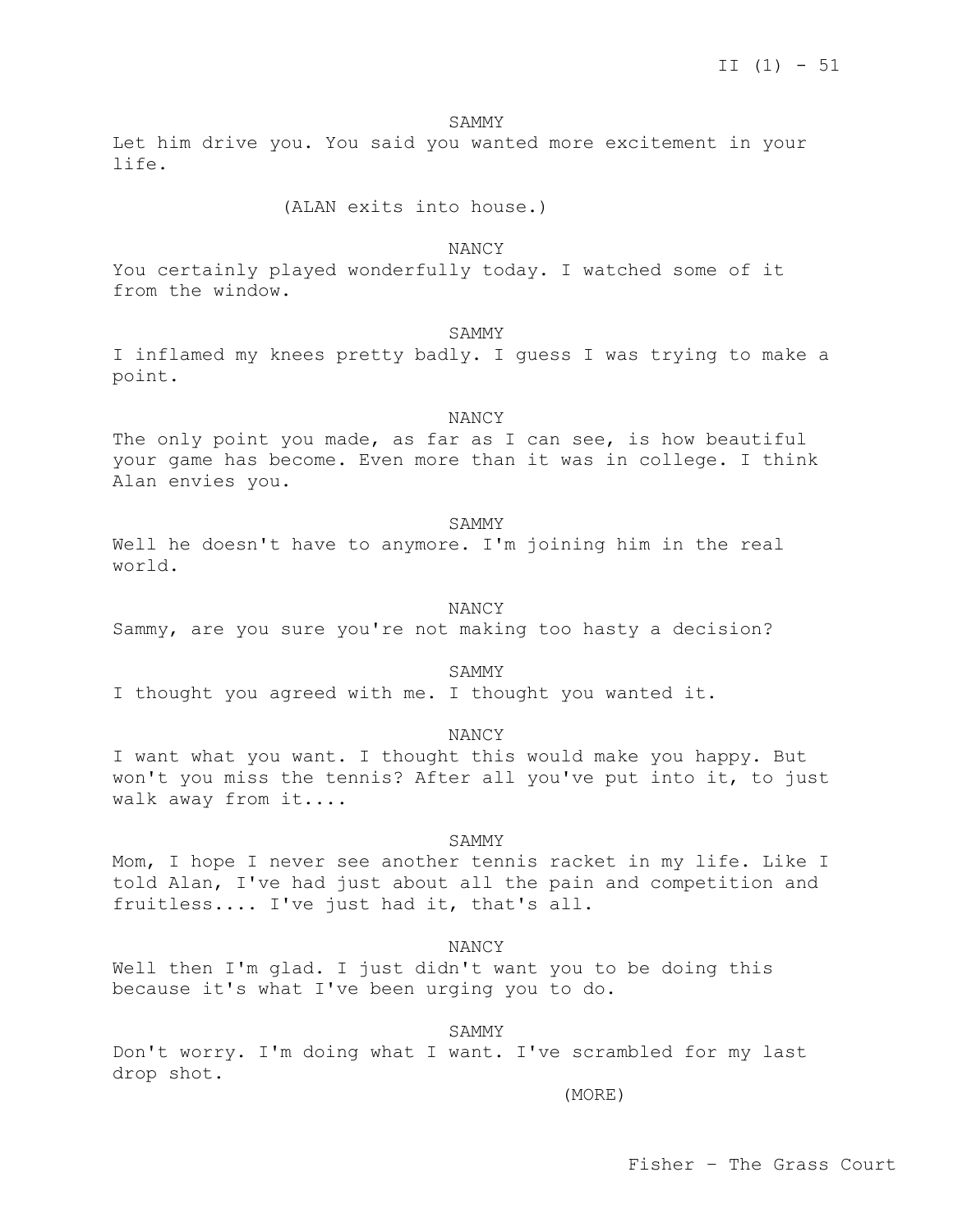(NANCY smiles at him doubtfully, then the smile fades and she sighs.)

SAMMY (CONT'D)

What?

NANCY

Oh, I don't know.

(Stands.)

We tried. We tried to give you everything. Everything you would need to be happy. Tennis lessons, your own court, a fine home. When Alan went to law school I was sure he was doing the right thing. It all seemed written to order: a fine college athletic career at an excellent school, and then on to a profession. But he's never liked it one bit. And now his marriage. I thought Cindy was nice enough, but obviously things are terribly wrong there too.

### SAMMY

He told you something?

# NANCY

A mother doesn't need to be told everything. I knew at the wedding that it wasn't going to stick. Still, I smiled and laughed at jokes and tried to play the role of happy mother.

**SAMMY** You danced up quite a storm with Cindy's father, if I recall.

### NANCY

Well try dragging your father onto the dance floor sometime. He quit for good when rock and roll was invented.

SAMMY

A man of principles.

### NANCY

And what about you, Sammy? With Alan unhappy I figured maybe you were right to try the pro tour. And it certainly was exciting for a few years, wasn't it? Your father could speak of nothing else for a while. But you've been so down about it lately, and now you're quitting. You're not happy either, are you? So what's the point? What's the point of giving your children everything, devoting yourself to them, giving up everything for them, if they won't even be happy?

(Silence. Looks at her watch.) I better get dressed. Are you coming to the airport?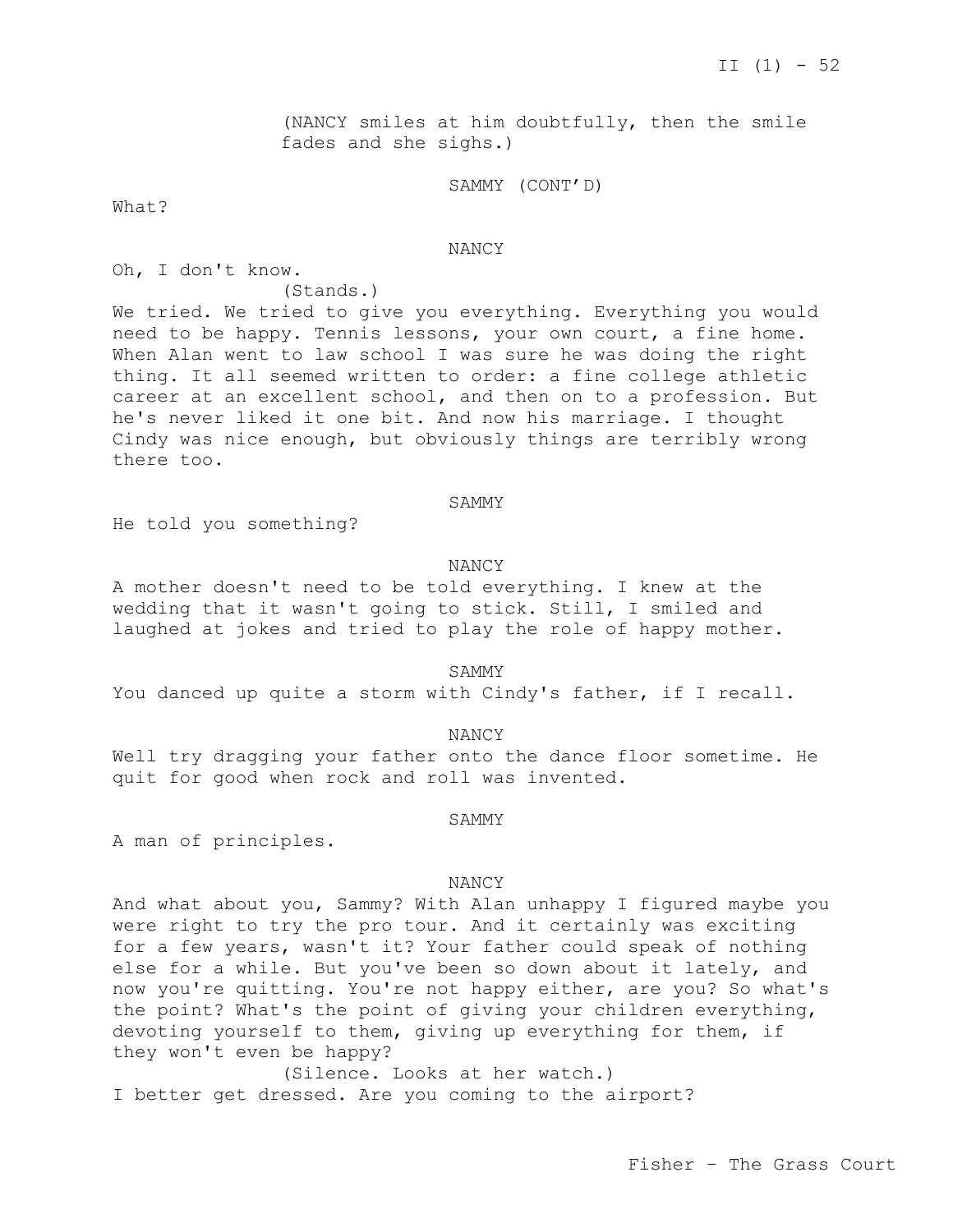No, I'll say goodbye here. (NANCY exits to house. Sound of light splash offstage as MARIA lets herself off the raft. In a few seconds she enters, hair wet and pulled back, a towel around her.) Gonna stick around till Alan gets back, say goodbye to him?

# MARIA

I'm not very good at goodbyes. Or to be more exact, I don't say them. I'm going to go home and shower.

SAMMY I guess your husband wouldn't like it very much if I joined you.

MARIA Mmm? Oh, he might not mind. We have a very...unusual relationship.

SAMMY That much I gathered. Still, I think I *will* say goodbye to Al. He being my brother and all.

### MARIA

Fine. I guess we'll be seeing each other around, now that you'll be living here.

#### SAMMY

I guess.

MARIA

It'll be nice having a doctor next door.

(She turns to leave.)

### SAMMY

Wait a second.

(She stops, turns back.)

I wanted to ask you.... were you ever here before? Did you grow up in Miami?

(Pause.)

## MARIA

I grew up everywhere *but* here.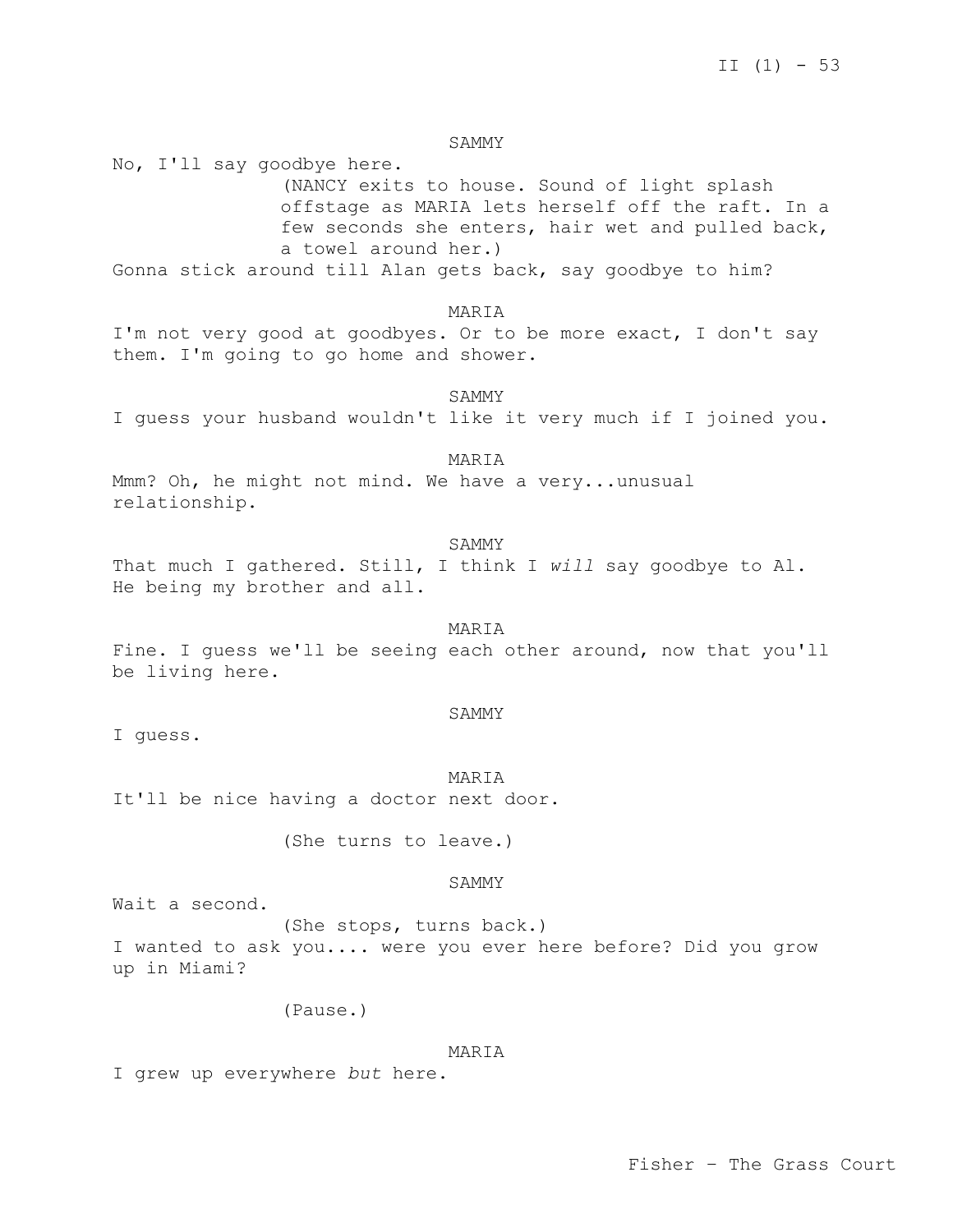(Smiles, turns and leaves through the screen door as usual. SAMMY watches her walk away for a few seconds. Then walks offstage left in front of the pool. A few seconds later we hear a loud splash as he jumps in. Then a few seconds after that a smaller splash just before ALAN enters from the house, showered and changed.)

#### ALAN

(Looking around, surprised.) Where'd they go? (Looks out at backyard, at tennis court, then finally sees movement in the pool, underwater. Walks toward it, peering down.) Sam? What the hell? (Pause.) Hey, come on up. Okay, you set the record, I'll call Guinness. (Pause.) Holy Jees-- (Splashing noises and heavy breathing offstage.) God *damn*, how long were you down there?

SAMMY

(Off, gasping for breath.)

Don't know.

# ALAN

(Getting a towel from the table.) Didn't get enough exercise doing a triple-bagel job on me, huh?

> (Throws towel to SAMMY as he enters from left, wearing only his tennis shorts and dripping wet.)

#### SAMMY

It's her. She just makes me feel like doing weird things. One week with her and I'm quitting tennis and asking her to marry me. Then she says a few words and leaves, and for some reason I feel like holding my breath under water til I suffocate. Don't ask me why.

## ALAN

Where'd she go, anyway?

SAMMY

Who knows? Back to her lair. Preparing for hubby, I suppose.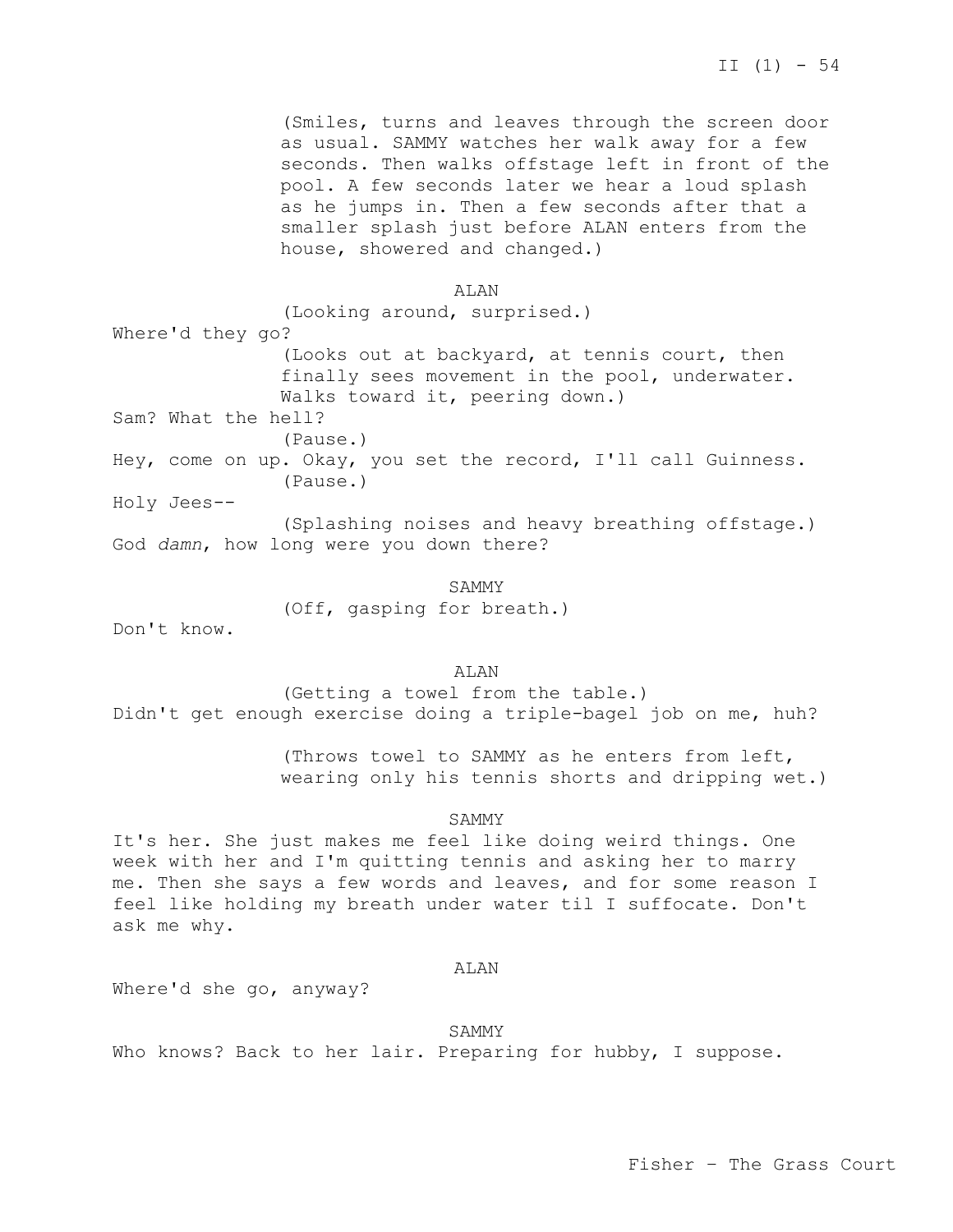ALAN

She could've at least hung around to say goodbye.

### SAMMY

She doesn't *say* goodbyes.

# ALAN

Oh. I should've figured. Well, it's just as well this time, since I'm not leaving.

## SAMMY

What are you talking about?

### ALAN

I can't leave, Sam. I've got nothing to go to up there. A job I hate, and a wife who cringes at the very sight of my body.

### SAMMY

Cringes?

### ALAN

Cringes. We would lie awake at night, each camped out on our own edge of the bed, pretending to be asleep. God knows what happened. Things were great before we got married. Well, they were great the first few months we went out. To be honest, by the time we got engaged the thrill had worn off. As the engagement wore on, I was developing some pretty serious doubts--

## SAMMY

You never said a word.

## ALAN

I didn't want to upset anyone. And I figured I was just nervous, that everything'd be fine once we were married. I didn't want you to always remember my complaints about Cindy.

#### SAMMY

Jesus.

## ALAN

So I'm not going back. I'm sending in my resignation from here, I'll pay to have my things packed and moved, and I'll get a new job down here. I'm thinking about being a Park Ranger in the Everglades.

(Pause.)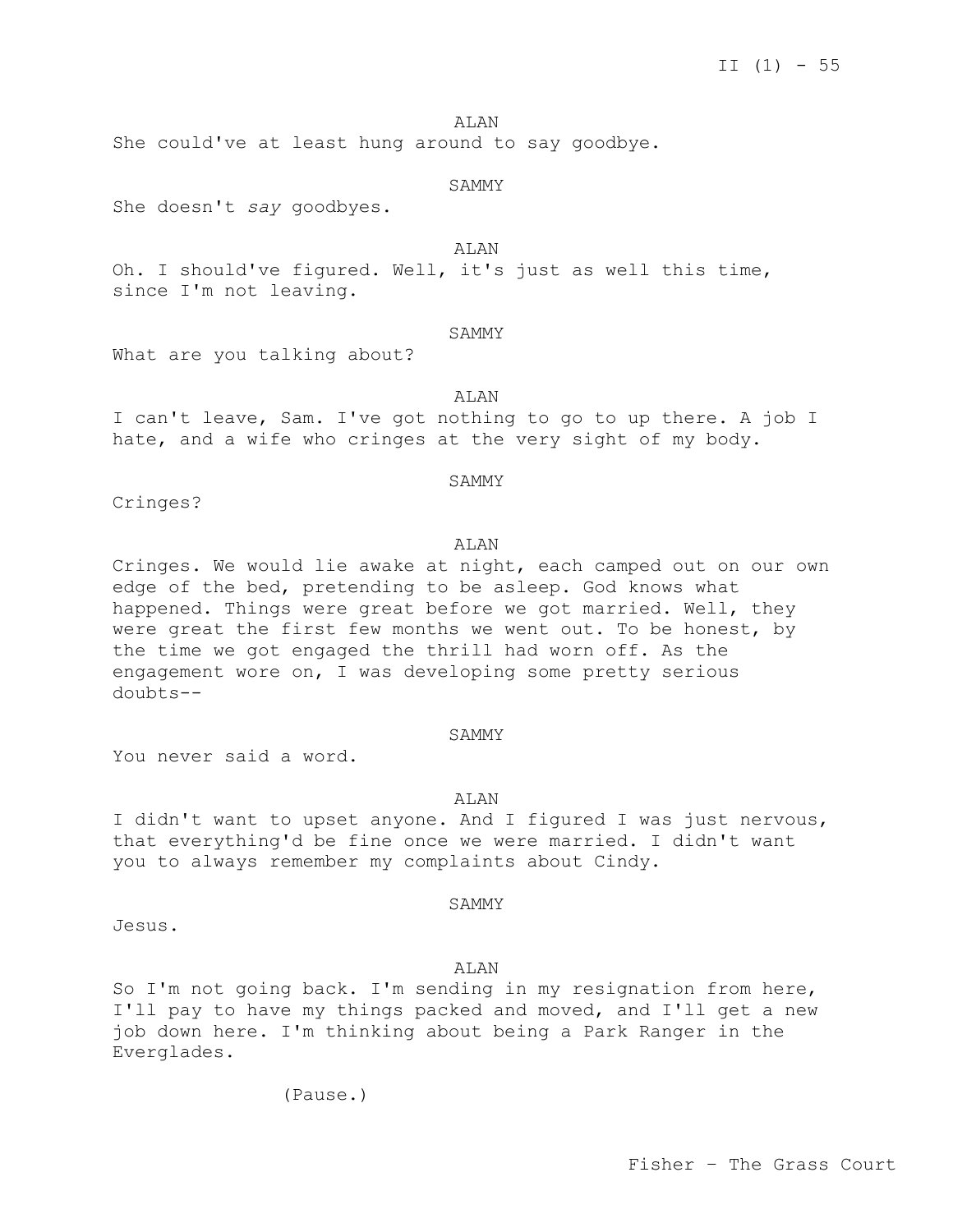Sunstroke is a terribly unheeded medical problem.

I don't suppose Marlene Dietrich next door has anything to do with it.

### ALAN

You don't buy that bit about a husband, do you?

# SAMMY

Sure. And he wears a red suit and says Ho Ho a lot.

ALAN

Well, then. I'm gonna be here to see what happens. Can't just leave her to you. She and I had something special this week--

#### SAMMY

(Laughing.) Don't tell me--I think I know. In fact I think I could describe it down to every last detail.

#### JUAN

Perhaps you'd like to fill me in on those details.

(SAMMY and ALAN turn, shocked. JUAN has entered on "Dietrich" and listened from behind the screening. He is in his late twenties, dark, wears an expensive suit with open collar, gold jewelry, shades. The obscuring effect of the screening gives him a menacing look.)

SAMMY

What do *you* want?

#### JUAN

I'm looking for Maria.

(Beat. Then BLACKOUT.)

# CURTAIN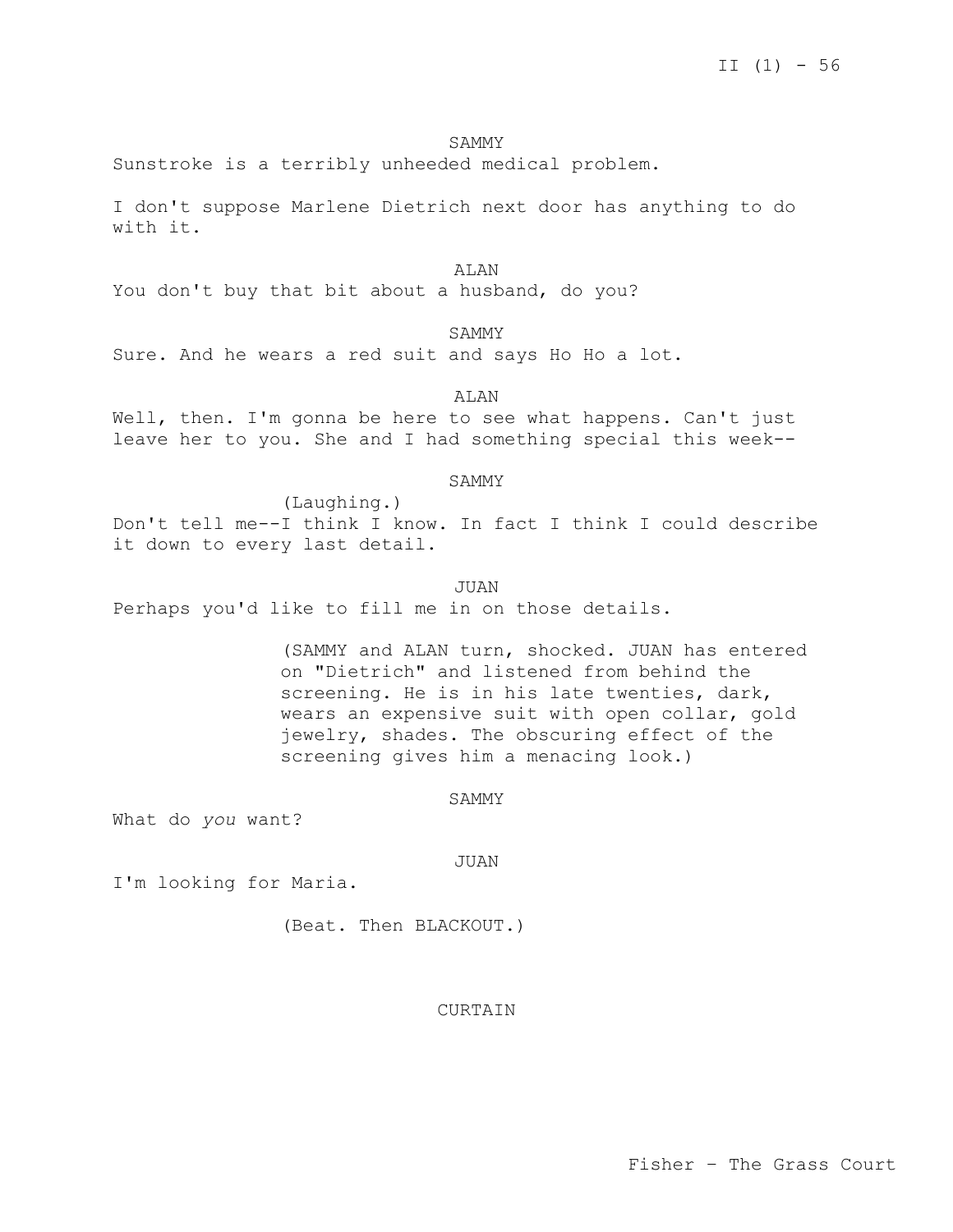# SCENE 2

(Lights come up on same scene, JUAN behind screening. He walks slowly to screen door and enters patio.)

JUAN

You don't seem to remember me, my old friends.

SAMMY

(Suddenly realizing.) Juan. God damn, it's Juan, isn't it?

(JUAN nods, smiles)

ALAN

(Gets up, comes over to shake hands.) Didn't recognize you, Juan. What's it been, ten years? Fifteen?

JUAN

My family moved out ten years ago. But you and I, we haven't really seen each other since longer, no? Fifteen years would be a good guess.

(Takes chair.) Your place is not so different. In fact, if you take away the...vegetation, it's really the same, isn't it? I wonder if Maria has found the same refuge that I found here as a young boy.

Now wait a minute. How do you know Maria?

JUAN

SAMMY

You mean she didn't tell you? Or perhaps you were too busy with other matters.

# ALAN

Tell us what?

JUAN

And you don't remember? Certainly you remember Maria from before.

ALAN

Before what?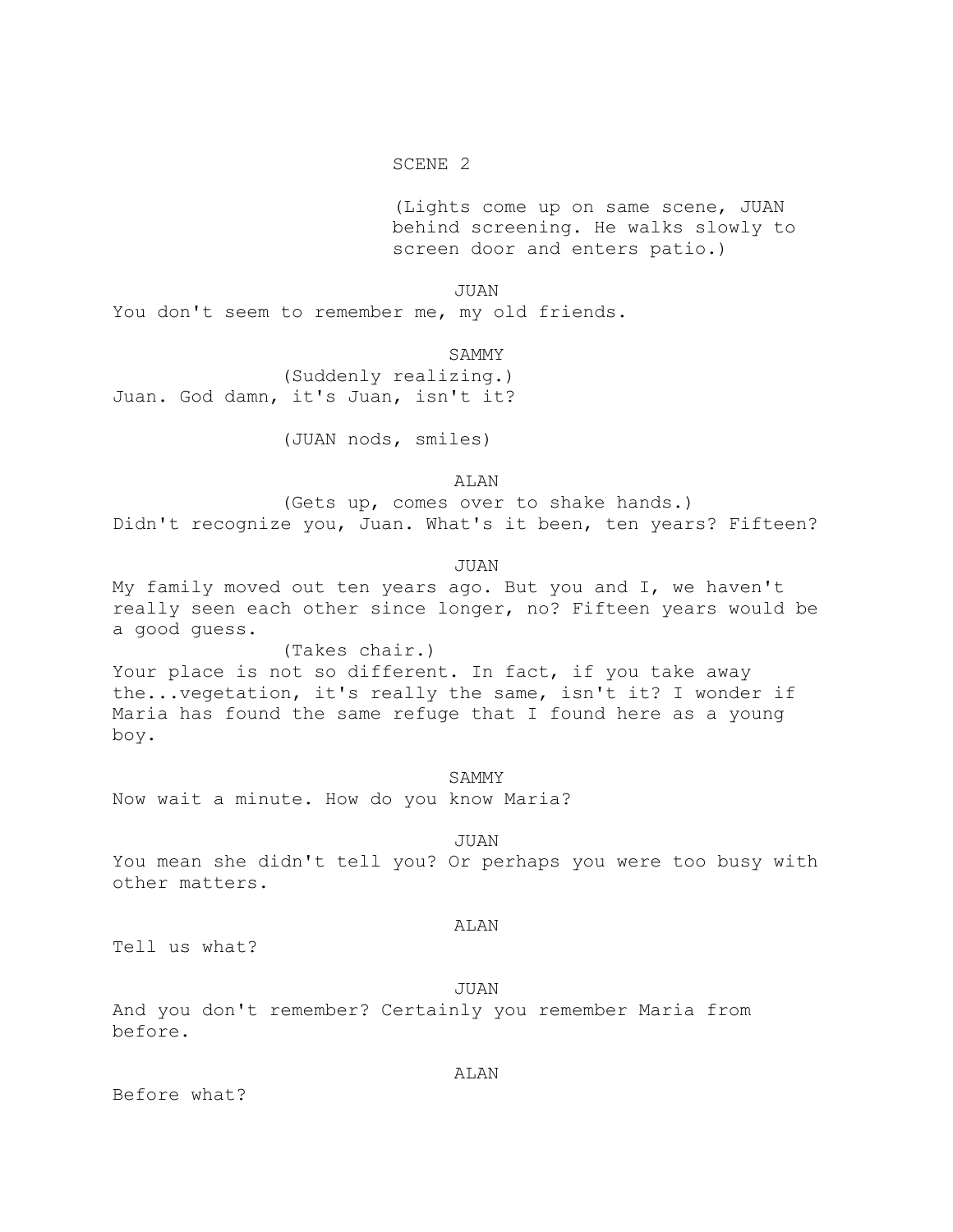JUAN

Before we all grew up, before you both disappeared into the world of tennis stars, before I stopped coming over here to play. You don't remember that summer when my pretty cousin Maria spent the summer at my house?

#### ALAN

Ah...

# SAMMY

That's where it was. I knew it.

JUAN

If I remember you were both quite taken by her. It would appear that adolescence and adulthood don't change things so much.

#### ALAN

Well, what were we? Twelve?

JUAN Sammy and I were twelve. You must have been fourteen that summer. Old enough for more...mature yearnings.

ALAN Well you don't have to act as if something *happened*.

JUAN No, but apparently something has "happened" this week.

What does it matter to you, anyway? You still haven't said what you're doing here. Or what you've been doing the past ten years.

SAMMY

JUAN Doing business. That answers both your questions. And you, Sammy, you've been playing tennis.

SAMMY

Yes--an admirable way to spend one's life, don't you think? What sort of business?

JUAN

(Pause.) Retail, you could say.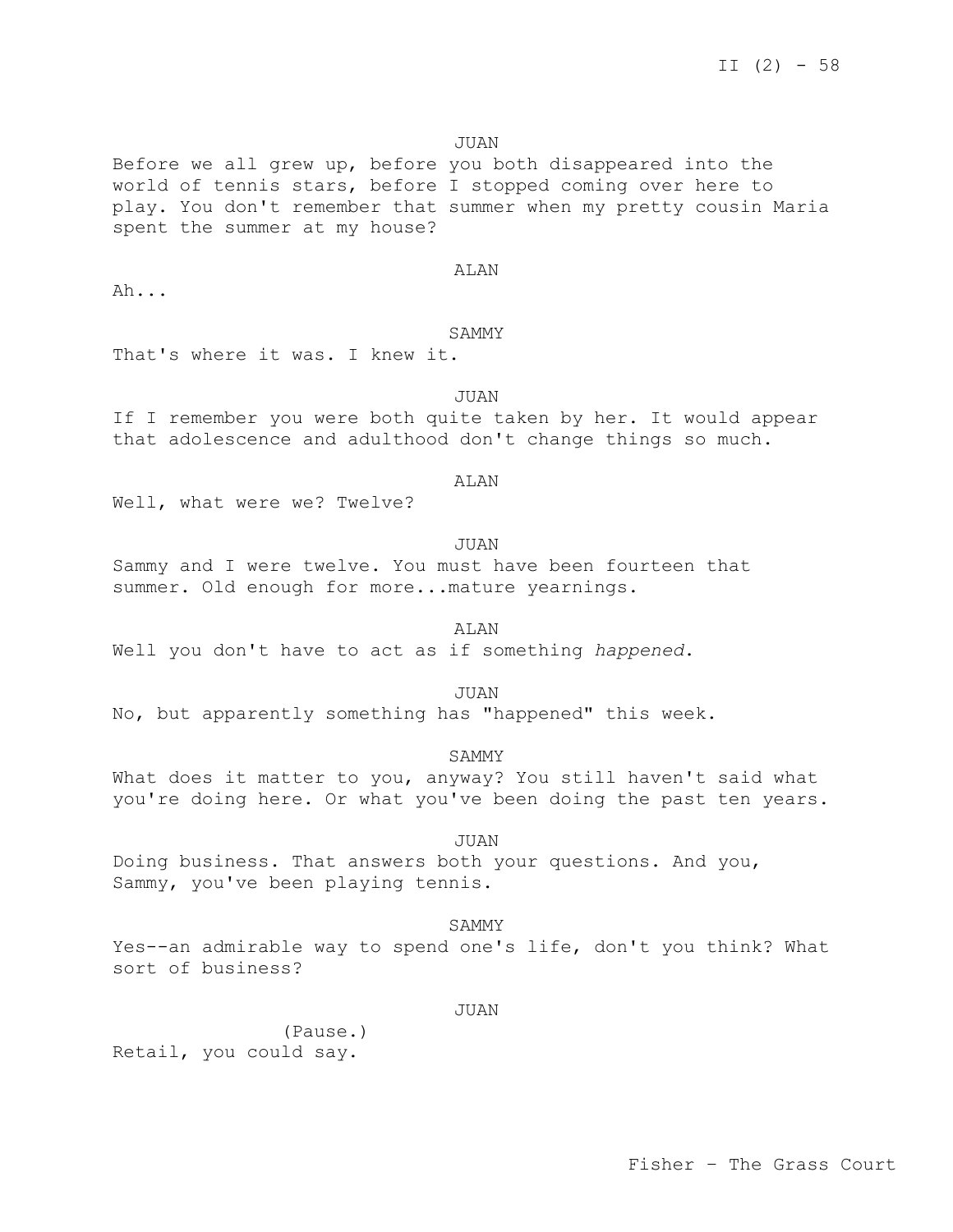ALAN

Wait, I don't get something. You guys sell your house ten years ago, and now your cousin buys it back?

JUAN Who said we ever sold it? I just said we moved away.

SAMMY

Who leaves a house unused for ten years?

JUAN

Not unused. Just unlived in. I've used it for business purposes. A sort of warehouse.

SAMMY

That explains the occasional visitors. My mom thought drug deals were being done over there.

JUAN

These days, you never know, do you?

NANCY

(Entering.) Is that Juan Garcia out there? I don't believe it.

JUAN

(Rises.) Mrs. Winikoff.

(They kiss on cheek.)

### SAMMY

You recognized him?

NANCY

Well of course. How are your mom and dad, honey?

JUAN

Fine, thank you. They're back in Colombia.

NANCY Oh my, I had no idea. I thought you had just moved up to Boca Raton.

# JUAN

(Smiles.) I came here looking for my cousin, Maria.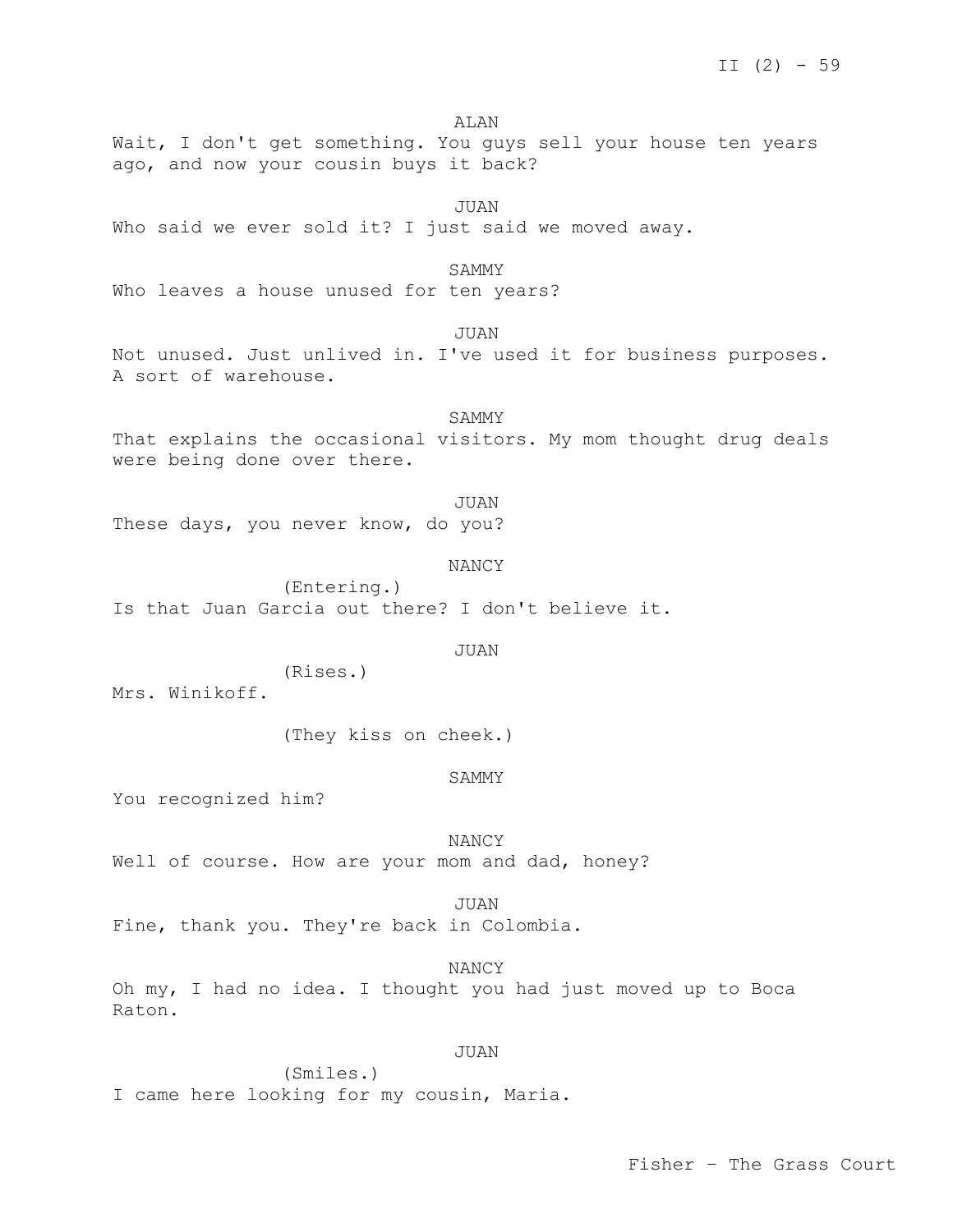### NANCY

Maria's your cousin? Well that explains a lot.

JUAN Glad to be of assistance. Have you seen her, by any chance?

NANCY

JUAN

Oh, just stay right where you are. She'll show up.

I thought as much.

ALAN This is a precious opportunity for us, though. We can finally find out what her story is. Do you know her husband?

#### JUAN

(Amused.) She told you she has a husband.

SAMMY Of a sort. They have a very liberal relationship.

JUAN

I suppose that could be said.

## ALAN

So she is married.

JUAN Not exactly, no. Married to her work, perhaps.

SAMMY

Oh, God. The Riddler cousins.

NANCY

Don't be rude, Sammy. There's no need to pry.

(Exits.)

# SAMMY

(Waits till she's gone.) So on the level, Juan. What's the deal with Maria?

Fisher – The Grass Court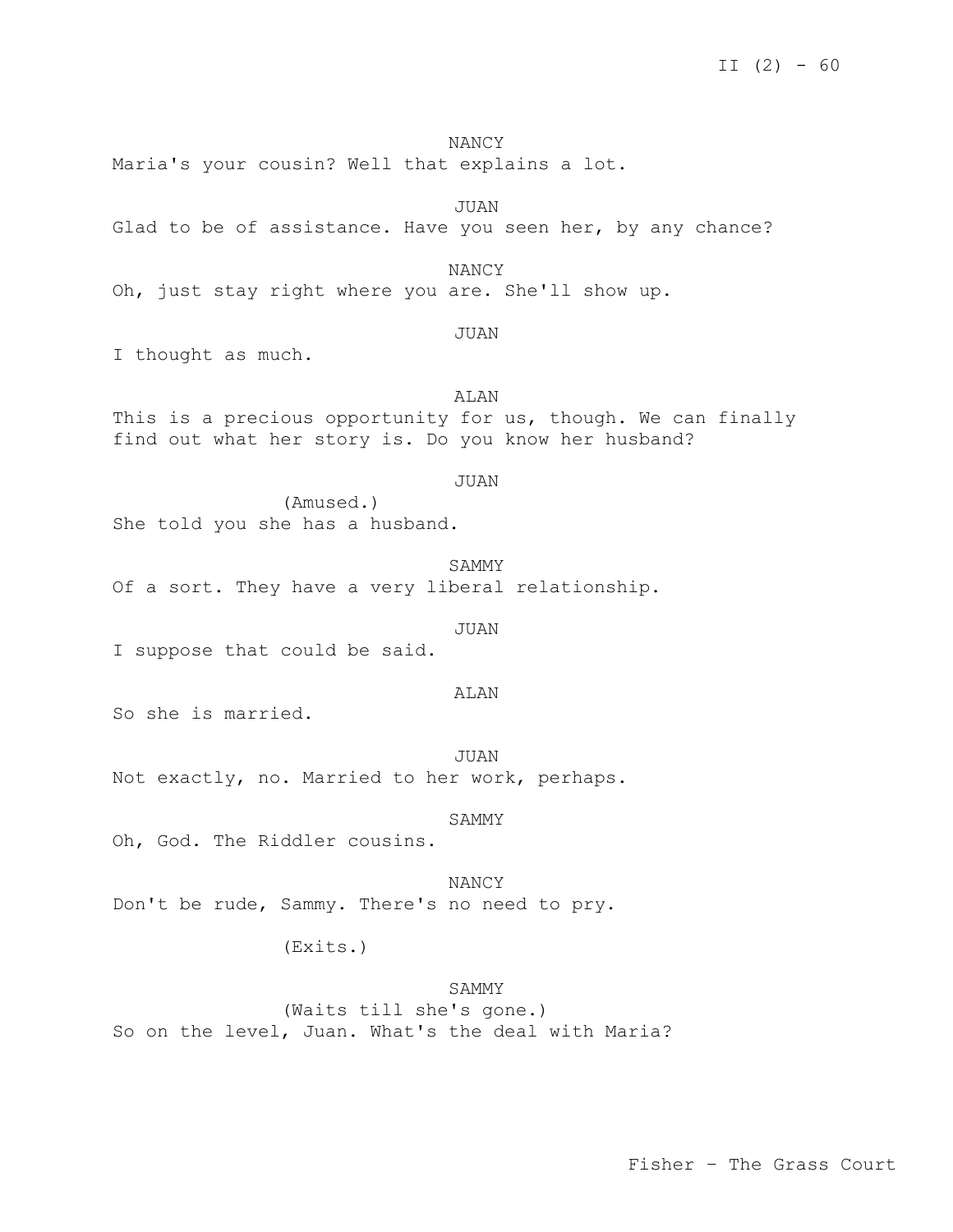## JUAN

On the level, Sammy. It's not a very happy story, I'm afraid. Before she came to me, she was having a pretty miserable time of it. She once told me that her summer in Miami was the only endurable time of her childhood. Her father used her for his own little girlfriend, if you know what I mean. Her mother hated her as if she were just that. It's the same old story. I didn't see her for ten years or so. When she finally looked me up again, I had a successful small business operation going. She had been a junkie and a prostitute in L.A.

#### ALAN

Fuck you. You're full of it.

#### JUAN

I'm sorry. I misunderstood. I thought you two were hungry for "the real poop."

### SAMMY

Let's hear the rest of it.

## JUAN

Needless to say, she didn't look quite as glamorous as she does these days. More like a stray mutt in a railroad yard. On a wet night. I took her in--blood thicker than water and all that--and gave her sustenance. She blossomed under my care. And came to work for me.

#### ALAN

To work for you.

JUAN Well, I branched out a bit in my business. She turned out to have applicable skills.

#### ALAN

Applicable skills.

#### SAMMY

(Catching on.) You *are* full of shit.

### JUAN

How can I be full of shit? I'm still being so annoyingly vague.

# SAMMY

You're saying she's your whore.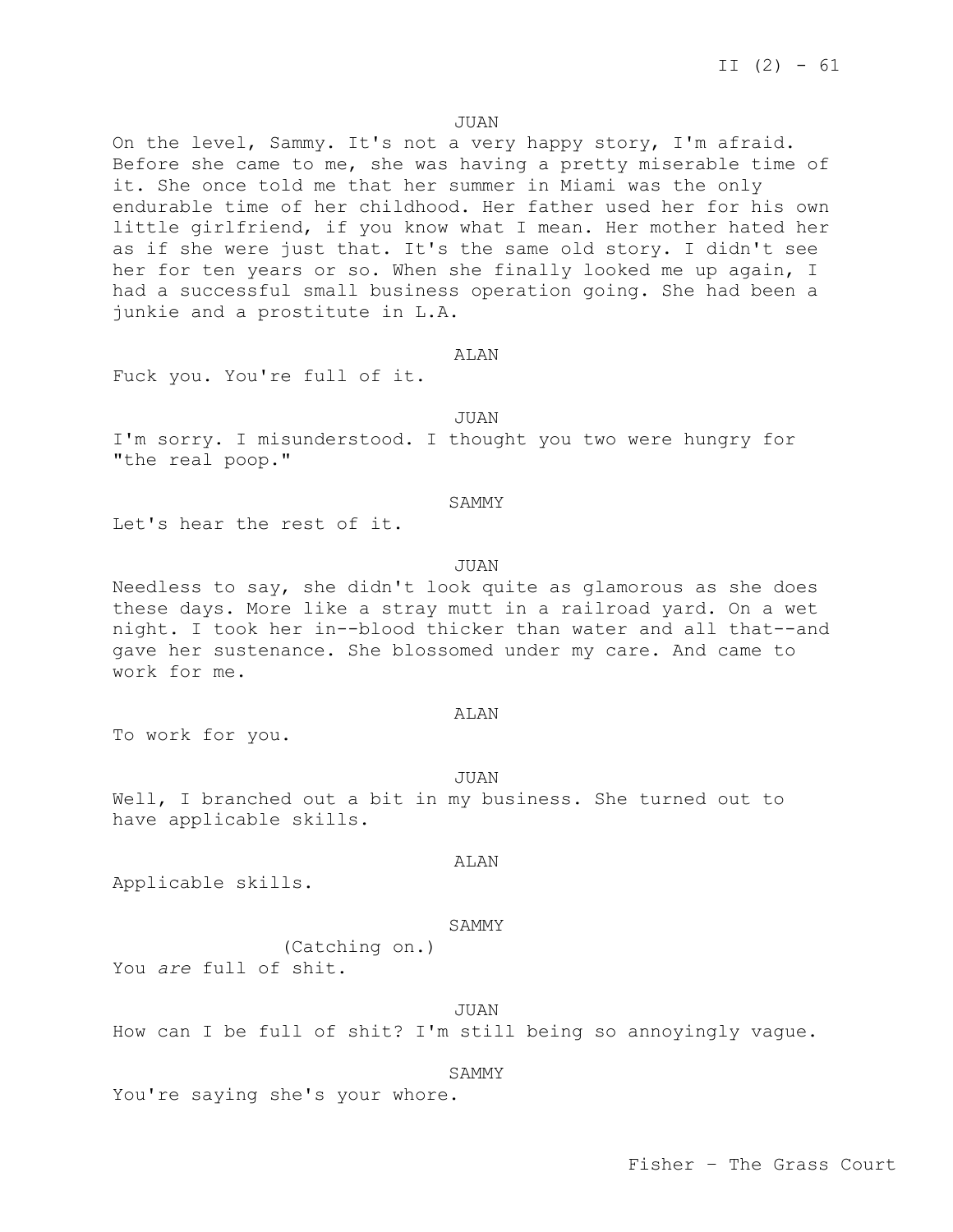JUAN

I would never use that word.

SAMMY

And you're her pimp.

JUAN

Or that word.

(Beat.)

ALAN

Okay, so what was your business before you branched out into prostitution? Hotel management?

SAMMY

No, remember he said he used the old house as a warehouse. Retail, right? So what was your product? Mom's convinced the house was a drug cartel dropoff point. (Silence, smile from JUAN.) Oh Jesus, don't tell me she was right. I've been making fun of her paranoia for years.

JUAN

Perhaps I shouldn't be so frank in the presence of an attorney.

## ALAN

Former attorney.

### JUAN

Former? Well, all right. I do admit that I was able to take advantage of good family contacts back in Colombia....

ALAN

Oh my God. Whatever happened to you, Juan? You were such a nice kid. Then something happened to you, you disappeared. What on earth did you *do* in high school?

JUAN

Wait a minute, my friend. I'm not the one who disappeared. This house was my second home for years. You two were my only friends in the neighborhood, all through elementary school. Then, when Sam and I were about ten, came tennis. Suddenly you were at the tennis club every afternoon and all weekend. Unless you were playing here, on that weird fucking grass court.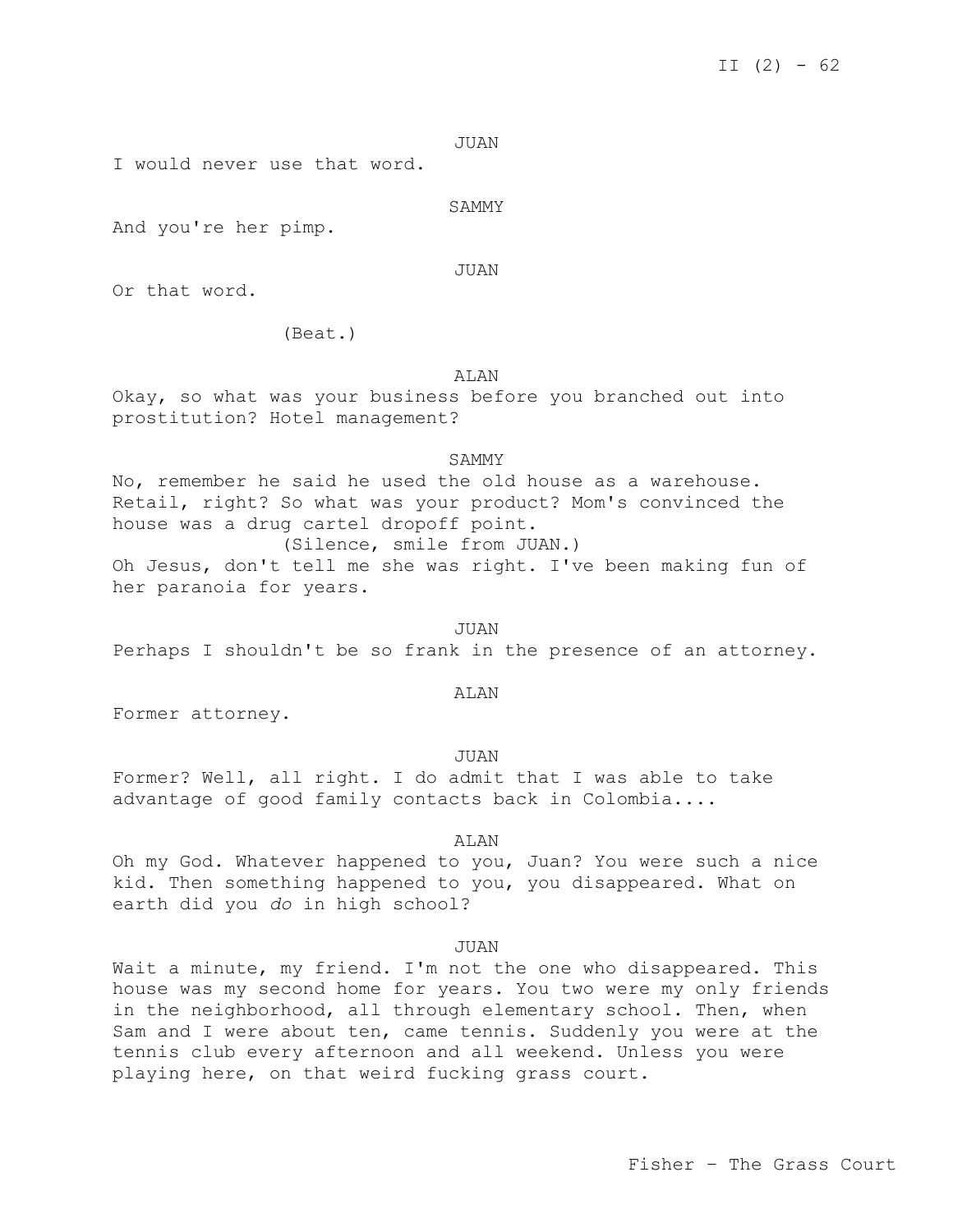II  $(2) - 63$ 

### SAMMY

You had no interest in tennis, Juan.

### JUAN

How could I? Without lessons, without entry to the country club? I couldn't so much as step on the court with you. Not that I was ever invited. I went from two friends to none. In high school I made different friends. We didn't play tennis, either. We smoked dope and played our Led Zeppelin records very loud. Later we moved to harder stuff. And I don't mean Ted Nugent. Meanwhile you boys were in your tennis whites, romping around your grass tennis court.

> (MARIA has appeared behind screening. At end of JUAN's speech, she enters casually.)

## MARIA

Hello darling.

(Takes seat.)

JUAN So there you are. I was told you'd show up here before long.

### MARIA

Just being neighborly.

JUAN

So I hear.

SAMMY We've been having a nice reunion with your "husband."

MARIA

Lovely.

SAMMY

He's been very helpful. Filling us in on some particulars of your resumé.

### ALAN

And his own. Very impressive.

SAMMY

Garcia and Cousin. Vice, Etc.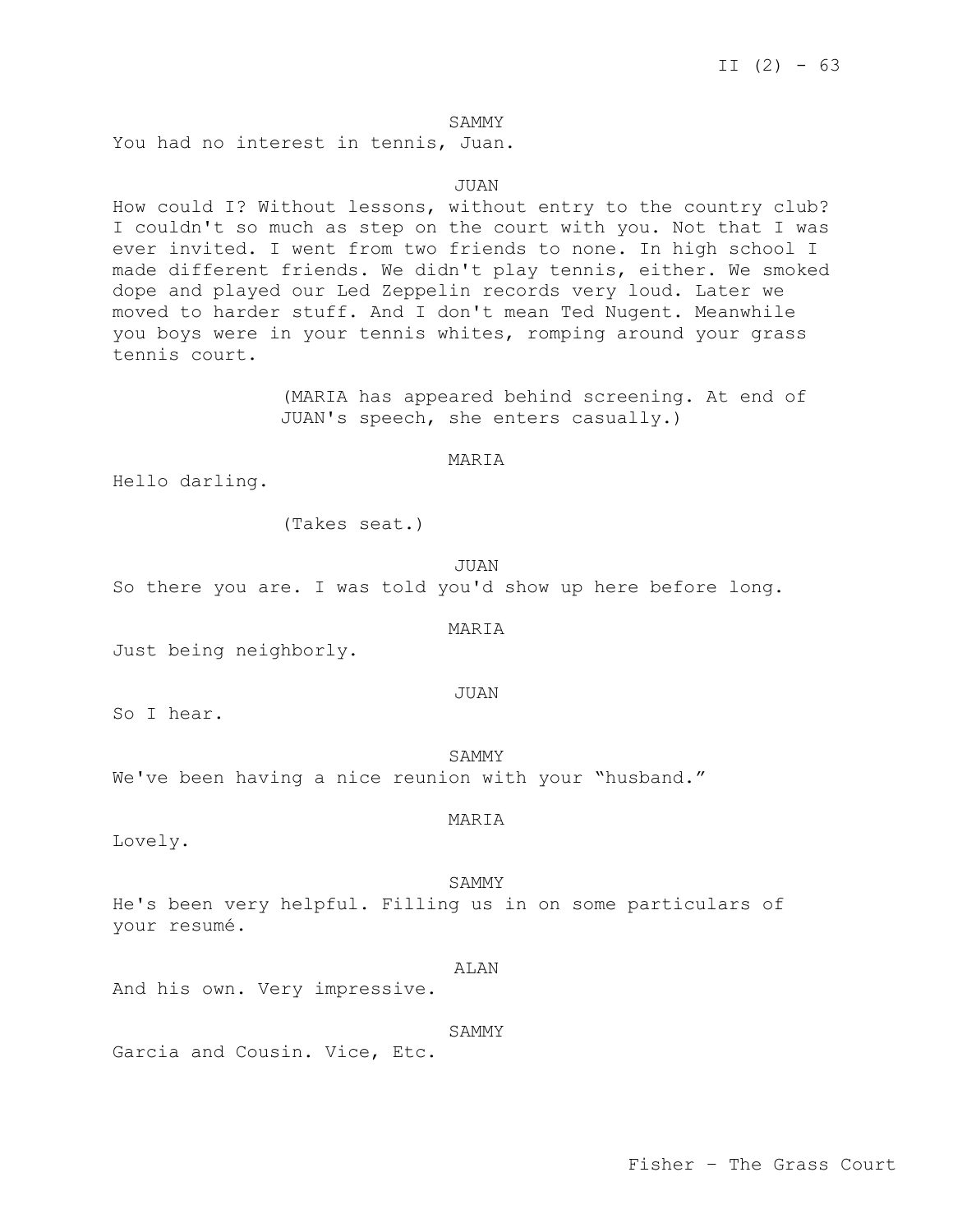II  $(2) - 64$ 

ALAN

Why didn't you tell us you were Maria from that summer? Juan's cousin?

MARIA

I thought I'd let you remember for yourselves. I'm a bit insulted that Alan heard no bells ring. (ALAN embarrassed.) You do remember now, don't you Alan? Nighttime on the grass tennis court. You were fourteen, I was twelve. It was so warm all night, no covers needed. We snuck back to our houses before dawn.

ALAN

I remember. I remembered the other day, I just didn't know it was you.

SAMMY

All night? You never told me about that. What happened?

MARIA Not so much as you think. We were kids. It was all very sweet.

JUAN You were quite the little siren, cousin.

## MARIA

Distant cousin.

JUAN What are you saying? Our parents are siblings. Were, anyway.

ALAN

You married your first cousin?

MARIA

You're allowed to marry your cousin, especially a removed one.

JUAN We're neither removed nor married. That's enough of that.

SAMMY Juan has informed us that he is more your...uh...business manager than your *husband* per se.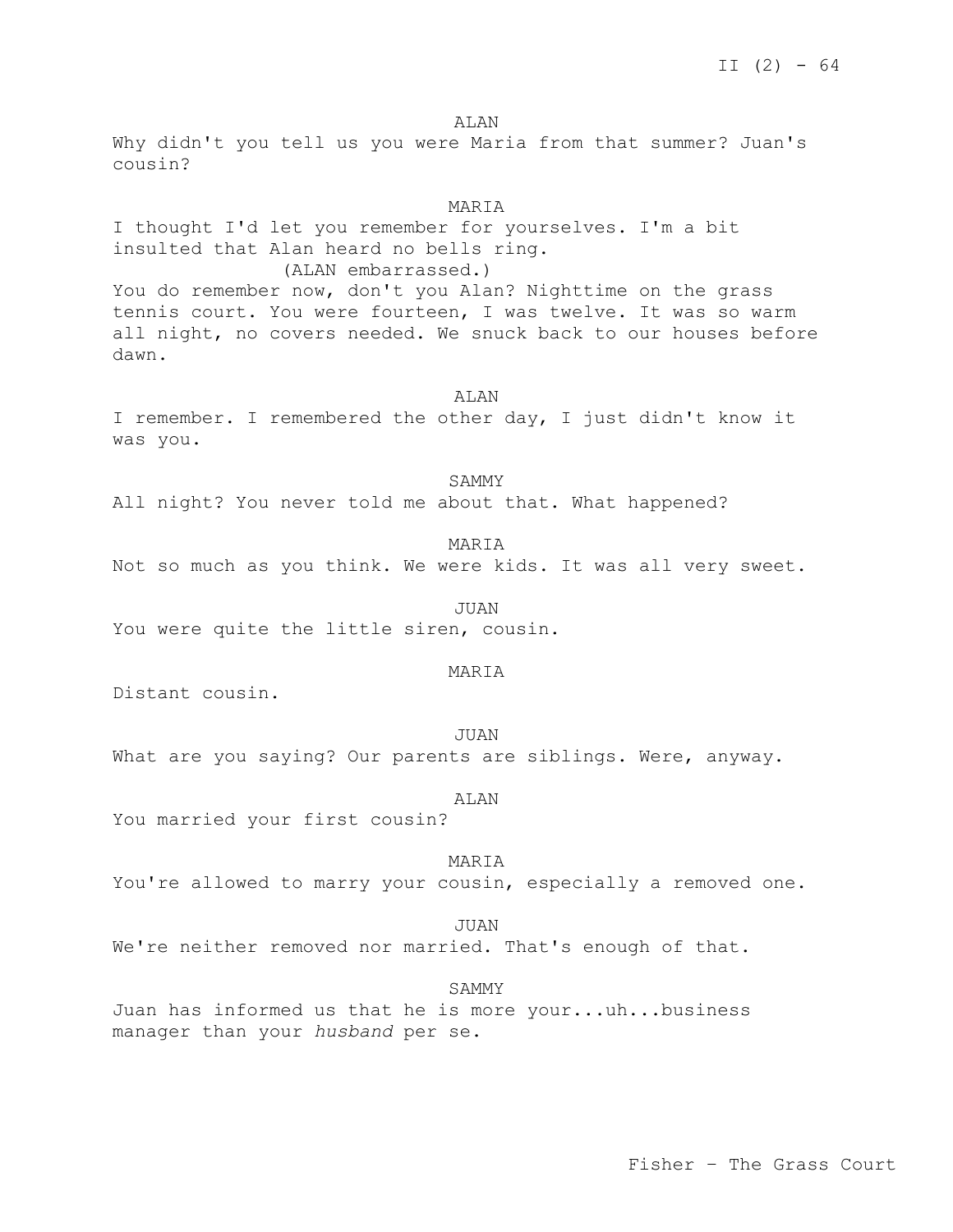MARIA

What has he been telling you? Let me quess. I'm his whore, who he rents out as a side business. (Silence.) My poor husband likes to have his little fantasies. If he told you about his drug dealing, he told the truth. As for the rest, I'm afraid not. Tell me, did I *seem* like a prostitute to you?

SAMMY ALAN

No. Of course not.

(Embarrassed silence.)

MARIA Juan is my husband. He just likes to pretend.

(Beat.)

### SAMMY

Well, I don't even care what the truth is. Maybe you were a virgin two weeks ago or maybe you're a professional. I'm going to Amsterdam in a few days and I want you to come with me.

MARIA

How could I do that? What would Juan say?

JUAN

Exactly. Finally she speaks sense. Of course, that doesn't mean we couldn't work out some sort of arrangement. Two weeks for, say....thirty-five hundred.

MARIA

Juan, darling, you can't rent out your wife.

JUAN

I can if I get my price.

SAMMY

I don't care if she's your wife or your employee. If she comes with me it's of her own free will.

### JUAN

I'm afraid that won't be possible. On the other hand, it could be profitable to have her make a business trip to Amsterdam. Pick up some cheap merchandise....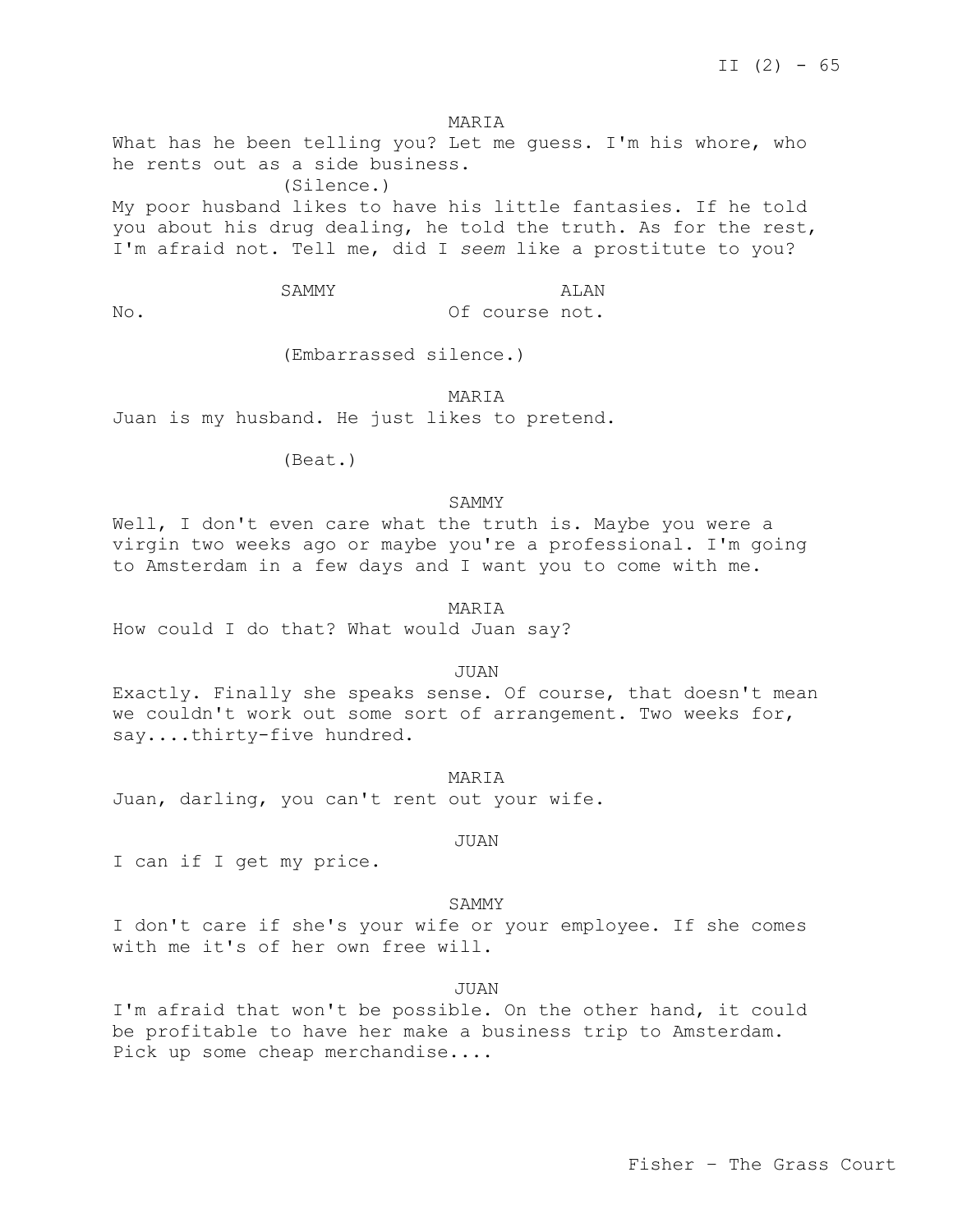(To MARIA.)

Of course I'll pay for your plane fare and other expenses. It's an offer you can't refuse.

### JUAN

(Amused.) And no strings attached. No obligations, no favors required.

### SAMMY

(Angry.)

That's right.

#### MARIA

(Standing.)

I'm sorry to disappoint you all. I'm sorry to disappoint everybody. I've always disappointed. I suppose I have a knack for raising expectations. But I'm unable to be your travel companion, Sammy. I don't travel well anyhow. And I can't be your second wife, Alan, despite the wonderful times we've had on that wonderful grass tennis court. And you, Juan, poor Juan, my cousin and husband. You want me to be your whore as well. You want power so badly, and you see that as power, don't you? Somehow that would be a way of getting back at a world that has wronged you. Making money off of drugs and women, driving a fancy car, wearing expensive clothes. You're a regular DeNiro. But I can't be your whore, Juan, you know that. Though I will try to help you, as you helped me. It's an ugly world out there, away from the Winikoff's backyard tennis court.

> (Exits. JUAN takes out notebook and starts adding figures.)

> > SAMMY

What are *you* doing?

JUAN

(Writing.) Business. You boys apparently have been patronizing my business, whether or not you realized it.

#### NANCY

(Enters, upset.) Juan, I have to ask you to leave.

ALAN

Mom?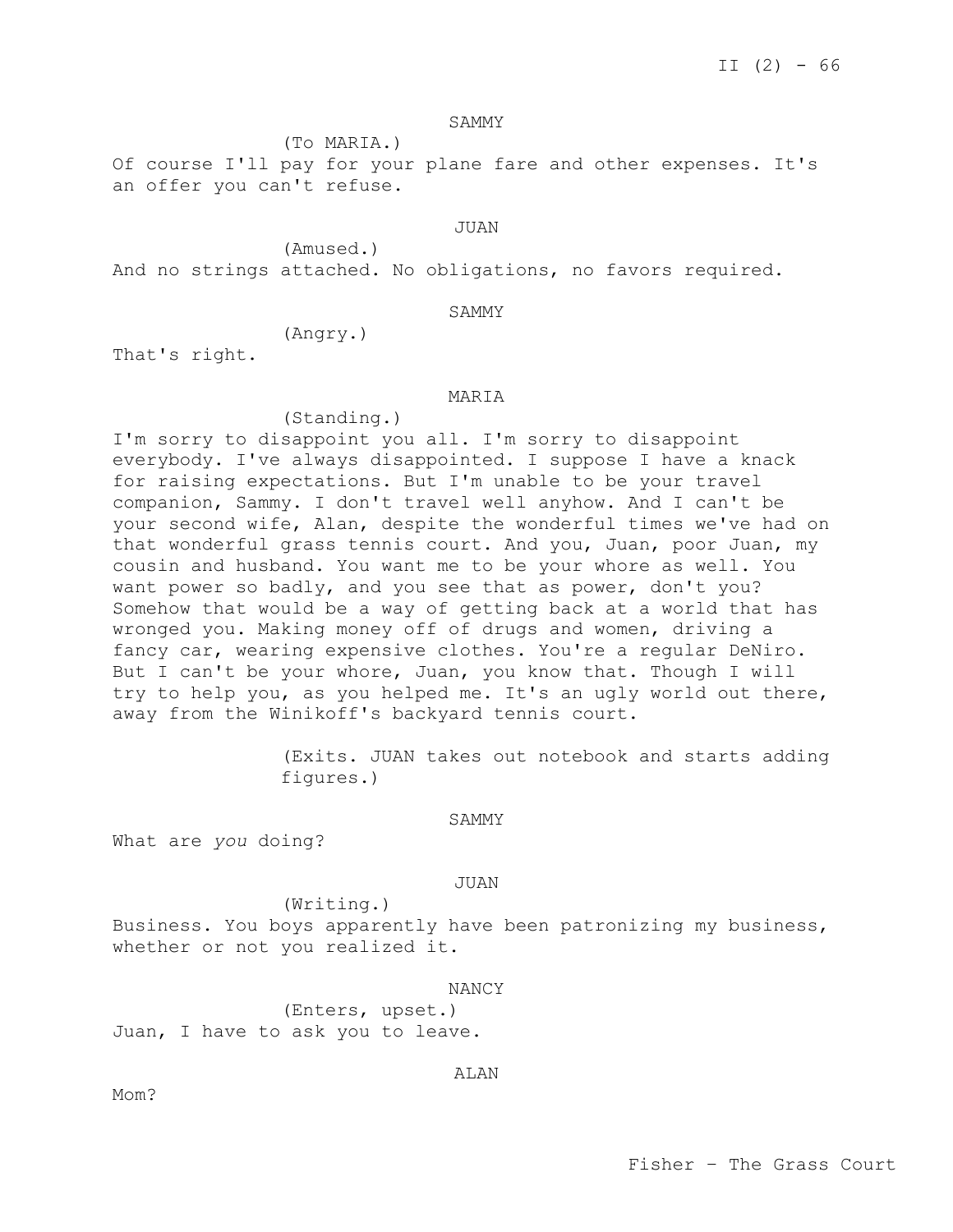#### NANCY

I heard every word from inside. I knew something evil was going on at that house all these years. You two and your father made fun of me, but I knew. For Maria's sake, I believe her version of who she is. God knows that poor girl deserves the benefit of the doubt. But I will not tolerate drug dealers in my home.

### JUAN

(Finishes calculations, stands.)

Mrs. Winikoff, you were always kind to me, and I will respect your wishes. This neighborhood is practically half Hispanic now, but back when we were the only Latinos on the block, you were kind to me. The other parents made me feel like a little criminal, a refugee, but you treated me like a regular person, like someone who deserved respect.

#### NANCY

You were a good boy. I was just being a human being, Juan.

JUAN

I'm afraid that's not true. I've known human beings. (Rips out two sheets, hands one to SAMMY, one to ALAN.) I think you boys will find this reasonable. (Moves towards screen door.) Remember: Nothing promised that's not performed.

(Exits.)

### **ALAN**

(Reading.) "Invoice for services rendered: \$1,600. Due: whenever--on account of old time's sake."

#### NANCY

(Sits.)

I can't believe it. A drug ring operating right across the street.

### SAMMY

You can't believe it? You've been trying to convince us of it for ten years.

## NANCY

I know, but Juan? Little Juan Garcia from next door? I don't (MORE)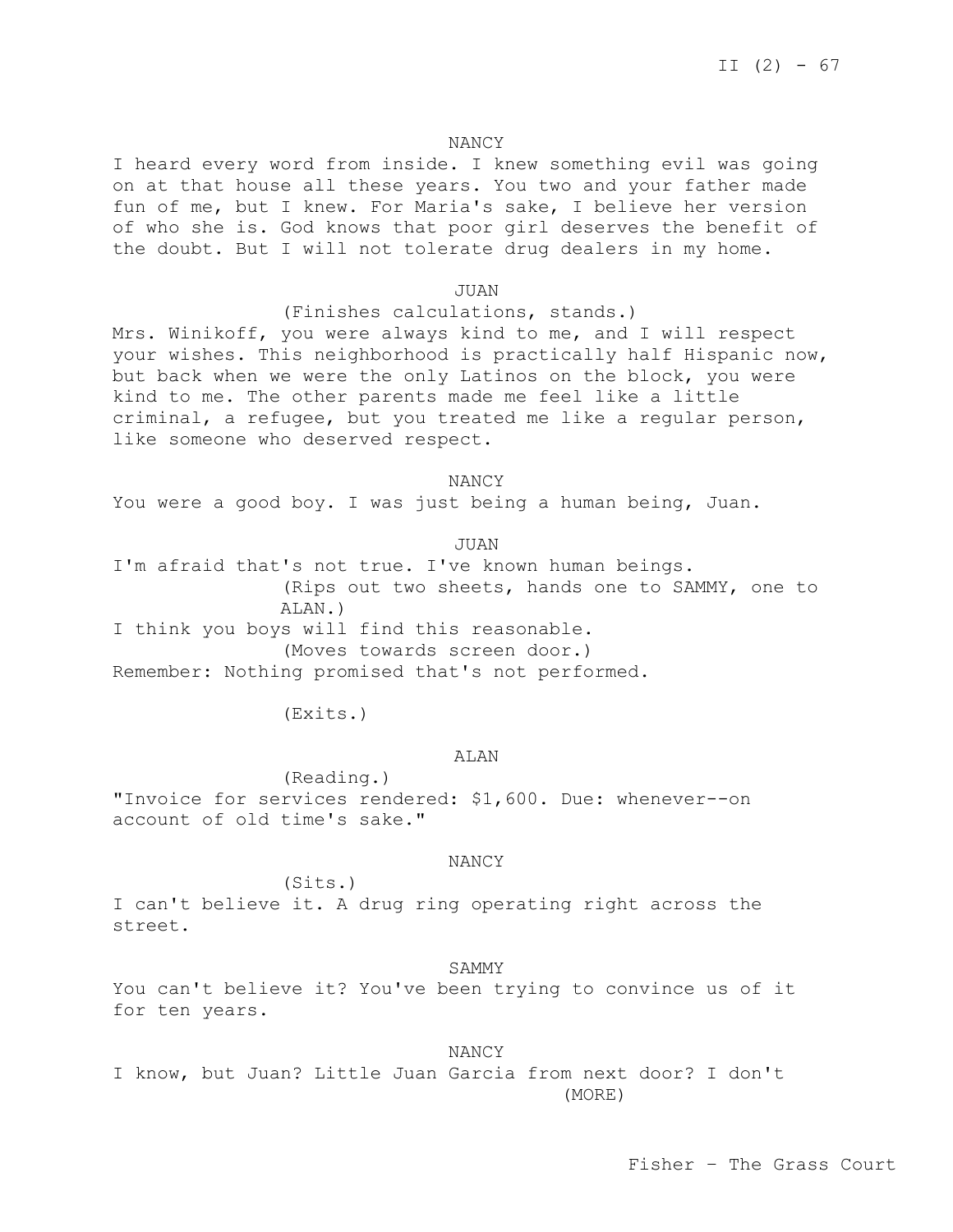# NANCY (CONT'D)

know what's happening to this world. This neighborhood used to be at least far enough away from the city to provide a semblance of a haven from the crime, the drugs. Your father insists there's no danger, but that's fine for him--he never leaves the house. But I like to take a walk now and then.

We moved down here partly to escape the crime. Back then this area was so peaceful. It was rural--hard to believe now with all the strip malls. There were actually areas of *land*--undeveloped, wild land. Now it's all pavement and housing development, each one identical to the next.

Thank God we were able to hang onto our precious acre. Where else could we go? We're practically in the Everglades already.

SAMMY

Not to worry--they'll pave that soon too. Welcome to the Great Mall of the Everglades. Pink plastic alligators and all.

#### NANCY

Imagine: a grass tennis court, smack dab in the middle of all this concrete suburbia. A wooden windmill could be no stranger. Thank you for mowing it, boys. I don't know why your father stopped taking care of it. It was some exercise at least, some fresh air.

#### SAMMY

Probably afraid of being mowed down himself by stray Tommy-gun fire. Rat-a-tat-tat-tat!

### NANCY

Oh my God, don't even joke about that. Your father and his machine gun....

# ALAN

What did you say?

#### NANCY

Oh, about a year ago, what with crime becoming such a problem, you know you never feel safe anymore, not even in your own home.

#### ALAN

Yes?...

NANCY Well, your father went out and bought an easy.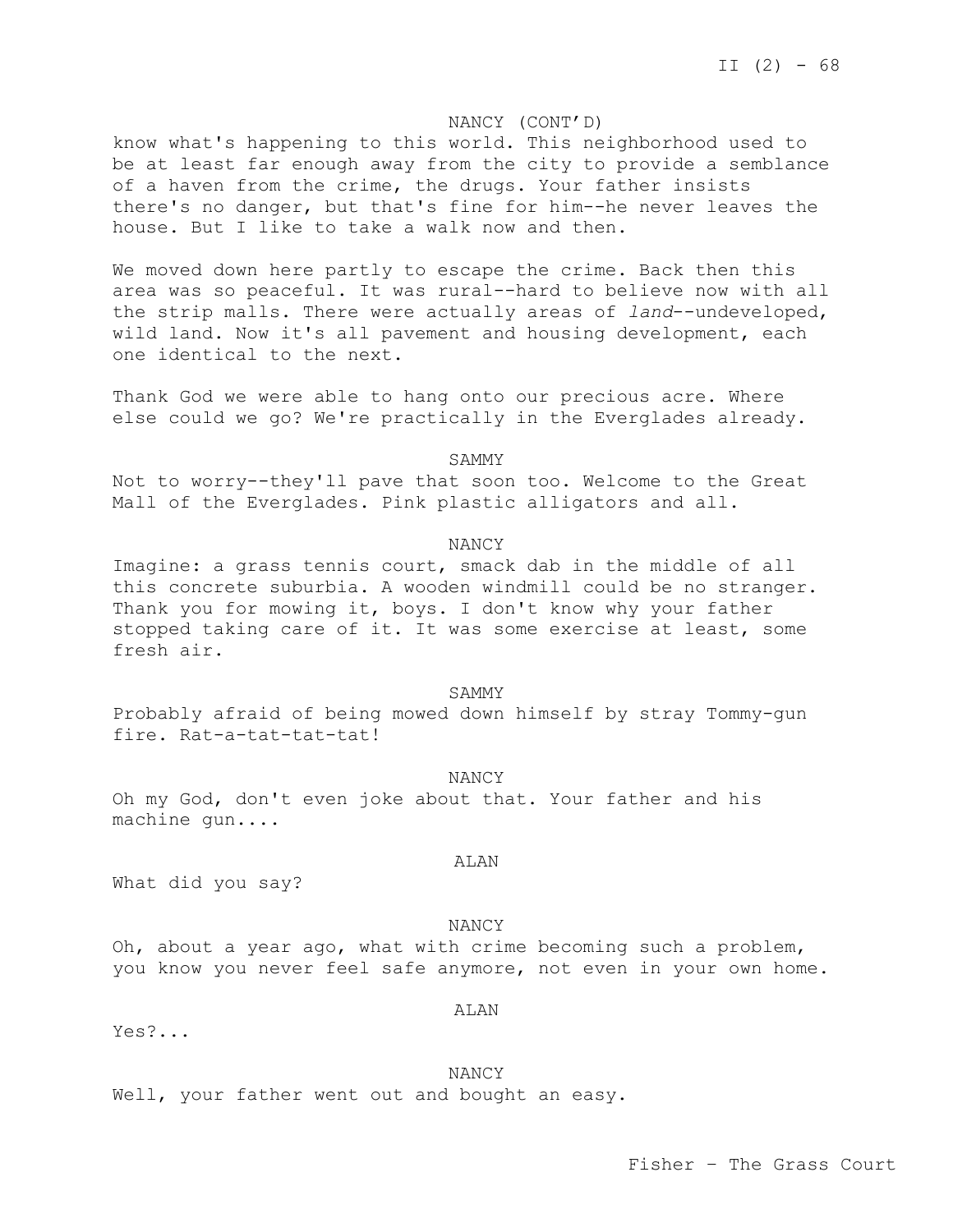An easy?

NANCY

Oh, whatever they're called--those machine guns from Israel....

#### SAMMY

An Uzi? Are you joking?

## NANCY

Uzi, that's it. Just went over to Don's Gun Shop, easy as buying a microwave. I think he liked the idea of buying Israeli.

SAMMY

Jesus! Couldn't he have just had a tree planted in the Sinai like anyone else?

## ALAN

Mother, I can tell you for a fact that it is not quite as easy to buy an Uzi as it is to buy a General Electric. Almost, the way things are these days, if you have the right connections, but not quite. Now how did he really get an Uzi?

## NANCY

Well, that's what he said. He drives out to the Everglades every few weeks or so to practice.

#### SAMMY

What does he shoot, cans of soda?

### NANCY

It's sad, really. He came down here for the safe, crime-free, bucolic life. Now all he can hear in bed at night is the new interstate, packed with cars all night long, and he says he's ready for the first housebreaker, whom he's going to "blow back out the door like a Swiss cheese."

# **ALAN**

I'm glad he didn't have that thing when I was a teenager, sneaking back into the house just before dawn.

### NANCY

I'm afraid to go to the bathroom in the middle of the night. I tell you, it's not healthy. We should have stayed up north, with the snow and the old-fashioned kind of crime. You just can't plan anything, the way the world keeps changing. (MORE)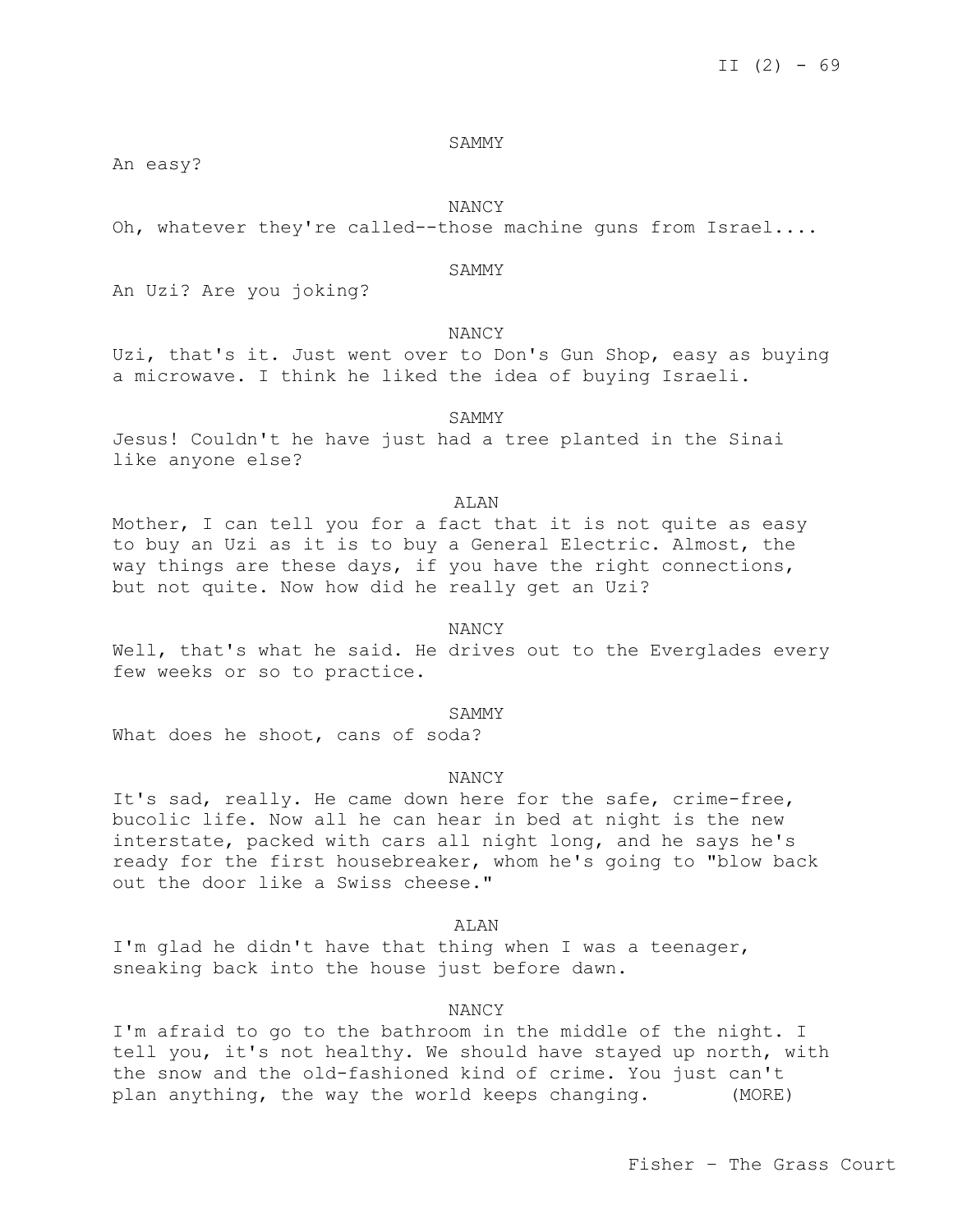(Beat.)

NANCY (CONT'D)

Alan, I'm going to make you some sandwiches for the flight.

ALAN

I get a meal on board, Mom.

NANCY What would that feed, a ten-year-old?

ALAN

Mom, please, I don't want--

NANCY

(Almost in tears.) Just let me make you the damn sandwiches!

(NANCY exits. Beat.)

SAMMY

So, you're not really going to stay down here, are you?

(Pause.)

## **ALAN**

(Sighs.) No, I guess not. I make too much goddamn money. (Pause.) You know, I probably would love being a park ranger, and I'll never do it.

SAMMY I'd hate it. And that's probably just what I'll end up doing.

### ALAN

No med school.

#### SAMMY

No. You're right--I can't quit the tour now. And I'll never go through med school and a residency in my thirties. Some people do, but I won't.

ALAN

Club pro?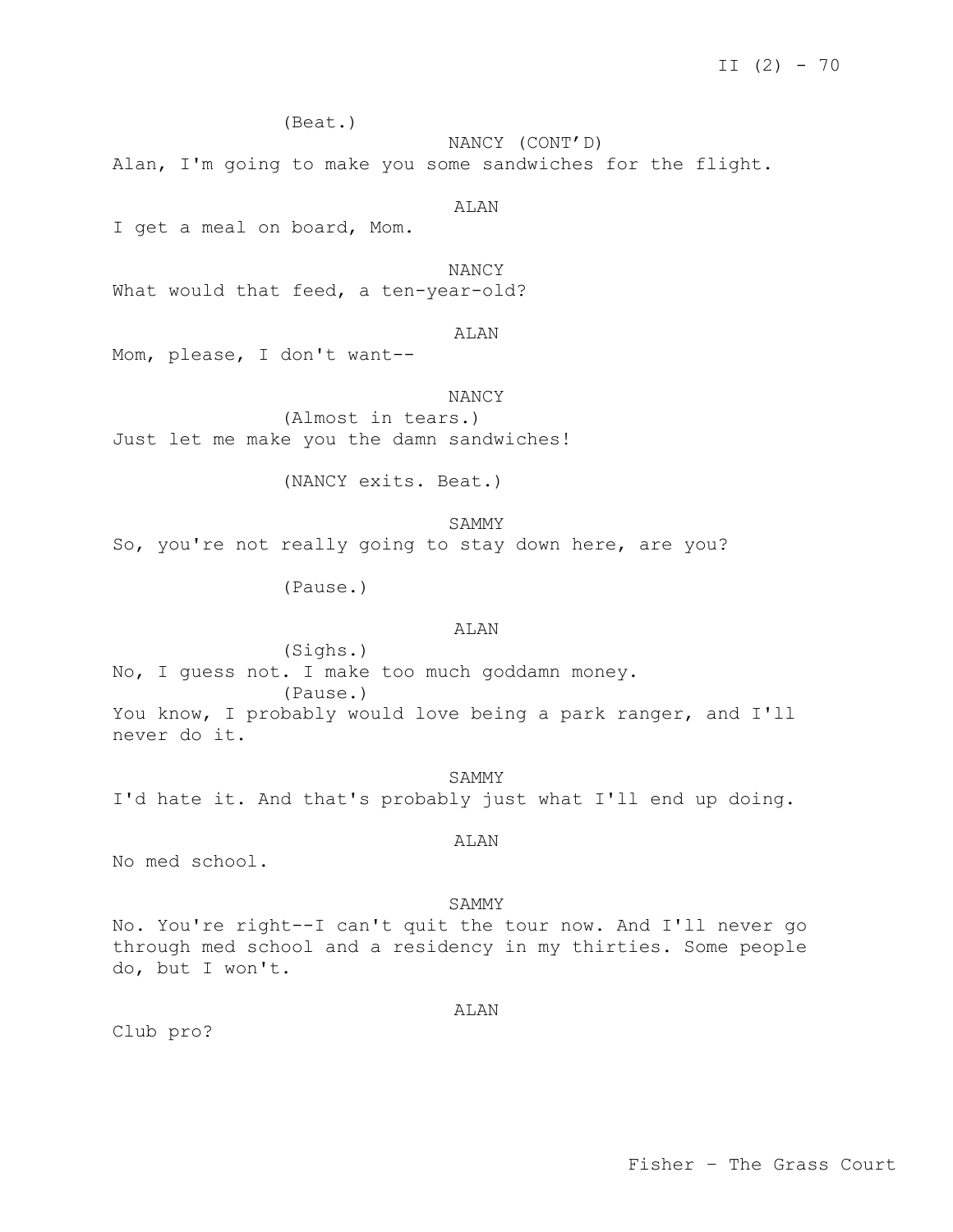#### SAMMY

Nah, I never did have the patience for teaching tennis. Hitting slow balls out of your hand, repeating the same directions over and over, faking interest in Mrs. Lipshitz's backhand.

#### ALAN

I'm sure some club on a Caribbean island would pay you to just lounge around in tennis shorts and your tanned, sculpted chest, and get up every once in a while to pound a bucket of serves and impress the tourists.

### SAMMY

I like that, except for the hitting serves part.

(Beat.)

### **ALAN**

(Looks out toward court.) I guess with both of us gone the court's going to grow back. It'll be a jungle again when we get back here.

SAMMY Then we'll just mow it again. Chop, then mow, then roll it.

#### ALAN

Chalk the lines. String up the net.

#### SAMMY

I don't care if this entire neighborhood becomes part of the Mall of the Everglades. They can even have the house. But that patch of land stays a tennis court.

ALAN

They can watch us play between shopping at Wal-Mart and dining at Burger King.

(Beat.)

I gotta get going.

#### SAMMY

What are you going to do?

#### ALAN

I'm going inside. I'm going to convince Dad to get rid of his beloved assault weapon. Then I'm going to make sure my cab's coming.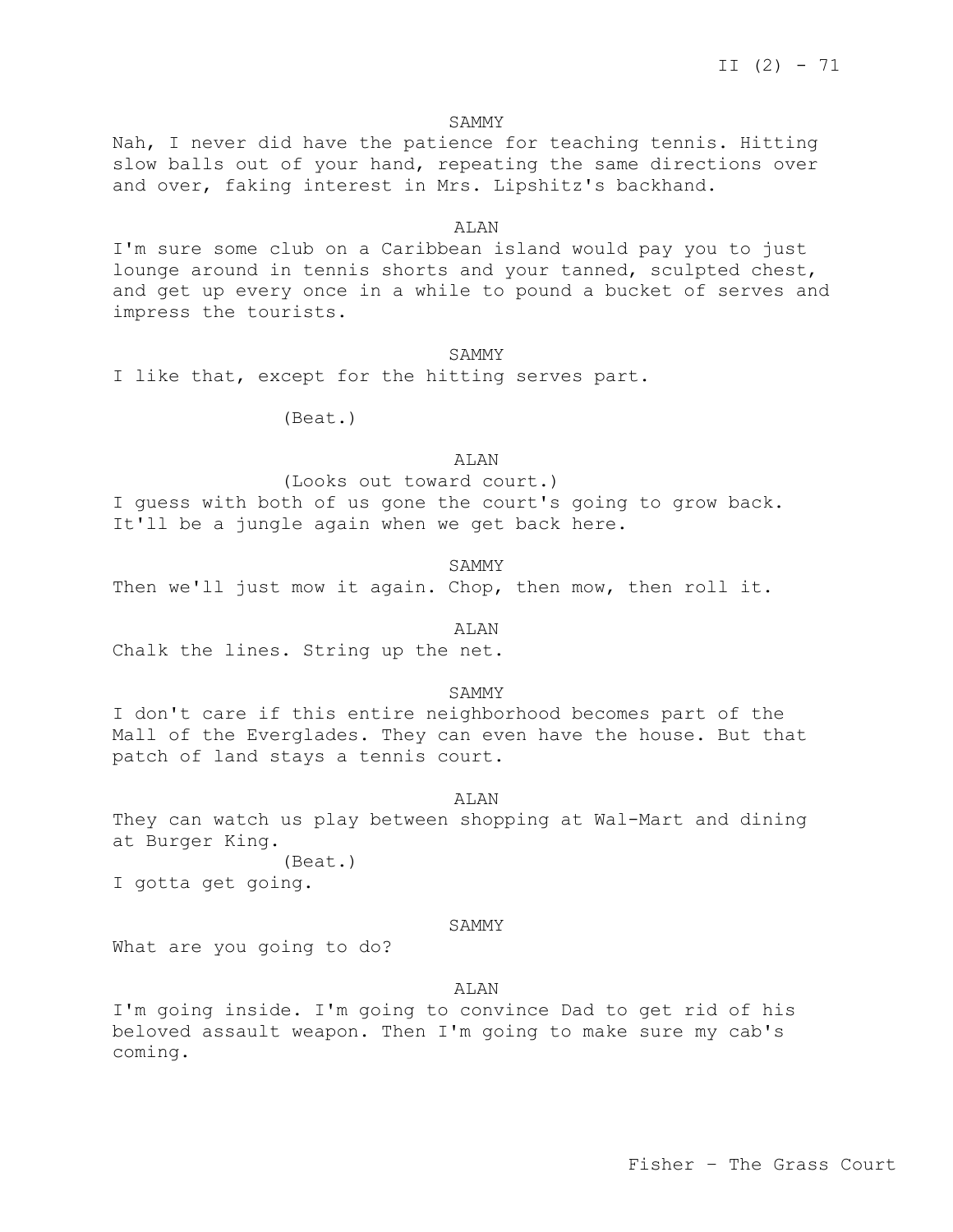SAMMY

That's ridiculous. I can drive you. No one takes cabs here.

ALAN

It's over an hour round trip. The cab's no problem. Remember all that god damn money I make?

SAMMY

All right, all right. But that's not what I meant anyway. What about your marriage?

ALAN

I don't know. We'll see what happens. A year from now, ten years from now, we'll both know.

(Beat.)

I better go.

(Extends his hand. They shake warmly.) Good seeing you.

#### SAMMY

Yeah. I'll see you.

(They break. ALAN heads towards house, glancing in the direction of MARIA's house, then stopping near the door.)

ALAN Hey, you remember that game I almost held serve today?

#### SAMMY

No.

#### ALAN

Thanks a lot. Near the end of the second set. I thought I was finally gonna win a game. I got it to my ad, and then came to net on your backhand. You had to really run for it, way out of the court, and I was covering well. I didn't think you had a chance. But you got there and took it right in stride, just cracked it down the line. I didn't even get near it. (Pause.)

Nice shot.

(ALAN exits to house. SAMMY sits in chair at center stage, thinking. After a few seconds picks up one of the tennis balls from the table, almost without thinking. Holds it against his mouth with both hands, smelling it, thinking. The sound of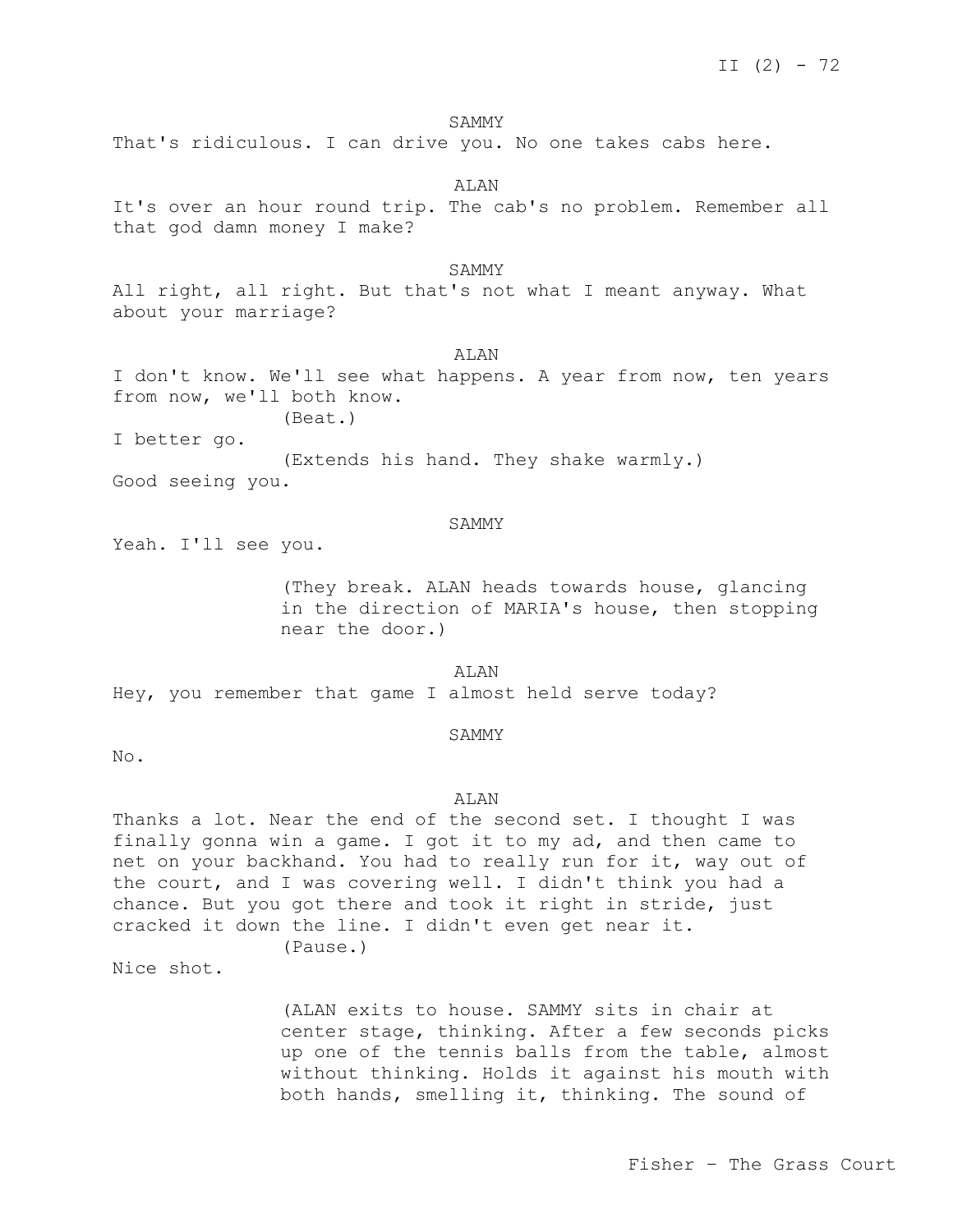balls hit by rackets fades in quietly, and he looks out at the court and smiles, and the sound rises and the light fades to black.

The sound continues and then the lights come up to an orange sunset glow. SAMMY is gone, and a younger NANCY and MORRIS, both in their forties, are standing on the patio watching their sons play on the court.)

#### NANCY

Oh, it's marvelous, dear. Such a beautiful court. And look at them play--they love it so much! And they're so good, after only a few lessons.

#### MORRIS

I guess you could say it's a dream come true. I loved tennis for some reason, even though I was never any good. Ever since I was a kid I dreamed of having my own tennis court. After the war everyone was talking about having their own airplane, their own boat, two cars in every garage. Not me: I wanted a grass tennis court. I had visions of garden parties, round-robins of mixed doubles while the guests sipped gin and tonics. Perpetual summer, down in Florida. A son--or two (gesturing)--growing up learning to play the game the right way. A champion. And there they are: my two boys, knocking around the ol' white ball on our very own brand new grass court.

#### NANCY

And you got *two* champions.

## MORRIS

No, I don't think so. Alan will be a good player, he's a fine little athlete. But not a real champ, like Sammy. It's the little one who's got the instinct, the real spark. Little Sammy's going to be our champion.

(Beat.)

### NANCY

It's almost dark. I don't see how they can still see the ball.

#### MORRIS

What a sky. I dreamed of skies like this, too, freezing up there in Boston.